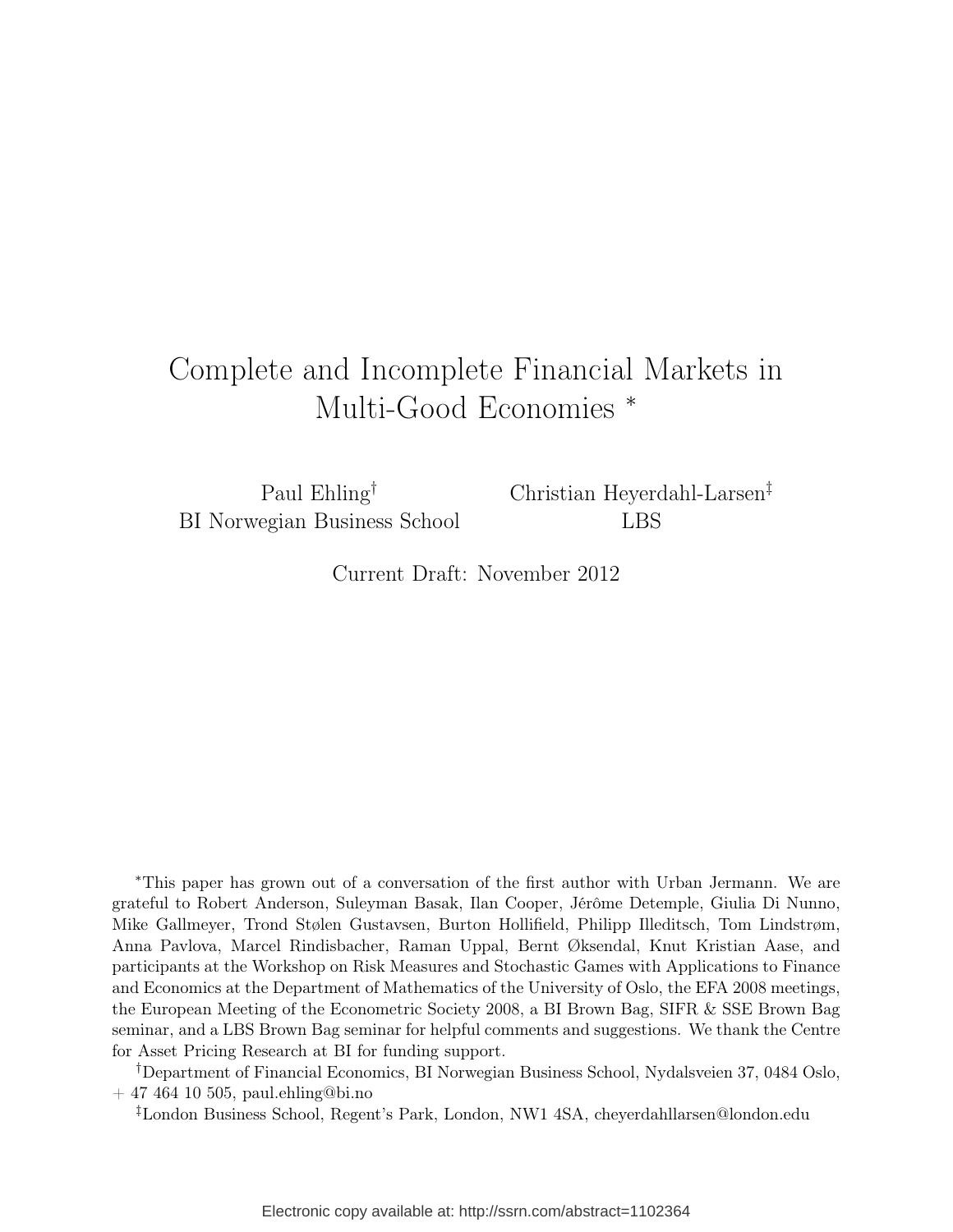#### Abstract

In several multi-good models in the literature we see in equilibrium that the span of the stocks drop relative to the span of the dividends, which is not a desirable feature. Therefore, in this paper, we investigate conditions for endogenous completeness and incompleteness in continuous-time financial markets driven by diffusion processes with multiple consumption goods and heterogeneous agents. We show that for a class of utility functions, including unit elasticity of substitution, the span of the risky assets is strictly smaller than the span of dividends. We find that, unlike in one-good economies, preferences matter for completeness through relative commodity prices. A sufficient condition for market completeness is that a matrix depending on preferences and dividends is invertible. We show that market completeness can depend on the choice of numeraire good, as changing the numeraire good simultaneously implies a change of the risk-free asset and consequently the asset structure.

Keywords: Multi-Good Economies; Financial Market Incompleteness; Financial Market Completeness; Non-Separable Utility Functions; Unit Elasticity of Substitution

JEL Classification: G10; G11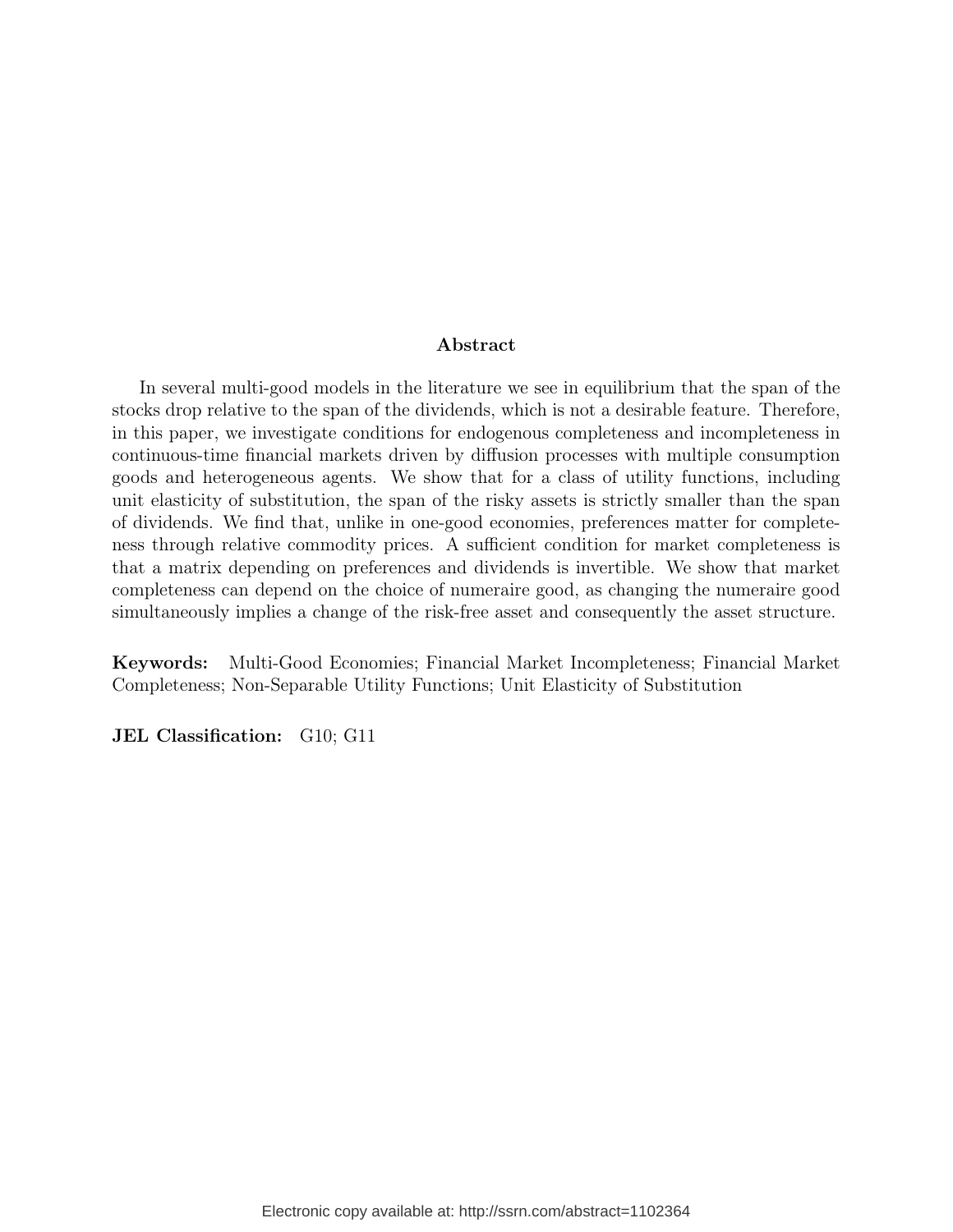# 1 Introduction

In the Lucas (1978) asset pricing model agents are endowed with claims to exogenously specified fruit or Lucas trees, where the fruits represent dividends. In such a consumption based economy, agents trade in a risk free bond in zero net supply in addition to shares in stocks or claims to dividends. In the theoretical finance literature on asset pricing the Lucas tree economy represents the main workhorse model.<sup>1</sup>

The financial market in the Lucas economy is complete if agents can implement, by trading in the stocks and the bond, any consumption plan from an equivalent Arrow-Debreu equilibrium. Verifying if the market is complete appears challenging, however, as in general one needs to calculate the equilibrium stock prices and then check whether the optimal consumption plans from the Arrow-Debreu market can be implemented by trading in the available assets. Magill and Shafer (1990) show that in the real asset model of financial equilibrium theory the market is generically complete as long as the aggregate endowment satisfies a regularity condition, i.e., it spans all the uncertainty in the economy.<sup>2</sup> However, Cass and Pavlova (2004) show that the Lucas tree economy, although a special case of the real asset model, has some embedded structures that make it significantly different from the real asset model. Importantly, the generic existence result of Magill and Shafer (1990) does not apply, as one cannot perturb endowments independently of asset cash flows.

Recently, Anderson and Raimondo (2008) derived conditions for market completeness in a continuous time economy with a single consumption good. In general, implementing optimal consumption plans from an equivalent Arrow-Debreu equilibrium requires invertibility of the stock return covariance matrix. Anderson and Raimondo (2008) prove that imposing certain smoothness conditions on the primitives of an economy in addition to invertibility

<sup>1</sup>See Lucas (1978), Mehra and Prescott (1985), Epstein and Zin (1989, 1990, 1991), Duffie and Epstein (1992), Campbell and Cochrane (1999), Bansal and Yaron (2004), and Gabaix (2012). The Lucas model has been extended to economies populated by agents with heterogeneous risk aversion by Wang (1996) and Chan and Kogan (2002) and with heterogeneous beliefs by Detemple and Murthy (1994). For multiple Lucas trees the reader is referred to Cochrane et al. (2008). We mention just a few references, but there are many more Lucas type models by numerous authors.

<sup>2</sup>See also Duffie and Shafer (1985) and Duffie and Shafer (1986).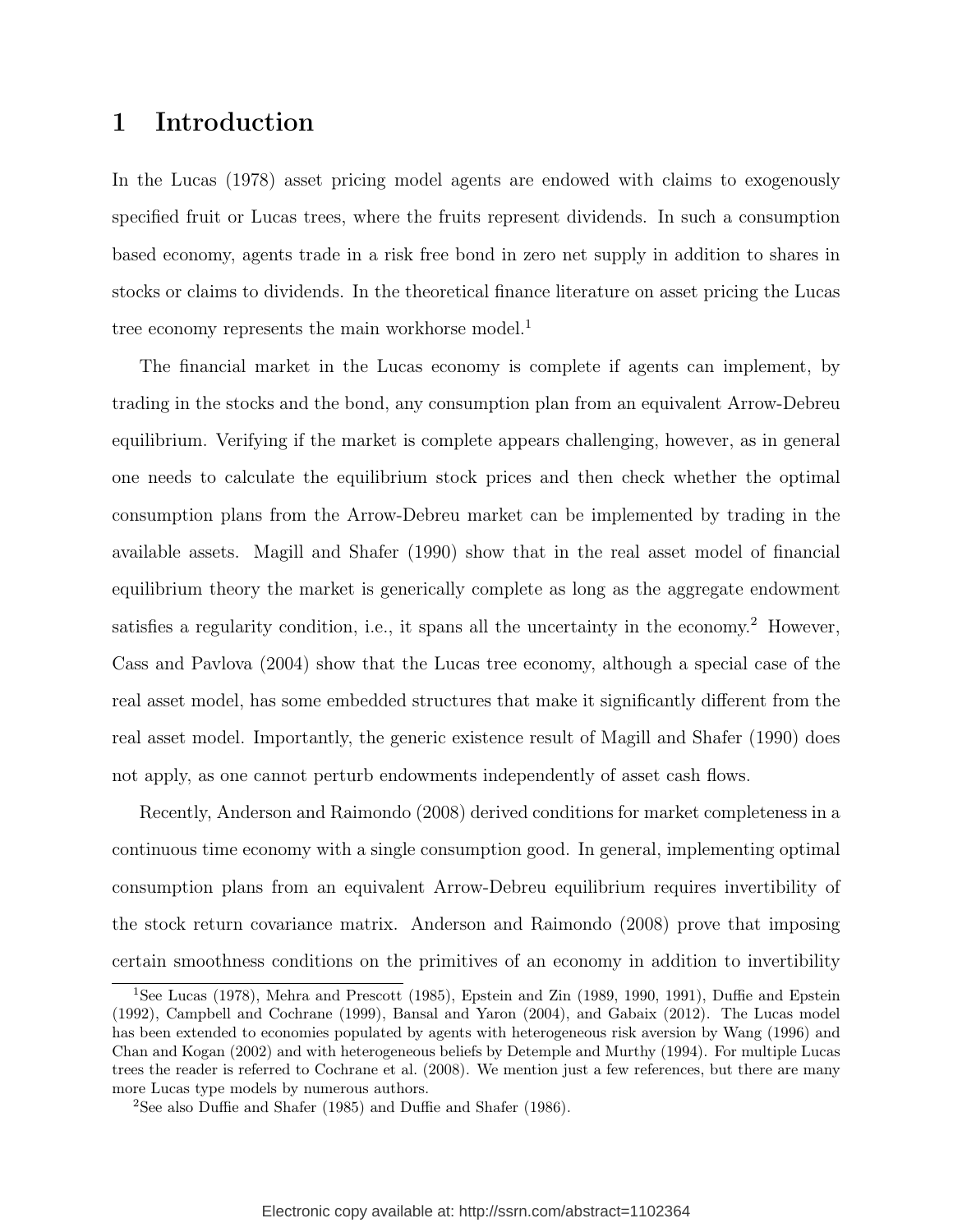of the payoff matrix imply invertibility of the stock return covariance matrix. Prior to Anderson and Raimondo (2008), every single model without a closed form solution for the stock return covariance matrix assumed in some form completeness (Duffie and Huang (1985); Duffie and Zame (1989)). More recently, Hugonnier et al. (2010), Kramkov and Predoiu (2011) and Riedel and Herzberg (2012) work out generalizations of the conditions for market completeness in a continuous time economy with a single consumption good.

However, we know less about incompleteness and completeness in multi-good economies than in one-good economies. What we do know is that in several multi-good models in the literature (e.g., Serrat (2001)) the span of the stocks drops relative to the span of the dividends. To our knowledge all the models where the span of the stocks drops relative to the span of the dividends use a variant of the Lucas model. To us it seems important to obtain imperfectly correlated stock market returns in multi-good economies when the span of the dividends allows for completeness.

Specifically, Serrat (2001), solves a continuous time international Lucas tree economy with multiple consumption goods and derives an explicit formula for stock price diffusion coefficients. Yet, it appears that even with an explicit formula for stock price diffusion coefficients it can be difficult to detect an inherently incomplete market. In the end, Kollmann (2006) shows that the economy studied by Serrat (2001) has incomplete markets and that portfolios are indeterminate. Importantly, Serrat (2001) claims that the presence of nontraded goods leads to portfolio home bias in stocks that are claims to traded goods, and hence apparently proposes a solution to the portfolio home bias puzzle. Unfortunately, given that portfolios are indeterminate, we cannot learn anything about portfolio home bias from Serrat (2001).

The above example illustrates that simple conditions for verification of market completeness or incompleteness might be useful when studying economies with multiple consumption goods and heterogeneous agents. This is even more so the case as the asset pricing literature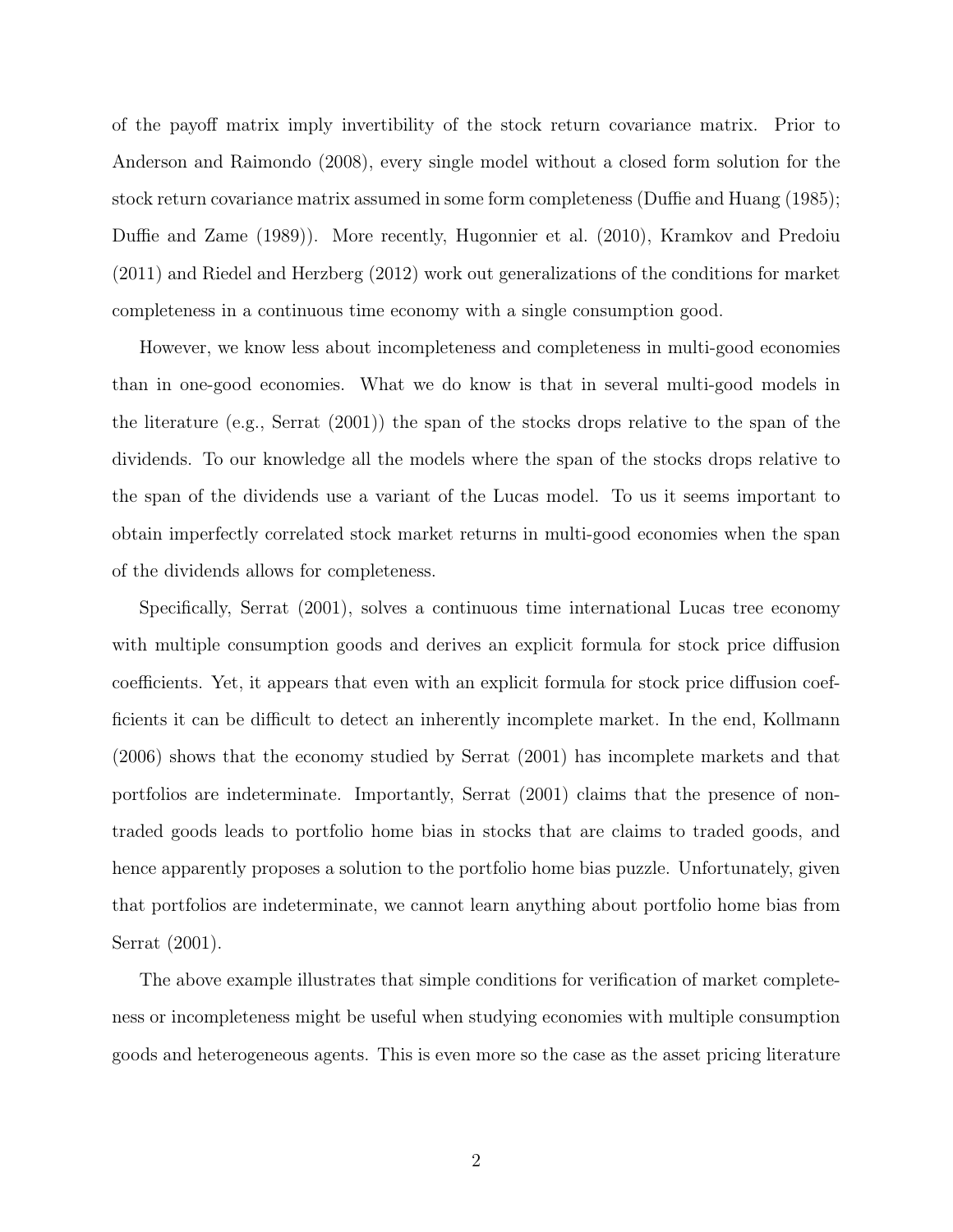with multiple consumption goods continues to grow.<sup>3</sup>

Therefore, in this paper we consider a continuous time Lucas tree economy with multiple consumption goods and agents with heterogeneous preferences. We derive sufficient conditions for market completeness and incompleteness. In particular, our conditions for market completeness and incompleteness do not require the computation of the equilibrium stock price diffusion matrix, but rely solely on the utility function of the representative agent and an invertibility condition on dividends.

First, we define a class of utility functions of which the span of the risky assets is strictly smaller than the span of the dividends. This class of utility functions covers the preferences employed, among others, in the following papers: Cole and Obstfeld (1991), Zapatero (1995), Serrat (2001), Cass and Pavlova (2004) and Berrada et al. (2007). Within this class is, for instance, the widely used Cobb-Douglas utility function. As Cole and Obstfeld (1991) illustrate, when the representative agent has Cobb-Douglas utility, then the relative price is proportional to the relative dividends, and consequently, dividends measured in units of numeraire perfectly correlate with one another. Hence, in equilibrium stock prices are linearly dependent.

Second, we extend Anderson and Raimondo (2008) and Hugonnier et al. (2010) to the multi-good case. Our completeness condition depends on preferences, not only on the structure of dividends as in the one good case. Preferences matter for completeness in a multi-good economy through relative prices that are used to transform quantities of different goods into units of the numeraire.

Third, market completeness depends on the choice of numeraire good, since changing the numeraire good implies that the original risk-free asset is non-tradable under the new numeraire good. Therefore, changing the numeraire good may move an economy from com-

<sup>3</sup>Recent general Lucas (1978) type asset pricing models with multiple consumption goods include Ait-Sahalia et al. (2004), Yogo (2006), Piazzesi et al. (2007), and Lochstoer (2009) among others. International asset pricing models with multiple consumption goods that are Lucas (1978) trees include Lucas (1982), Cole and Obstfeld (1991), Zapatero (1995), Baxter et al. (1998), Serrat (2001), Kollmann (2006), Pavlova and Rigobon (2007, 2008, 2010), and Li and Muzere (2011) among many others.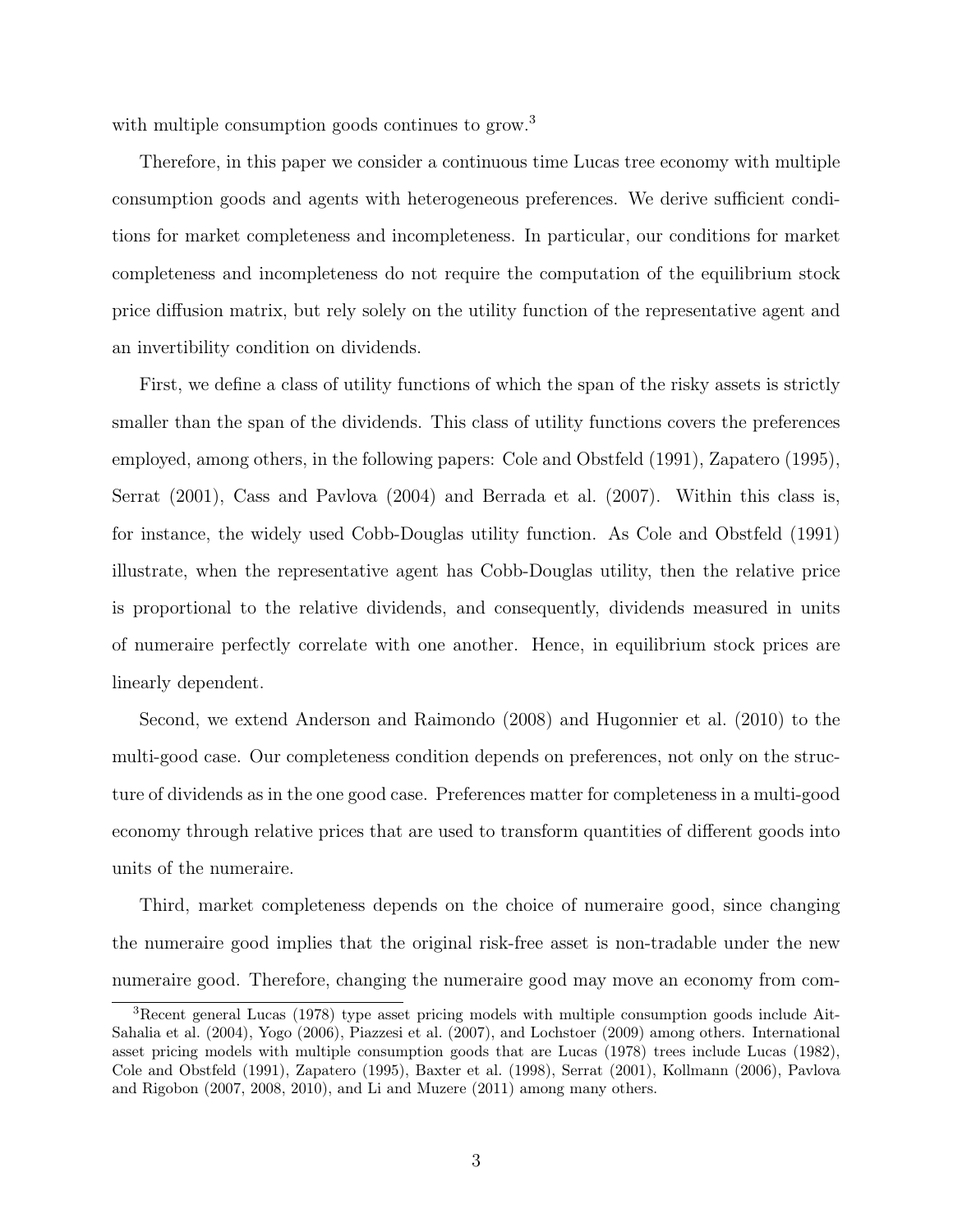plete to incomplete and vice versa. Numeraire good invariance holds<sup>4</sup> when our sufficient condition for incompleteness is satisfied, thus for this class of utility functions the market remains incomplete under any numeraire good.

Fourth, even if the market is endogenously incomplete, the numeraire good might be important. We show that the choice of numeraire good might determine if the Arrow-Debreu equilibrium can be implemented by trading in the available assets. In an example, we show that for a certain choice of the numeraire good the equilibrium is of the peculiar type as in Cass and Pavlova (2004), even though agents do not have log-linear utility functions. However, the Arrow-Debreu equilibrium can only be implemented under one particular choice of the numeraire good, and for any other choice of the numeraire good, the endogenous incompleteness will have real effects.

Our work also relates to Berrada et al. (2007); they focus on autarky equilibrium and show that unit elasticity of substitution leads to fund separation. We note that for an autarky equilibrium with unit elasticity of substitution it is required that agents exhibit homogeneous preferences (except for the log utility case). We extend Berrada et al. (2007) to unit elasticity of substitution with heterogeneous preferences, risk aversion and taste, and show that portfolio autarky and fund separation still holds (i.e., there is no trade in financial markets). Yet, a heterogeneity in taste restores financial market completeness through trade in good markets.

We believe that the sufficient conditions for completeness and incompleteness might turn out to be especially useful for models solved numerically such as multi-country dynamic stochastic general equilibrium models that employ higher-order approximations.<sup>5</sup> More specifically, the advantage of our condition is that it only requires verification of an invertibility condition for one realization of the state variables at the terminal time. In contrast, to verify market completeness without such a condition requires the calculation of the stock

<sup>&</sup>lt;sup>4</sup>We use the term numeraire good invariance to mean that the financial market does not switch from complete to incomplete when changing the numeraire good.

<sup>&</sup>lt;sup>5</sup>See the literature review section in Pavlova and Rigobon (2012) for a brief overview about this literature.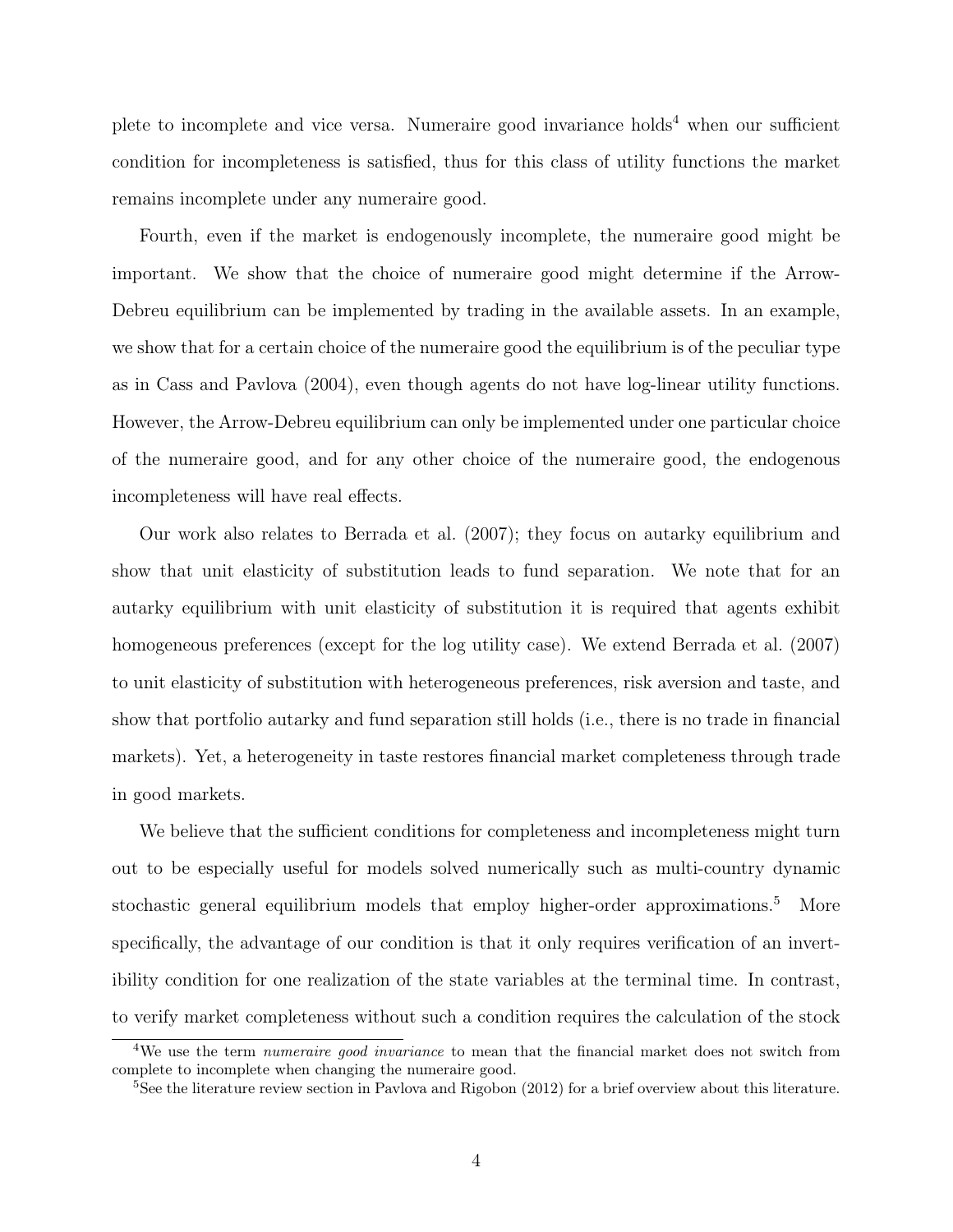price diffusion matrix and then to check if the matrix is invertible for every possible realization of the sate variables at every point in time. The latter is clearly infeasible without explicit closed form solutions.

## 2 The Economy

In this section we outline the model. The model setup is close to Hugonnier et al. (2010), but our results are easily modified to the setups in Anderson and Raimondo (2008), Kramkov and Predoiu (2011) or Riedel and Herzberg (2012). Our setup is close to the workhorse macro-finance model typically employed in the literature.<sup>6</sup>

We consider a frictionless continuous time pure exchange economy over a finite time span [0, T]. Uncertainty is represented by a filtered probability space,  $(\Omega, \mathcal{F}, \mathcal{P}, {\{\mathcal{F}_t\}}_{t\geq 0})$ ,  $\infty$ which is defined an N-dimensional Brownian motion  $Z = (Z_1, ..., Z_N)^T$ . In the following, all stochastic processes are assumed to be progressively measurable and all equalities are assumed to hold in the almost surely sense.

There are  $N+1$  securities, of which N are dividend paying stocks and one is a locally risk free asset. All dividend paying stocks are in unit supply, while the risk-free asset is in zero net supply. Dividends are paid as consumption goods. There are N different consumption goods, where stock  $i = 1, ..., N$  pays out dividends in consumption good  $i$ <sup>8</sup>. Dividends of stock i are paid at a rate  $\delta_i(X(t))$ , where  $\delta_i$  denotes a nonnegative function and where  $X(t)$ is a N-dimensional vector of state variables with dynamics

$$
X(t) = X(0) + \int_0^t \mu_X(X(\tau), \tau) d\tau + \int_0^t \sigma_X(X(\tau), \tau) dZ(\tau).
$$
 (1)

 $6$ See the workhorse model in Pavlova and Rigobon (2011).

<sup>&</sup>lt;sup>7</sup>The filtered probability space is defined over the finite horizon [0, T], where  $\Omega$  defines the state space, F denotes the  $\sigma$ -algebra, P is the probability measure, and the information structure or filtration  $\mathcal{F}_{(.)}$  is generated by the Brownian motion of the state variable processes with  $\mathcal{F}_T = \mathcal{F}$ .

<sup>&</sup>lt;sup>8</sup>It is easy to extended the economy to a setting where stocks pay out in more than one good without altering our results.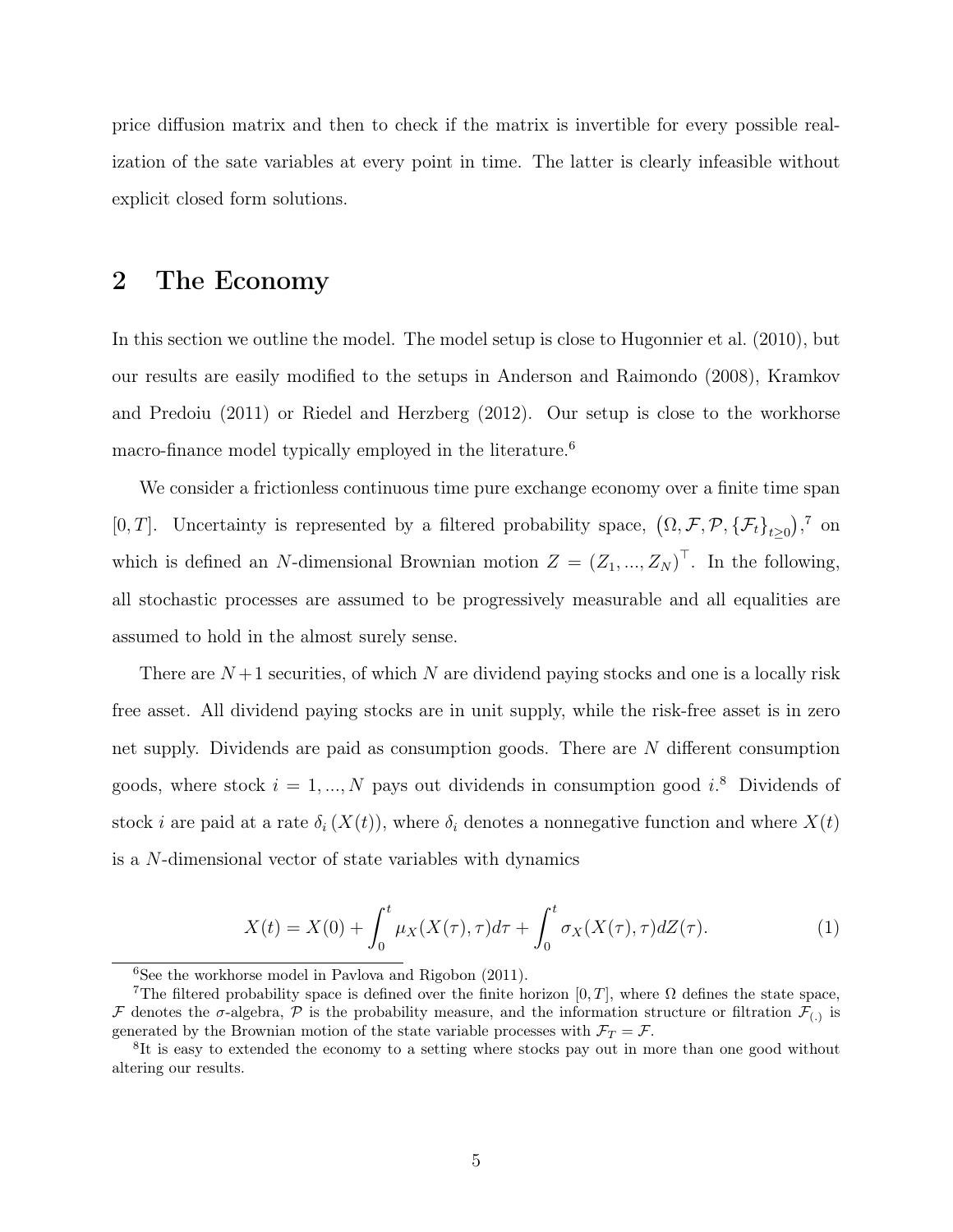Assumption 1. The unique solution of Equation (1) takes values in  $\mathcal{X} \subseteq R^N$  and for all  $(x, t) \in R^N \times [0, T]$  the diffusion of the state variable process is invertible, i.e.,  $rank(\sigma_X(x, t)) =$ N.

**Assumption 2.** The dividends,  $\delta_i(x)$ , are functions of class  $\mathcal{C}^2$ .

**Definition 1.** We define I to be the  $N \times N$  identity matrix and for a vector y, with  $y \in R^N$ , we define  $I_y$  to represent a  $N \times N$ -dimensional matrix with  $y_i$  as element  $(i, i)$  and zero elsewhere.

Given the process in Equation (1), an application of Ito's lemma to  $\delta(X(t)) = (\delta_1(t), ..., \delta_N(t))$ yields the diffusion of dividends:  $\lambda(t) \equiv \lambda(X(t), t) = \frac{\partial \delta(X(t))}{\partial x} \sigma_X(X(t), t)$ .<sup>9</sup>

**Assumption 3.** The dividend diffusion matrix is invertible, i.e.,  $rank(\lambda(t)) = N$ .

Assumption 3 ensures that the market is potentially complete, i.e., that the dividends span all the uncertainty in the economy.

Let  $P = \{p_1, p_2, ..., p_N\}$  denote the vector of N commodity prices. Consumption good  $l \in \{1, ..., N\}$  serves as numeraire. Thus, the price of consumption good l is normalized to one,  $p_l(t) = 1$ , for all  $t \in [0, T]$ . Commodity prices are determined in equilibrium. The  $N$ -dimensional commodity price evolves according to<sup>10</sup>

$$
P(t) = P(0) + \int_0^t I_P(\tau)\mu_P(\tau)d\tau + \int_0^t I_P(\tau)\sigma_P(\tau)dZ(\tau)
$$
\n(2)

where  $\mu_P$  and  $\sigma_P$  denote expected growth rates and diffusion coefficients in  $R^N$  and  $R^{N \times N}$ . respectively.

Definition 2. We define the N-dimensional dividend rate process in units of the numeraire as

$$
\widetilde{\delta}(t) = I_P(t)\delta(t). \tag{3}
$$

<sup>&</sup>lt;sup>9</sup>We will occasionally drop the explicit reference to the state variable X and write  $F(t)$  rather than  $F(X(t), t)$ .

<sup>&</sup>lt;sup>10</sup>To simplify notation we do not explicitly indicate the numeraire good, i.e.,  $P(t) = P^{l}(t)$  denotes the relative commodity prices when good l serves as numeraire. Yet, it is important to recognize that all equilibrium quantities depend on the choice of numeraire good.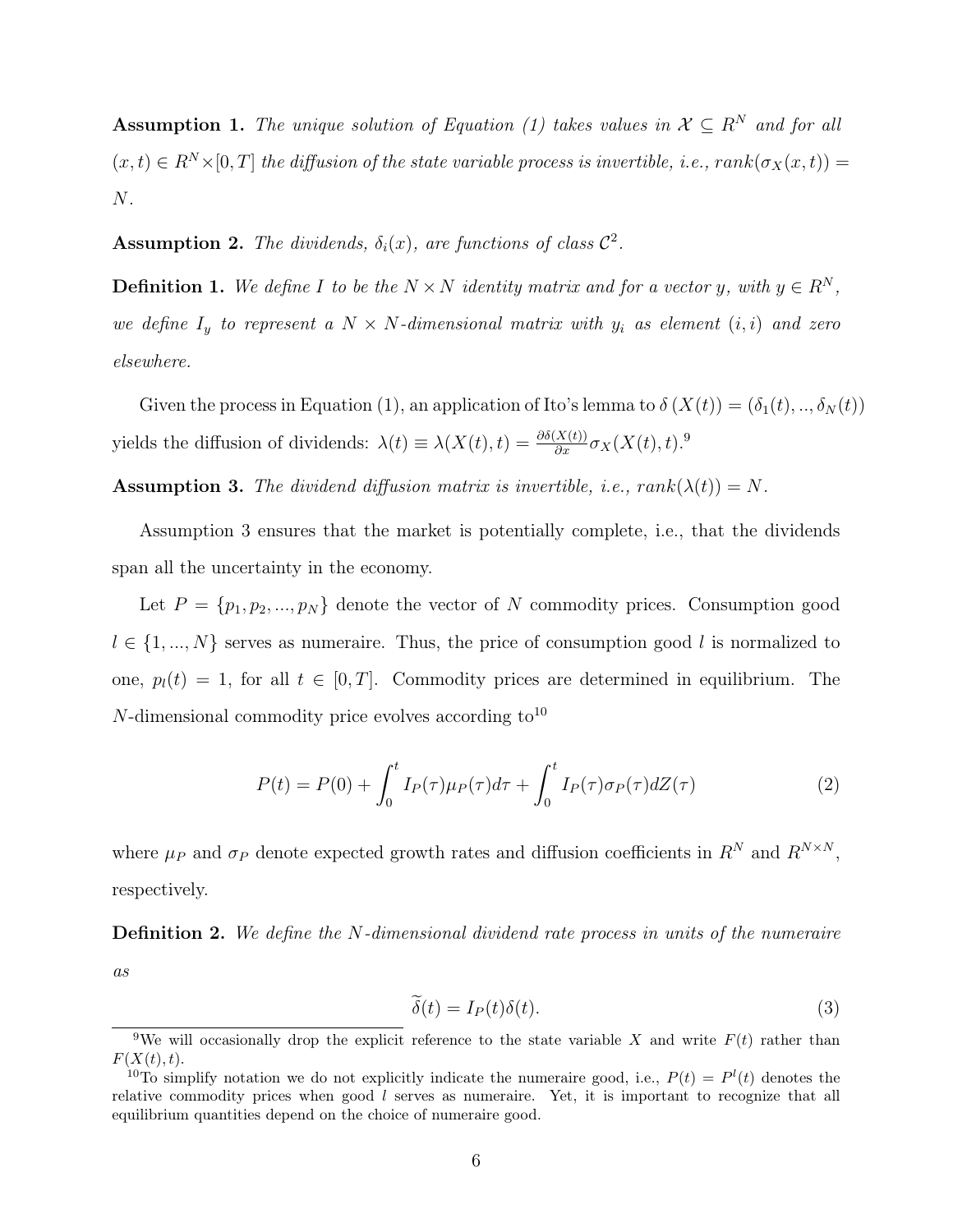There are N stocks, each representing a claim to its respective dividend rate process. In equilibrium, the  $N$  gains processes identify stock prices and are given by

$$
G(t) = S(t) + \int_0^t \tilde{\delta}(\tau) d\tau = S(0) + \int_0^t I_S(\tau) \mu(\tau) d\tau + \int_0^t I_S(\tau) \sigma(\tau) dZ(\tau).
$$
 (4)

The diffusion term  $\sigma(t)$  denotes a  $N \times N$  matrix with the *i*'th row given by  $\sigma_i(t)^\top$ . Both the N-dimensional drift rates and the  $N \times N$ -dimensional diffusion terms in Equation (3) represent endogenous quantities.

A locally risk-free asset in zero net supply pays out in the numeraire good. Its price process is given by

$$
B(t) = B(0) + \int_0^t r(\tau)B(\tau)d\tau
$$
\n(5)

with  $B(0) = 1$ . The risk-free rate, r, is to be determined endogenously in equilibrium.

The economy is populated by  $J \geq 1$  agents indexed by j. The utility function is

$$
U_j(C) = E\left[\int_0^T e^{-\rho \tau} u_j(C(\tau)) d\tau\right]
$$
\n(6)

where  $\rho > 0$  and where u is a classical time-additive von Neumann-Morgenstern (VNM) utility function. In the above,  $C = \{c_1, c_2, ..., c_N\}$  denotes the vector containing the N consumption goods.

**Assumption 4.** The utility function  $u_j : (0, \infty)^N \to R$  is assumed to be increasing and strictly concave function of class  $C^3$  that satisfies the multidimensional Inada conditions.

Agent j maximizes  $U_j(C)$  subject to the dynamic budget constraint

$$
W^{j}(t) = W^{j}(0) + \int_{0}^{t} W^{j}(\tau)r(\tau)d\tau - \int_{0}^{t} P(\tau)^{\top}C^{j}(\tau)d\tau + \int_{0}^{t} \pi^{j}(\tau)^{\top}(\mu(\tau) - r(\tau)1_{N})d\tau + \int_{0}^{t} \pi^{j}(\tau)^{\top}\sigma(\tau)dZ(\tau)
$$
\n(7)

where  $\pi^{j}(t) = (\pi_1^{j})$  $_{1}^{j}(t),\pi_{2}^{j}% (t)=\frac{\pi}{\hbar}\frac{\dot{\varphi}}{2\hbar}\left( \frac{\dot{\varphi}}{2},\varphi\right) \left( \frac{\dot{\varphi}}{2},\varphi\right)$  $\mathcal{L}_2^j(t), \ldots, \pi_N^j(t)$  is a vector process of amounts held in the stocks by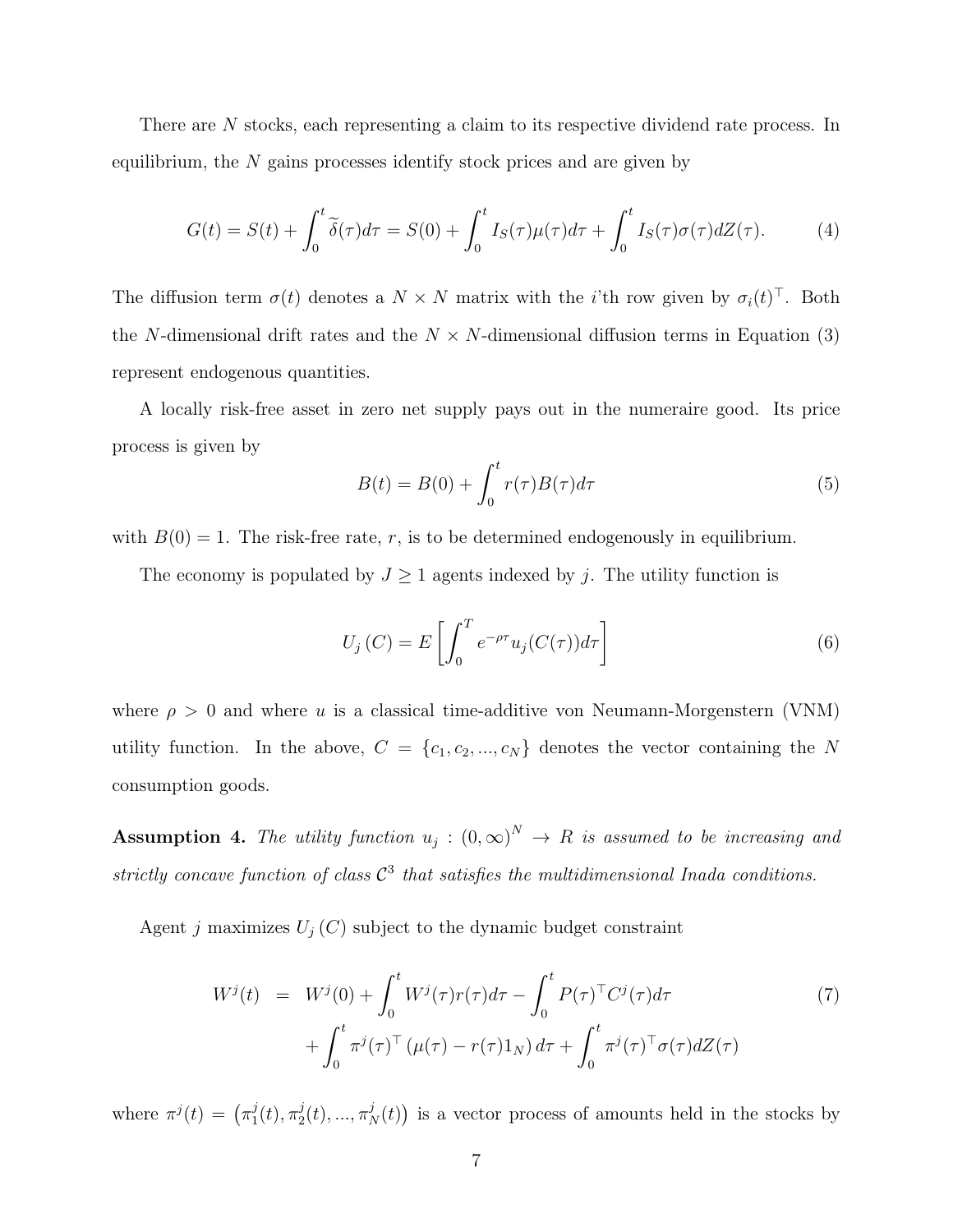agent j, and where  $W^{j}(0) = \pi^{j}(0)^{\top}1_{N}$ , i.e., agents are endowed with initial shares in the stocks. We impose the condition that  $\pi_i^j$  $i<sup>j</sup>(0) \ge 0$  for all  $i = 1, ..., N$  and  $j = 1, ..., J$  and  $\pi_k^j$  $k<sup>j</sup>(0) > 0$  for at least one  $k = 1, ..., N$ . This condition implies  $W<sup>j</sup>(0) > 0$  and, hence, if an agent never trades away from his initial portfolio, wealth remains positive for all times and states. This condition is similar to the condition in Equation (4) in Anderson and Raimondo (2008). However, in their setting, agents receive an endowment stream in addition to initial shares of equity, hence, they impose a less strict condition in that agents may be endowed with short positions.

**Definition 3.** Equilibrium is a collection of allocations  $(C^j, \pi^j)$  for  $j = 1, 2, ..., J$ , and a price system  $(B, S, P)$  or price coefficients  $(r, \mu, \sigma, \mu_P, \sigma_P)$ , such that  $(C^j, \pi^j, \pi_P^j)$  $\binom{j}{B}$  denote optimal solutions to agent j's optimization problem and good and financial markets clear

$$
\sum_{j} C^{j}(t) = \delta(t), \ \sum_{j} \pi^{j}(t) = S(t), \ \sum_{j} \pi^{j}(t) = 0
$$

for  $t \in [0, T]$  where  $\pi_I^j$  $\frac{J}{B}$  is the amount held in the bond market.

To derive sufficient conditions for completeness and incompleteness we first solve for the Arrow-Debreu equilibrium. Next we calculate the stock prices in the Arrow-Debreu equilibrium and then illustrate whether or not the span of the equilibriums stock prices are sufficient to complete the market. We impose the following assumption for existence of an Arrow-Debreu equilibrium.

**Definition 4.** An Arrow-Debreu equilibrium is defined as a state price density,  $\xi$ , commodity prices, P, and consumption allocations,  $(C^{j})_{j=1}^{J}$ , such that  $C^{j}$  maximizes  $U_{j}$  given the static budget constraint  $E\left[\int_0^T \xi(\tau)P(\tau)^\top C^j(\tau)d\tau\right] \leq W^j(0)$  and all good markets clear.

Assumption 5.

$$
\sum_{j=1}^{J} E\left[\int_0^T e^{-\rho \tau} \frac{\partial u_j \left(\delta(\tau)/J\right)}{\partial \delta}^{\top} \delta(\tau) d\tau\right] < \infty.
$$
\n(8)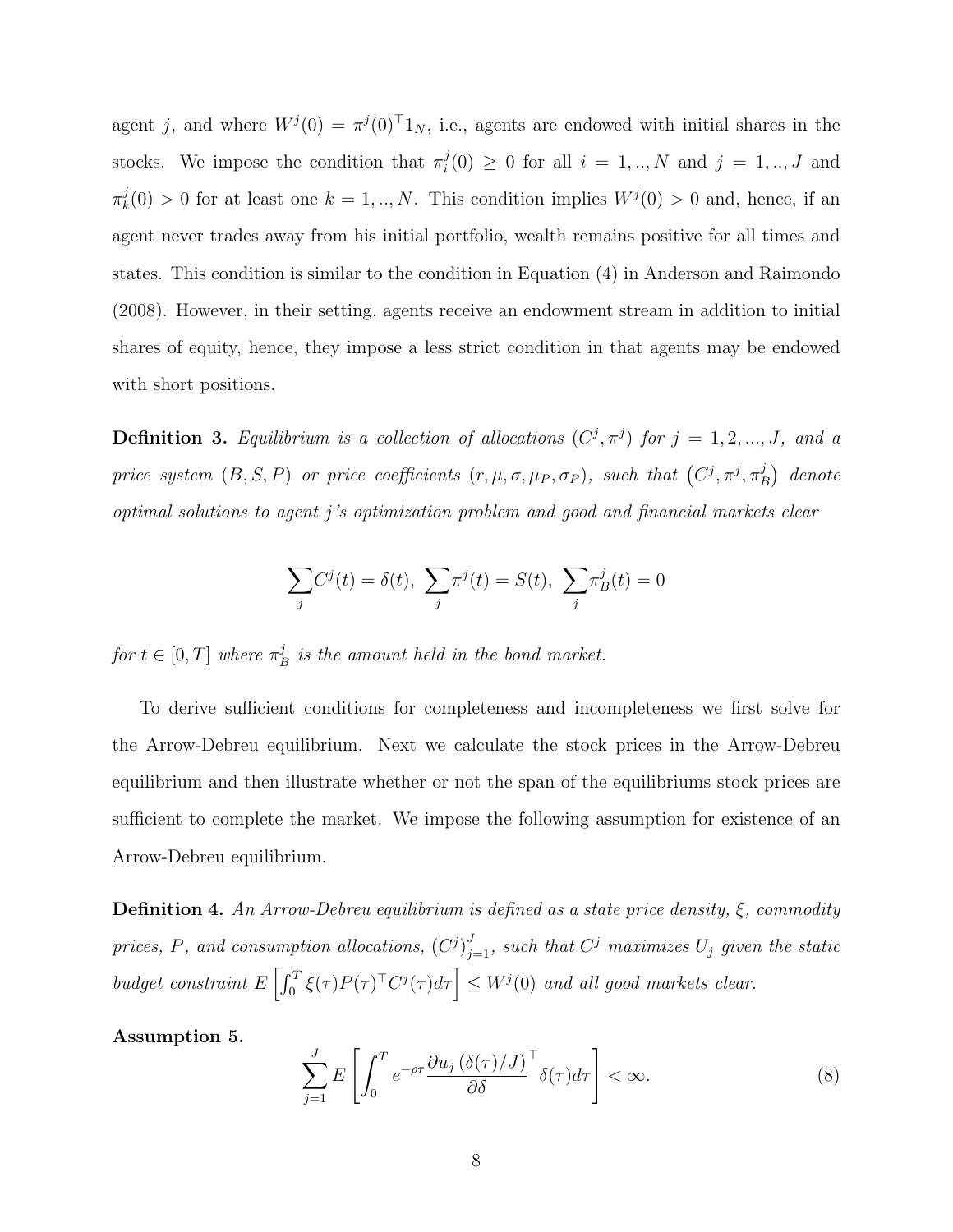Assumption 5 is similar to assumption C.1 in Hugonnier et al. (2010) adapted to a multigood setting.

**Proposition 1.** There exists an Arrow-Debreu equilibrium in which the state price density is

$$
\frac{\xi(t)}{\xi(0)} \equiv \frac{\xi(a,t)}{\xi(a,0)} = e^{-\rho t} \frac{\frac{\partial u(a,\delta(t))}{\partial \delta_l}}{\frac{\partial u(a,\delta(0))}{\partial \delta_l}}.
$$
\n(9)

Moreover, the N-dimensional equilibrium commodity price vector is

$$
P(t) \equiv P(a, t) = \frac{\frac{\partial u(a, \delta(t))}{\partial \delta}}{\frac{\partial u(a, \delta(t))}{\partial \delta_t}}
$$
(10)

where the utility function of a representative agent  $-state$  by state and time by time- is given by

$$
u(a,\delta) = \max_{\sum C^j = \delta} \sum_j a_j u_j(a, C^j)
$$
\n(11)

with strictly positive weights  $a = (a_1, ..., a_J)$ . In Equation (11), the utility weights, a, correspond to solutions to

$$
E\left[\int_0^T \xi(a,\tau) P(a,\tau)^\top C^j(a,\tau) d\tau\right] = W^j(a,0)
$$
\n(12)

where the above is evaluated at the optimal solution for  $j = 1, ..., J$ .

Given the Arrow-Debreu equilibrium, the natural candidate for a gains process or stock price is the discounted future value of dividends

$$
G_i(t) = S_i(t) + \int_0^t \frac{\xi(\tau)}{\xi(0)} p_i(\tau) \delta_i(X(\tau)) d\tau = E_t \left[ \int_0^T \frac{\xi(\tau)}{\xi(0)} p_i(\tau) \delta(X(\tau)) d\tau \right]
$$
(13)

for  $i = 1, ..., N$ .

**Lemma 1.** The commodity price diffusion coefficients,  $\sigma_P(t)$ , are given by

$$
\sigma_P(t) = \varepsilon(t)\lambda(t) \tag{14}
$$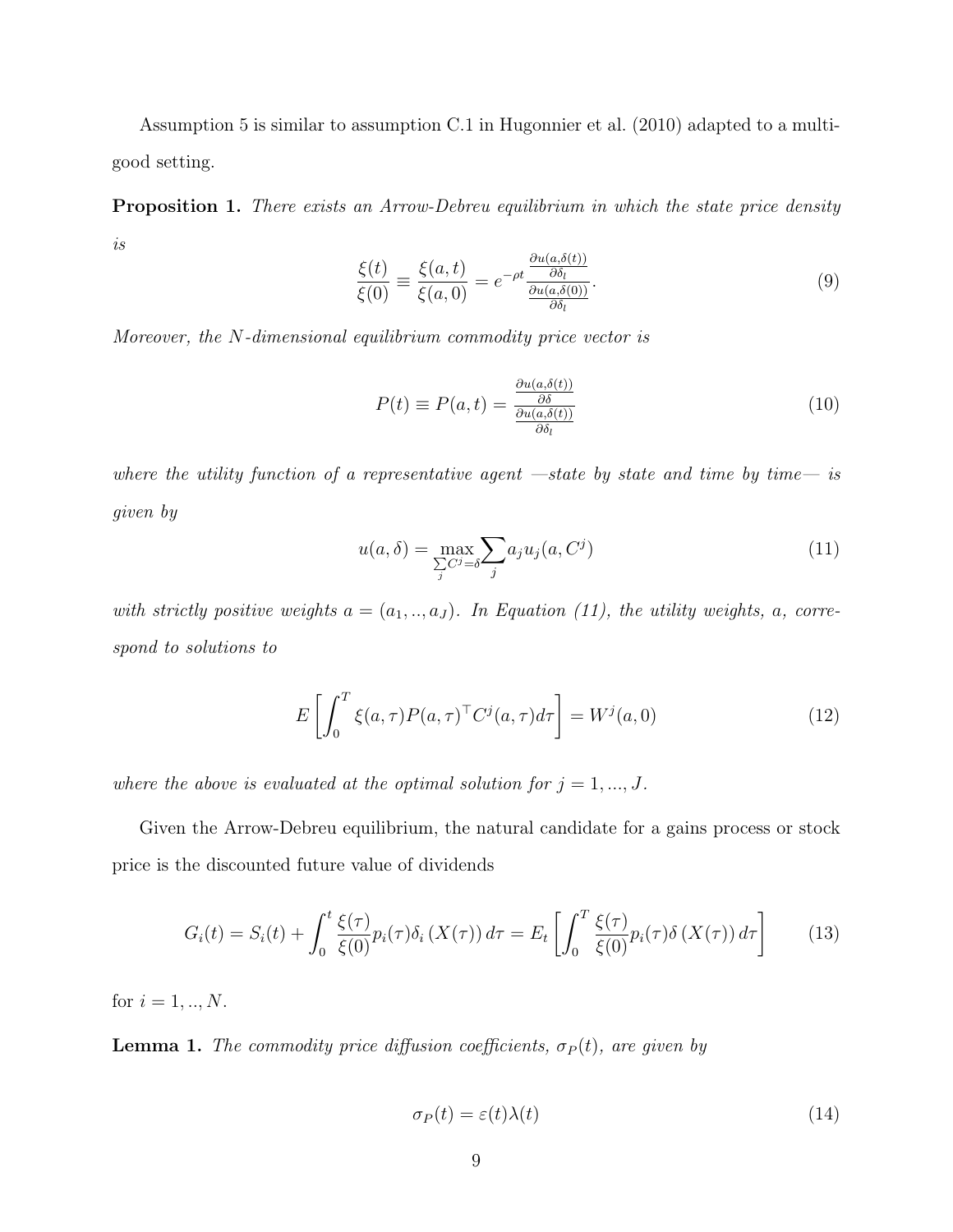where  $\varepsilon(t)$  is a  $N \times N$  matrix with element  $(i, j)$  given by

$$
\varepsilon_{i,j}(t) = \delta_j(t) \frac{\partial \ln MRS_{i,l}(t)}{\partial \delta_j} \tag{15}
$$

where  $MRS_{i,l}(t) =$  $\frac{\partial u(a,\delta(t))}{\partial \delta_i}$ <br>  $\frac{\partial u(a,\delta(t))}{\partial \delta_l}$ stands for the marginal rate of substitution.

Proposition 2. The diffusion coefficients of the dividend rate processes in units of the numeraire are given by

$$
\sigma_{\tilde{\delta}}(t) = (I + \varepsilon(t)) \,\lambda(t). \tag{16}
$$

## 3 Incomplete Markets

In this section, we derive sufficient conditions for market incompleteness.

**Definition 5.** A utility function  $u: R_{+}^{N} \to R$  will be defined to be in  $U^{IC}$ , where IC stands for incompleteness, if it has a representation

$$
u(c_1, ..., c_N) = \varphi\left(c_2 c_1^{\beta_2}, ..., c_N c_1^{\beta_N}\right)
$$
 (17)

where  $\varphi: R^{N-1} \to R$ .

The next theorem establishes a sufficient condition for the market to be incomplete.

**Theorem 1.** If the utility function of the representative agent, u, is such that  $u \in U^{IC}$ , then  $\sigma(t)$  is non-invertible, and the market is incomplete.

Theorem 1 illustrates that any economy with a representative agent exhibiting a utility function of the form in Equation (17) has incomplete financial markets. A key feature of this class of utility functions is that they can be reduced from being functions with  $N$  arguments (one for each good) to functions of less than  $N$  arguments. This reduction is the source of the incompleteness as the utility function is not "rich" enough to accommodate enough preference variation.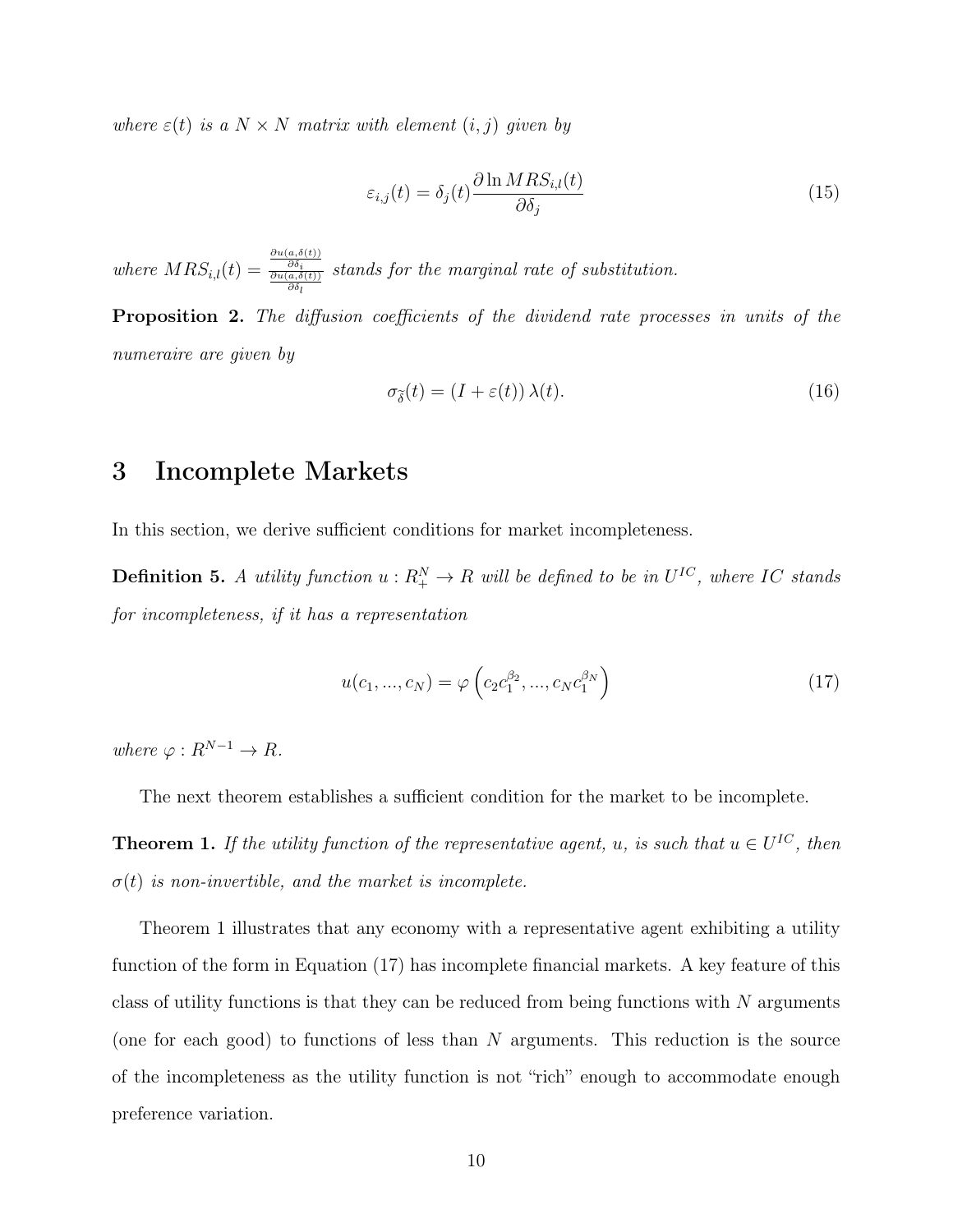Remark 1. We stress that Theorem 1 does not depend on the dynamics of dividends or on the continuous time assumption. Hence, any Lucas type economy with preferences as in Equation (17) leads to incomplete financial markets.

For the two-goods case, Theorem 1 corresponds to a constraint on the elasticity of substitution. If the elasticity of substitution equals one, then the market is incomplete. This is the argument put forward in Proposition 2 in Berrada et al. (2007). Moving from the  $two - good$  case to the  $N - good$  case, however, implies that unit elasticity of substitution between any two goods is not necessary for the utility function to satisfy the condition in Theorem 1.

Theorem 1 is a statement about the representative agent's utility function. The next proposition illustrates that if agents have utility functions as in Definition 5 and have homogeneous tastes, i.e.,  $\beta = (\beta_2, ..., \beta_N)$  are the same for every agent, then the market is incomplete.

**Proposition 3.** Let  $u_j(C) = \varphi_j\left(c_2c_1^{\beta_2},...,c_Nc_1^{\beta_N}\right)$  for  $j = 1,...,J$ , i.e., every agent's utility function is in  $U^{IC}$  and the preference parameters  $\beta = (\beta_2, ..., \beta_N)$  are the same for every agent, then the market is incomplete.

Although incomplete markets are certainly realistic and important to better understand the real economy, Section 3.1 shows that the incompleteness induced by preferences as in Theorem 1 has undesirable features. We close this discussion by pointing to Section 3.2 which illustrates an application of Theorem 1 to the economy in Serrat  $(2001)$  to emphasize its usefulness.

#### 3.1 Log-linear utility

Let  $J = 1$  and assume that there are two consumption goods. The first good (our numeraire good) pays out a constant dividend stream of  $\delta_1(t) = \delta_1$  and the second dividend stream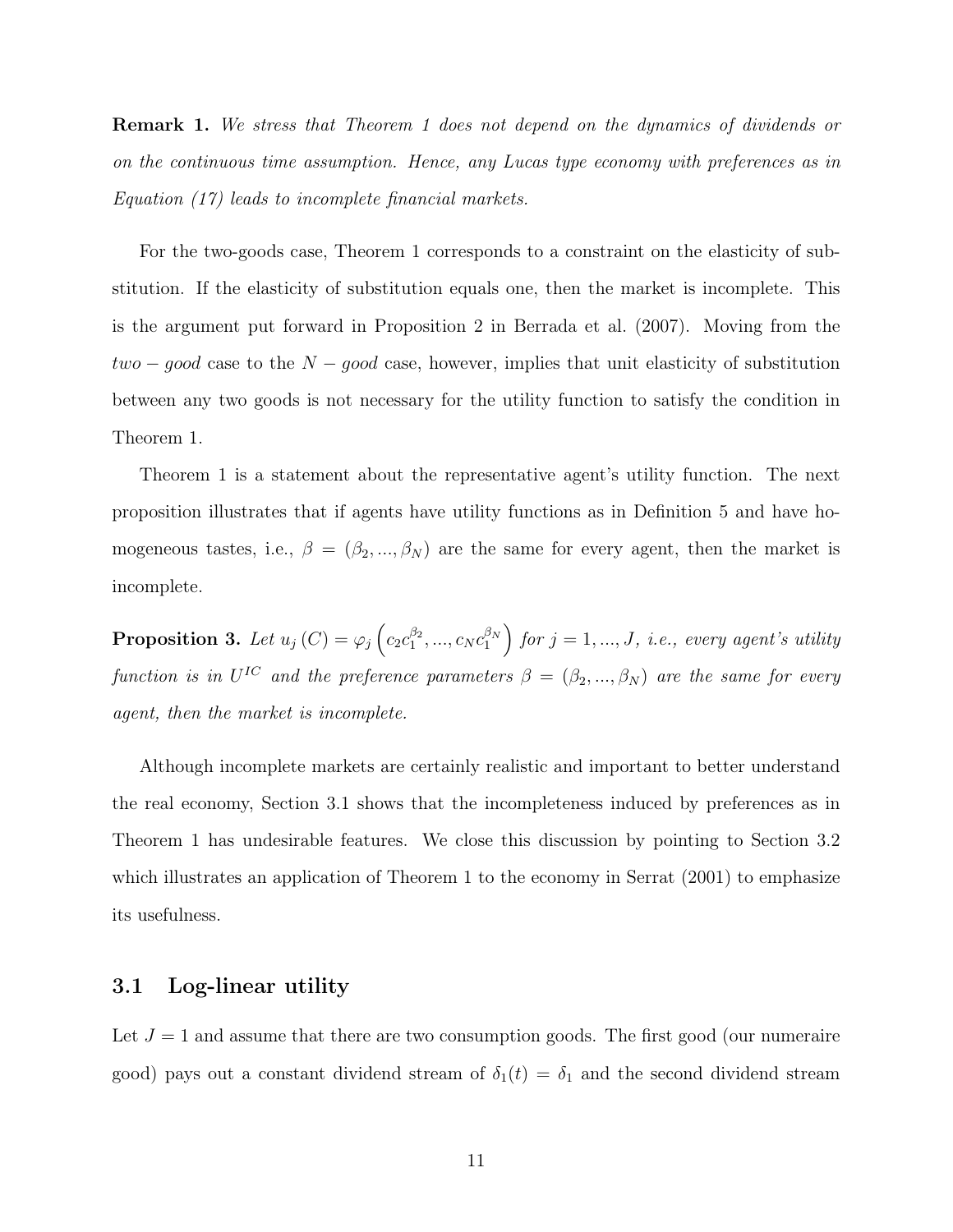follows

$$
d\delta_2(t) = \delta_2(t) \left(\mu_2 dt + \lambda_2 dZ\right). \tag{18}
$$

Assume that the representative agent has a log-linear utility function

$$
u(c_1, c_2) = \log(c_1) + \log(c_2). \tag{19}
$$

Moreover, assume that the time discount factor,  $\rho$ , is zero. Note that the above utility function satisfies the condition in Theorem 1. In equilibrium, the stock prices are

$$
S_1(t) = \delta_1 (T - t), \ S_2(t) = \delta_1 (T - t), \tag{20}
$$

and, consequently, there is effectively only one asset in this economy and the market is incomplete. More importantly, the example illustrates that the above form of incompleteness is unsatisfactory from an economic point of view. The quantity of good two is stochastic, yet the stock price being a claim to the dividend stream is insensitive to it. Thus, in equilibrium unexpected growth or news about the output of the second good is not reflected in the stock price, as it is perfectly offset by its relative price.

# 3.2 Separation between Non-Traded and Traded Goods as in Serrat (2001)

Serrat (2001) studies an economy with two countries. Each country has access to three output processes where two goods are traded while the third good is non-traded. Kollmann (2006), however, proves that the diffusion matrix in the Serrat (2001) economy is non-invertible. We illustrate here that this result can be verified by applying Theorem 1. The utility function of the representative agent in Serrat (2001) can be expressed, with a small simplification, as follows

$$
u(c_1, c_2, c_3, c_4) = \frac{1}{q} (c_1^q + c_2^q) \left( ac_3^\alpha + bc_4^\beta \right). \tag{21}
$$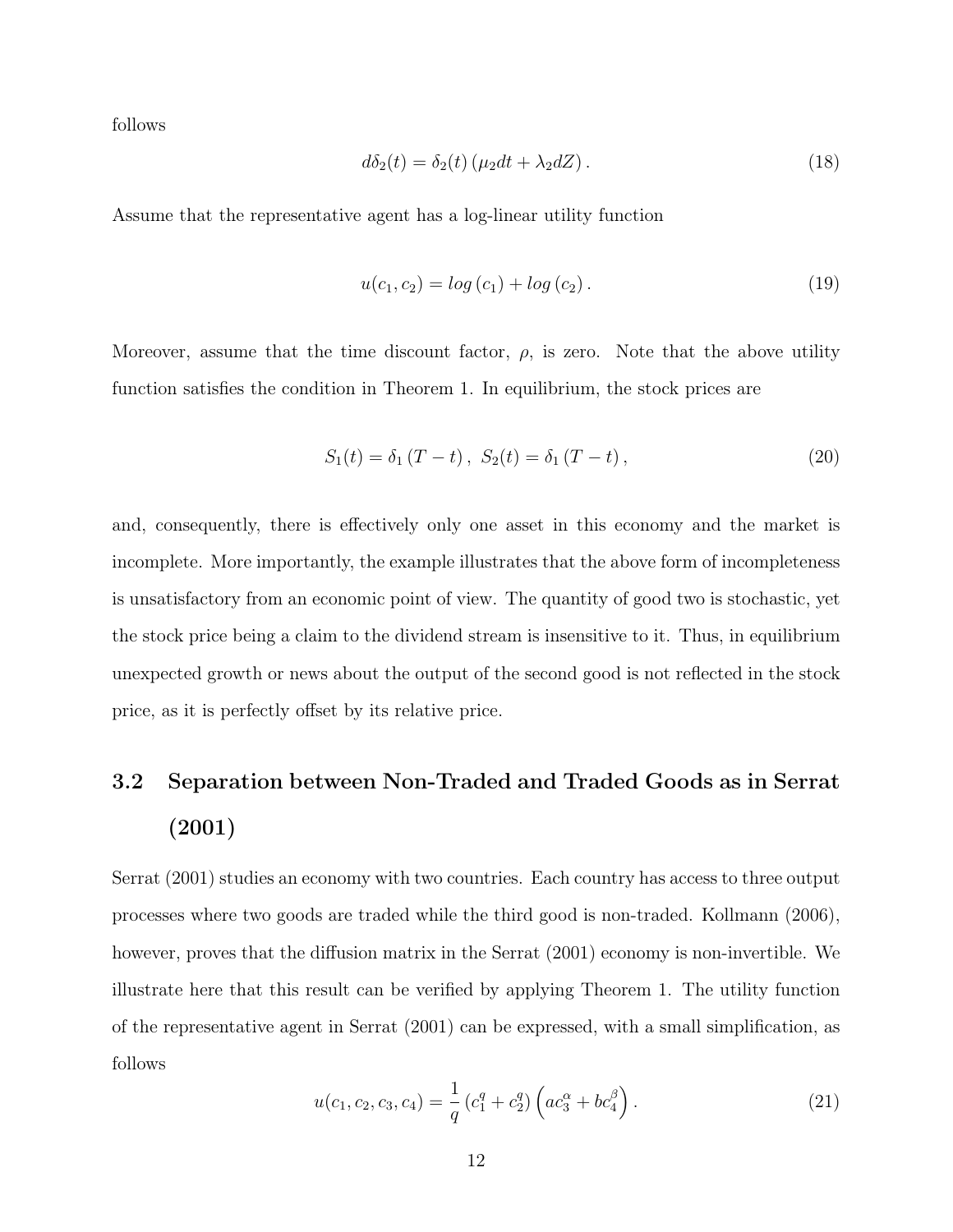Equation (21) can be rewritten as

$$
u(c_1, c_2, c_3, c_4) = \frac{1}{q} \left( 1 + \left( \frac{c_2}{c_1} \right)^q \right) \left( a \left( c_3 c_1^{\frac{q}{\alpha}} \right)^{\alpha} + b \left( c_4 c_1^{\frac{q}{\beta}} \right)^{\beta} \right)
$$
  
=  $\varphi \left( c_2 c_1^{\beta_2}, c_3 c_1^{\beta_3}, c_4 c_1^{\beta_4} \right)$  (22)

where  $\varphi(v, w, z) = \frac{1}{q} (1 + v^q) (aw^{\alpha} + bz^{\beta})$  and where  $\beta_2 = -1, \beta_3 = \frac{q}{\alpha}$  $\frac{q}{\alpha}$  and  $\beta_4 = \frac{q}{\beta}$  $\frac{q}{\beta}$ . From Equation (22) we see that the utility function in Serrat (2001) implies incomplete markets since it satisfies the sufficient condition for incompleteness in Theorem 1.

### 4 Complete Markets

In this section we derive sufficient conditions for market completeness. To derive these conditions we need to introduce additional assumptions on the primitives of the economy. The first assumption imposes conditions on the state vector  $X$ . It corresponds to assumption  $A(c)$  and  $A(d)$  in Hugonnier et al. (2010)

**Assumption 6.** The solution to Equation (1) admits a transition density  $p(t, x, \tau, y)$  that is smooth for  $t \neq \tau$ . Moreover, there are locally bounded functions  $(K, L)$ , a metric d that is locally equivalent to the Euclidean metric, and constants  $\epsilon$ ,  $\alpha$ ,  $\phi > 0$  such that  $p(t, x, \tau, y)$  is analytic with respect to  $t \neq \tau$  in the set

$$
\mathcal{P}_{\epsilon}^{2} \equiv \left\{ (t, \tau) \in \mathbb{C}^{2} : \mathcal{R}t \ge 0, 0 \le \mathcal{R}\tau \le T \text{ and } |\mathcal{M}(\tau - t)| \le \epsilon \mathcal{R}(\tau - t) \right\}
$$
(23)

and satisfies

$$
|p(t, x, \tau, y)| \le K(x)L(y)|\tau - t|^{-\alpha}e^{\phi|\tau - t| - d(x, y)^2/|\tau - t|} \equiv \bar{p}(t, x, \tau, y)
$$
\n(24)

for all  $(t, \tau, x, y) \in \mathcal{P}_{\epsilon}^2 \times \mathcal{X}^2$ .

Assumption 7. Dividends are real analytic functions.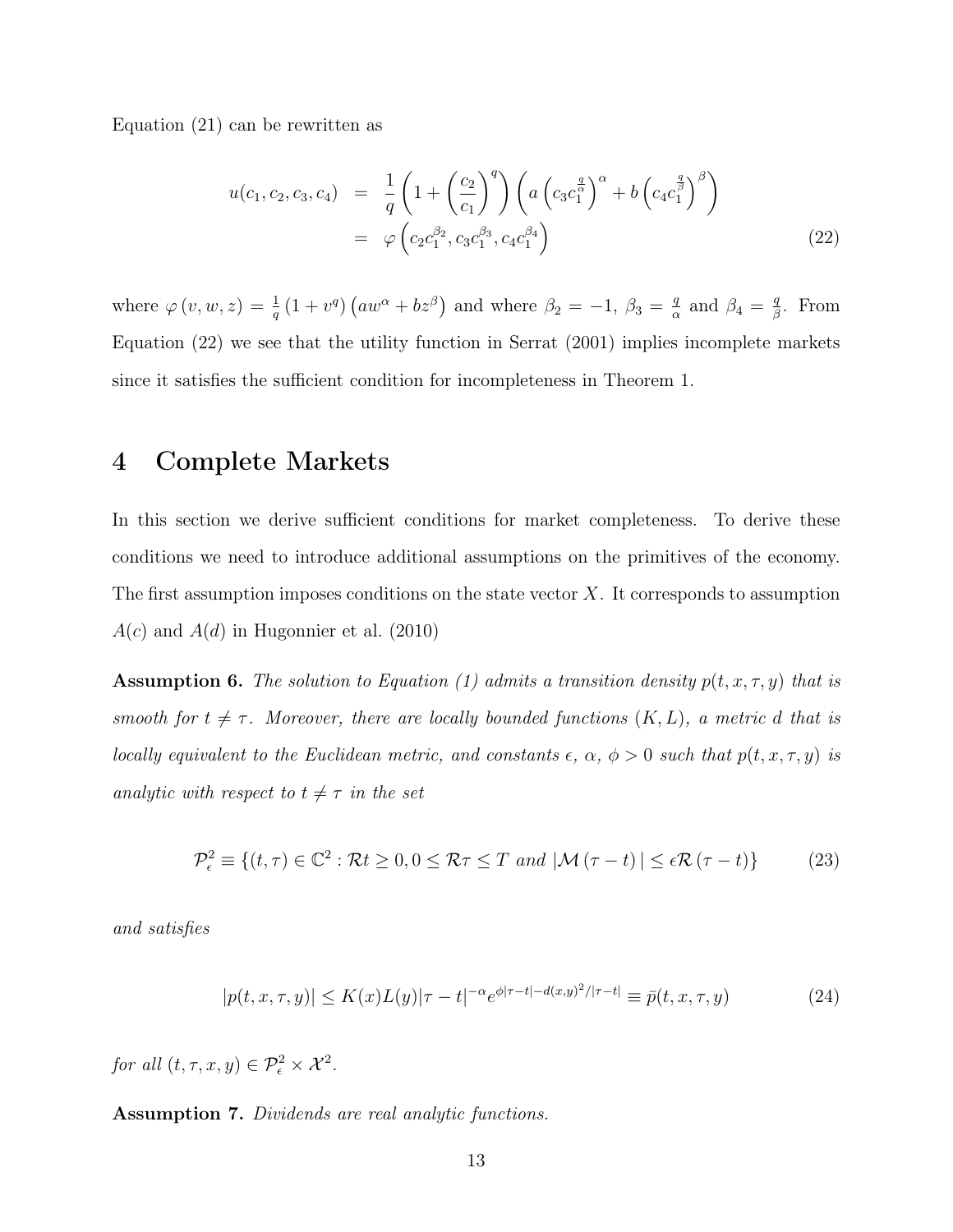**Assumption 8.** The utility function of agent  $j = 1, ..., J$ ,  $u_j$ , is analytic and there are constants  $R \leq \rho$  and  $\nu > 1$  such that

$$
\int_0^T \sum_{j=1}^J \left( \int_{\mathcal{X}} e^{-R\tau} \frac{\partial u_j \left( \delta(y)/J \right)}{\partial \delta}^{\top} \delta(y) \bar{p}(0, x, \nu \tau, y) dy \right) d\tau < \infty. \tag{25}
$$

**Definition 6.** A utility function will be defined to be in  $U^{C,l}$ , where C stands for completeness and l denotes the numeraire good, if

$$
I + \varepsilon(T, x) \tag{26}
$$

is invertible for at least one  $x \in \mathcal{X}$ .

**Theorem 2.** If the utility function of the representative agent, u, is such that  $u \in U^{C,l}$  then  $\sigma(t)$  is invertible, and the market is complete when good l serves as the numeraire good.

Our condition for completeness, unlike the condition in Anderson and Raimondo (2008), Hugonnier et al. (2010), Kramkov and Predoiu (2011) and Riedel and Herzberg (2012) involves marginal rates of substitution,  $\varepsilon$ , emanating from endogenous commodity prices. Nevertheless,  $I+\varepsilon(T,x)$ , is easy to compute. The fact that market completeness is guaranteed if  $I + \varepsilon(T, x)$  is invertible at one point indeed makes the verification of completeness easy, even in a situation where the utility of the representative agent is not known in closed form. Using standard aggregation techniques, one can check if the resulting market is complete by numerically solving for the utility function of the representative agent and applying the theorem. In contrast, without the condition for market completeness in Theorem 2, one would have to calculate the stock price diffusion coefficients for every possible realization  $(t, x) \in [0, T] \times \mathcal{X}$ . Clearly, this seems, in general, computationally infeasible.

The condition in Anderson and Raimondo (2008) represents, a long anticipated, missing building block in the theory of continuous time asset pricing with heterogeneous agents. However, at least from Duffie and Huang (1985), Duffie and Zame (1989), Huang (1987)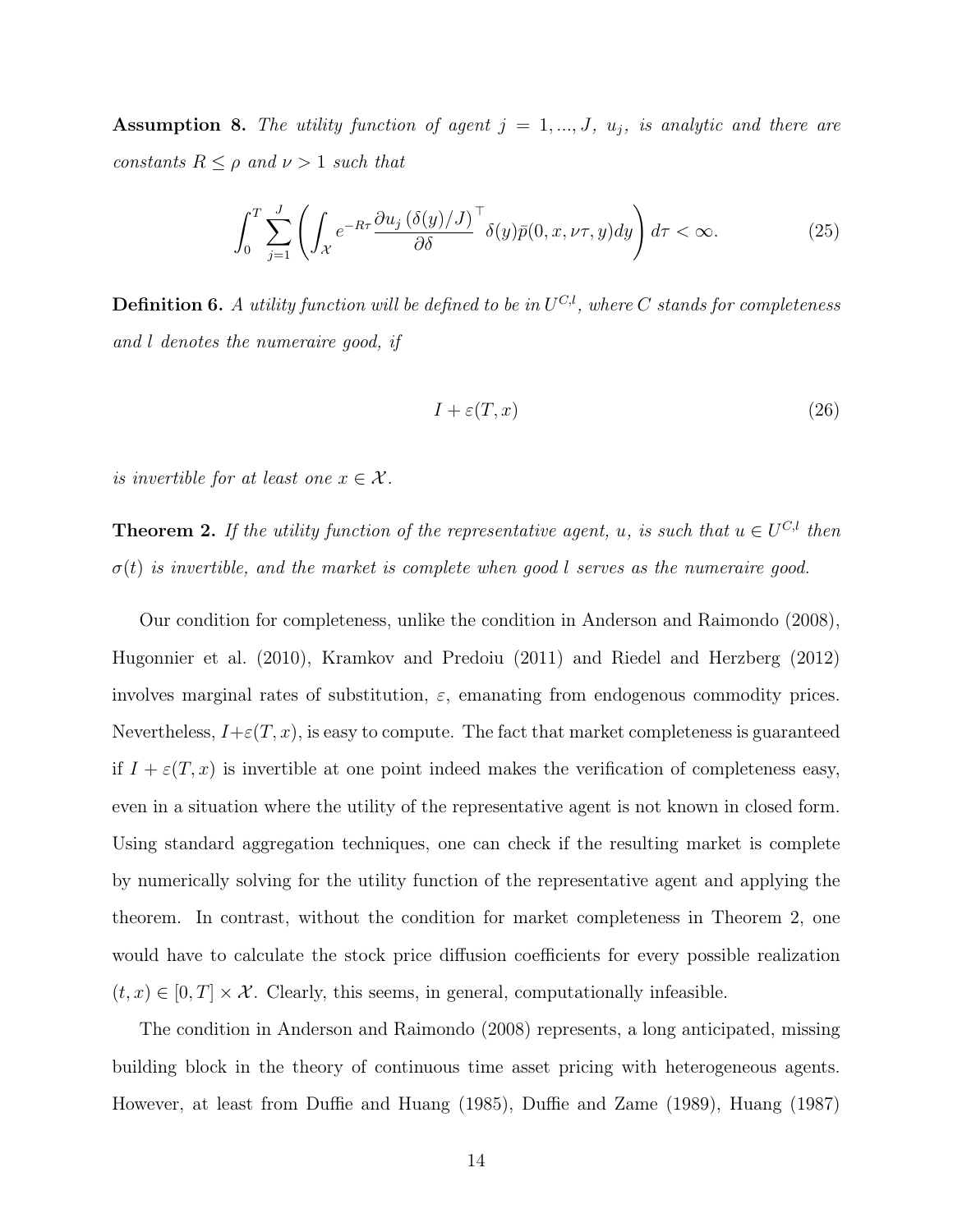and Karatzas et al. (1990), it is expected that such equilibrium exists. Further, although essentially all models before Anderson and Raimondo (2008) assume complete markets in one way or another, many papers in this literature, especially the applied ones, contain examples or numerical work that shows that equilibrium holds at least for some parameter values.

In contrast, the literature on multi-goods, often (but not always) in an international context, contains a series of models that imply incomplete financial markets (e.g. Cole and Obstfeld (1991), Zapatero (1995) and Serrat (2001)). For instance, as shown by Cole and Obstfeld (1991), the much used Cobb-Douglas utility function implies that markets are incomplete. Hence, it appears that our condition for completeness might prove useful for future research.

The next proposition characterizes two cases in which completeness can be directly induced from the individual agents utility functions. The first condition is related to separable utility functions (excluding log-linear utility) while the second condition is based on homogeneous tastes over the various consumption goods.

#### Proposition 4. If either

- 1.  $u_j(C) = \sum_{i=1}^N u_{ji}(c_i)$  for  $j = 1, ..., J$  and  $i = 1, ..., N$  and  $u_{ij}(c_i) \neq A_{ji} log(c_i) + B_{ji}$  for some constants  $A_{ij}, B_{ij}, or$
- 2.  $u_j(C) = \varphi_j(\hat{C}(C))$  is in  $U^{C,l}$  for  $j = 1, ..., J$  and  $\hat{C}: R^N \to R$  is homogeneous of degree k,

then the market is complete.

### 5 Numeraire Good Invariance

In this section, we show that the choice of the risk-free asset, and hence the numeraire good, might be important for completeness and for whether the Arrow-Debreu equilibrium is implementable. Numeraire good invariance might fail since choosing a different good as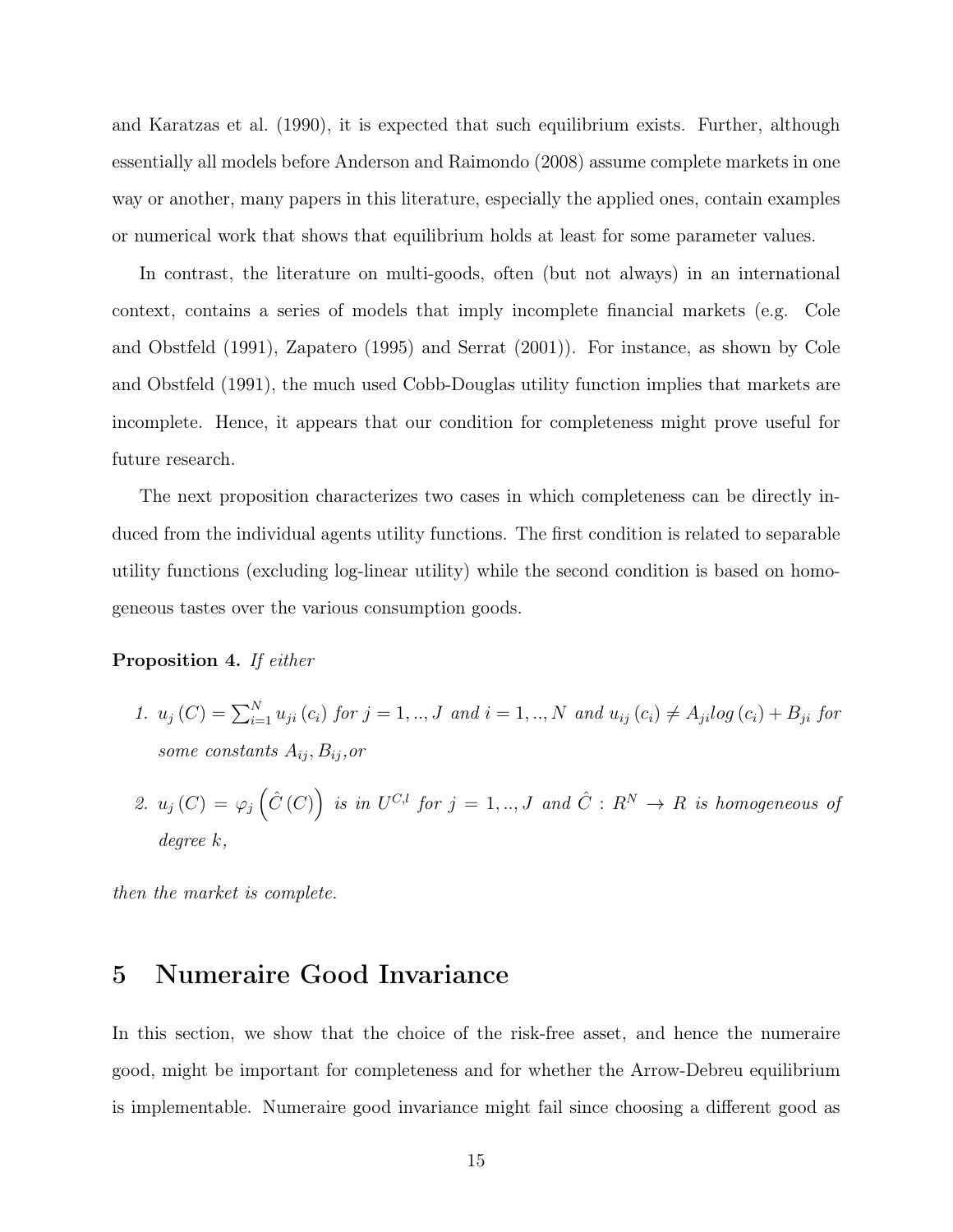numeraire also changes the assets available to the agents. The risk-free asset under one numeraire good is a non-tradable asset under another numeraire good.

The next proposition shows that if a utility function satisfies the condition in Theorem 1, then the market is incomplete under any numeraire good.

**Proposition 5.** If  $u \in U^{IC}$ , then the market is incomplete under all numeraire goods.

The next proposition establishes an equivalence between satisfying Theorem 1 and not satisfying the sufficient condition for completeness in Theorem 2 under any choice of numeraire good for the case of two goods.

Proposition 6. The following conditions are equivalent

- 1.  $u \in U^{IC}$ .
- 2.  $u \notin U^{C,l}$  for  $l = 1, 2$ .

The next example illustrates how numeraire good invariance may fail to hold. In the example, the utility function includes a subsistence point. This is similar to the setup in Ait-Sahalia et al. (2004) with a negative subsistence point for luxury goods.<sup>11</sup>

#### 5.1 Subsistence Point

Consider the following utility function defined over the two goods  $c_1$  and  $c_2$ 

$$
u(c_1, c_2) = \log(c_1 + b) + \log(c_2)
$$
\n(27)

where  $b > 0.12$ 

<sup>11</sup>Pavlova and Rigobon (2007) consider a setting with preference shocks and log-linear utility. They show that preference shocks can change the market from incomplete to complete. In a previous version of the paper, we showed that depending on the correlation structure between preference shocks and output the equilibrium might be sensitive to the choice of numeraire good.

 $12$ Note that the utility function in Equation (5.1) does not satisfy the Inada conditions. This is, however, not important for the point of the example. An alternative example is to choose  $u(c_1, c_2) = \frac{c_1^{1-\gamma}}{1-\gamma} + \log(c_2)$ with  $\gamma \neq 1$ . In this case, one can show that if dividends are uncorrelated then the market will be incomplete if good one is the numeraire and complete if good two is the numeraire.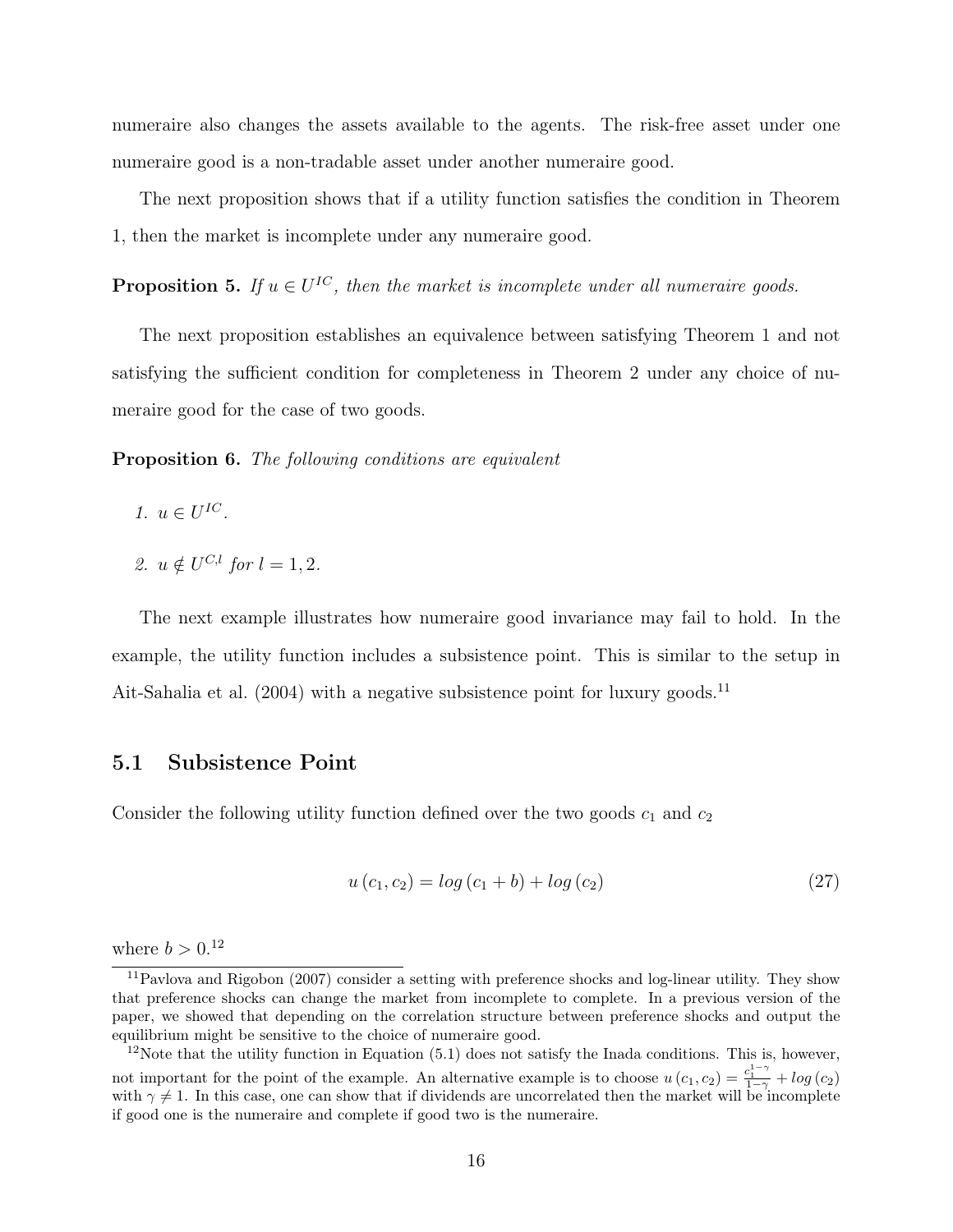First, consider the case in which the first good serves as numeraire. The relative price of the second good in terms of the first good is given by

$$
p_2(t) = \frac{\delta_1(t) + b}{\delta_2(t)}.
$$
\n(28)

Applying Theorem 2, we have

$$
det (I + \epsilon(t)) = \delta_2(t) \frac{\partial \ln MRS_{2,1}(t)}{\partial \delta_2} + 1 = -\frac{\delta_2(t)}{\delta_2(t)} + 1 = 0.
$$
 (29)

Hence, the market is not guaranteed to be complete when the first good is the numeraire. In fact, if  $\delta_1$  and  $\delta_2$  evolve as uncorrelated geometric Brownian motions, we then obtain the following expressions for stock prices

$$
S_1(t) = (\delta_1(t) + b) E_t \left[ \int_t^T \frac{\delta_1(\tau)}{\delta_1(\tau) + b} d\tau \right], \ S_2(t) = (\delta_1(t) + b) (T - t). \tag{30}
$$

Since  $\delta_1$  is only driven by one of the two Brownian motions, the market must be incomplete. Next consider the case in which the second good is the numeraire. The relative price of the first good in terms of the second good is given by

$$
p_1(t) = \frac{\delta_2(t)}{\delta_1(t) + b}.
$$
\n(31)

Again applying Theorem 2, we have

$$
det (I + \epsilon(t)) = \delta_1(t) \frac{\partial \ln MRS_{1,2}(t)}{\partial \delta_1} + 1 = -\frac{\delta_1(t)}{\delta_1(t) + b} + 1 \neq 0.
$$
 (32)

Here the utility function is in  $U^{C,l}$ . Thus the market is complete.

The above example also illustrates that unit elasticity of substitution is only a sufficient condition for market incompleteness. When the first good is used as the numeraire, the market might be incomplete even though the elasticity of substitution differs from one.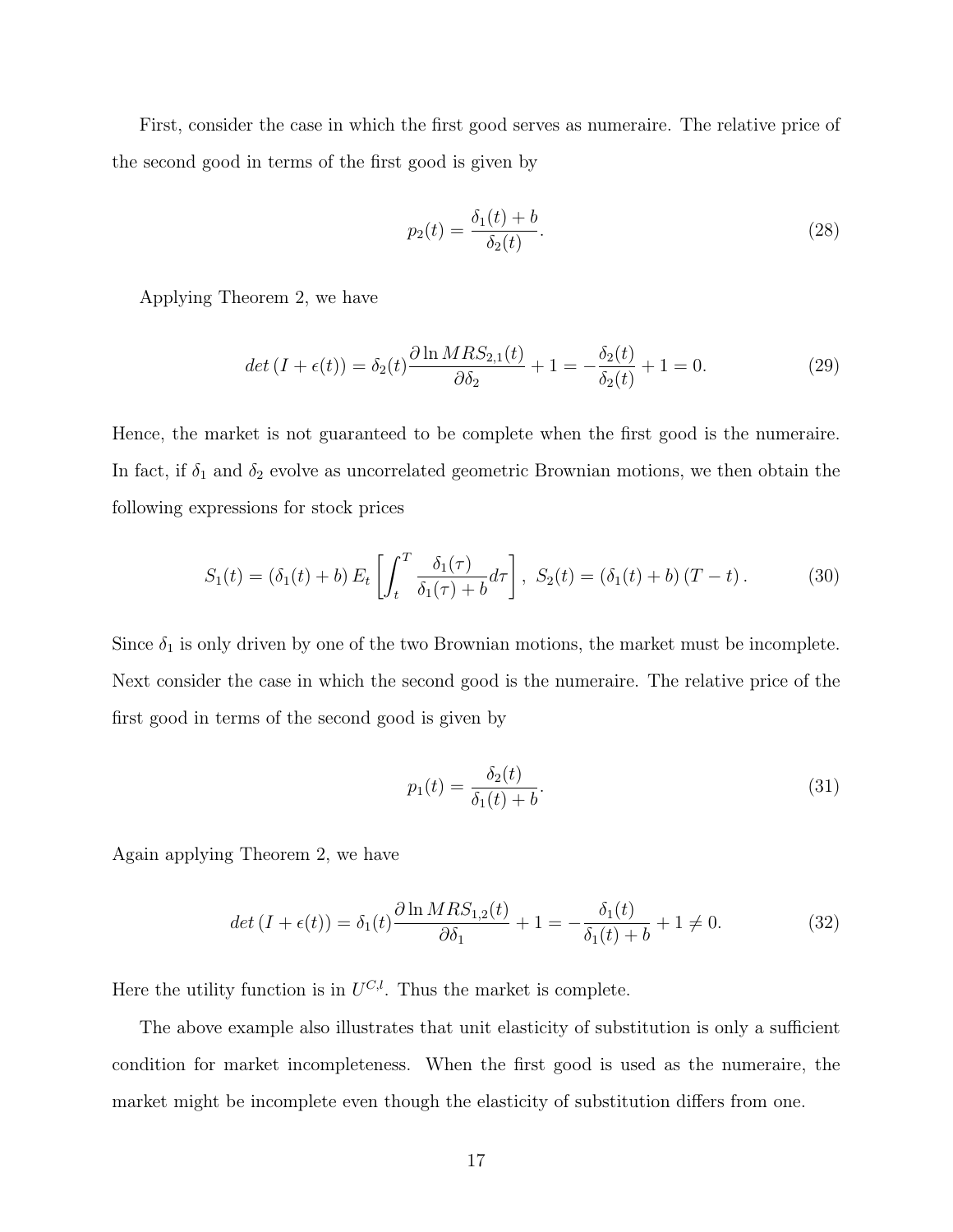# 5.2 Peculiar Financial Equilibrium and the Choice of Numeraire Good

In this subsection we illustrate that, in general, endogenous incompleteness will have real effects as the agents cannot implement the Arrow-Debreu equilibrium by trading in the available assets. However, as illustrated by Cass and Pavlova (2004), if agents have log-linear utility, then the market is incomplete but the Arrow-Debreu equilibrium can be implemented by trading in the available assets. They label such an equilibrium as Peculiar Financial Equilibrium (PFE). We show that agents might be able to implement the Arrow-Debreu equilibrium even though the market is incomplete and the agents have utility that is not log-linear. However, the next proposition shows that whether the agents can implement the Arrow-Debreu equilibrium depends on the choice of the numeraire good. In particular, assume that there are two agents and two goods. The utility function of agent  $j = 1, 2$  is

$$
u_j(c_1^j, c_2^j) = \varphi_j\left(c_2^j\left(c_1^j\right)^{\beta}\right). \tag{33}
$$

Above we assume that tastes are the same for the two agents.<sup>13</sup> By Proposition 3, we know that the market will be incomplete. However, the agents might still be able to implement the Arrow-Debreu equilibrium through trading in the assets as in Cass and Pavlova (2004). Below we show that in general this will not be the case. Thus, endogenous completeness will matter for more than just portfolio indeterminacy.

**Proposition 7.** Let preferences be as in Equation (33), and output of good  $i = 1, 2$  evolve according to

$$
d\delta_i(t) = \delta_i(t) \left( \mu_i dt + \sigma_{i,1} dZ_1(t) + \sigma_{i,2} dZ_2(t) \right). \tag{34}
$$

Then we have the following

• If either good one or two is used as a numeraire good, the Arrow-Debreu equilibrium

<sup>&</sup>lt;sup>13</sup>If  $\beta$  differs across the two agents, then the market will be complete as illustrated by Proposition 9 unless the utility function is log-linear.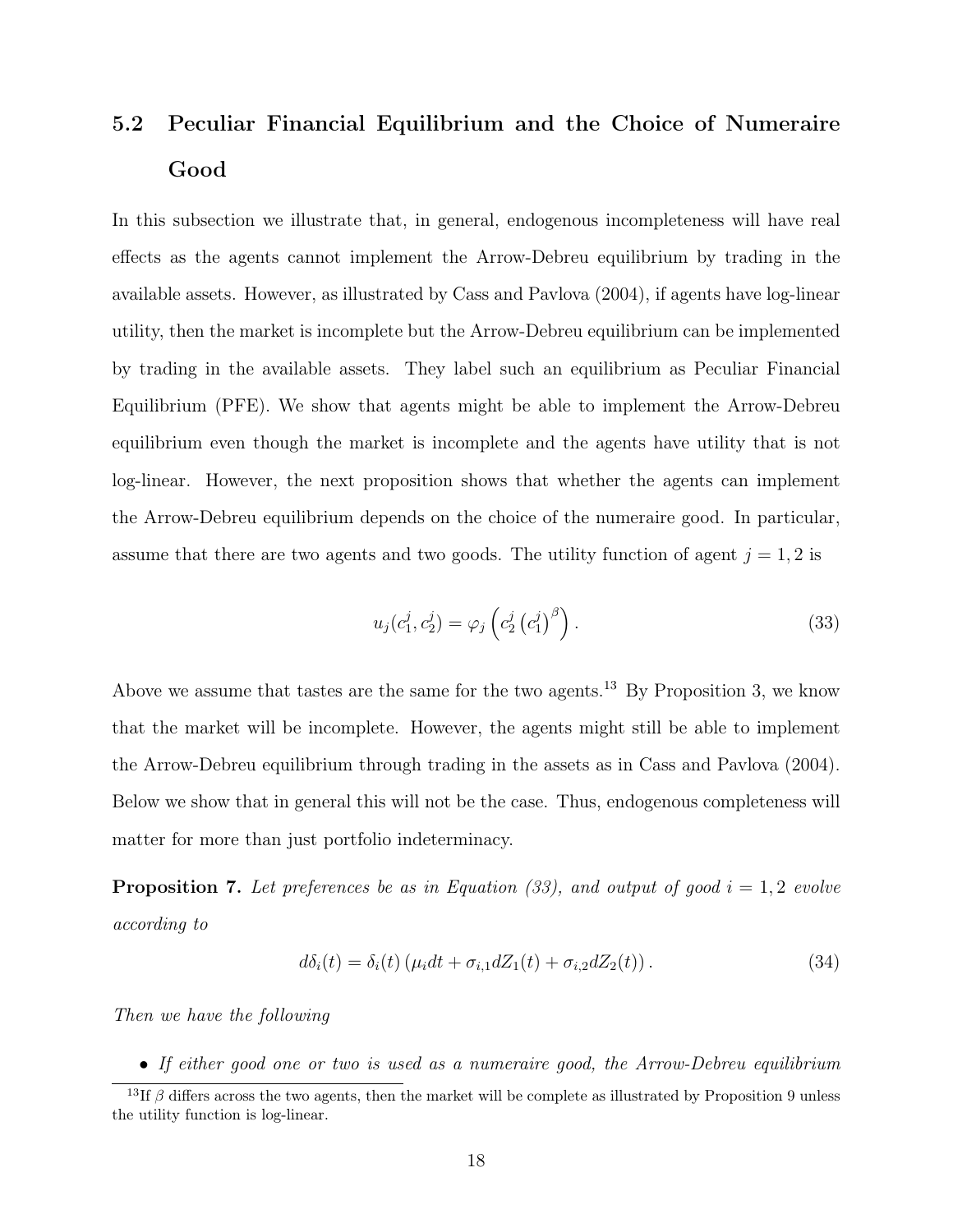cannot be implemented by trading in the available assets, unless  $\varphi_j$  is such that the optimal consumption is  $c_i^j$  $i(t) = f\delta_i(t)$ , for all t for some  $f \in (0,1)$ .

• If the consumption basket  $\delta_2(t)\delta_1(t)^\beta$  is used as numeraire good, then the Arrow-Debreu equilibrium can be implemented by trading in the available assets and the market is effectively complete.

#### 5.3 Completing the Financial Market

Following up on the arguments of the previous subsection, it is expected that introducing bonds denominated in each consumption good always completes the financial market.

**Proposition 8.** Assume that there are N pure discount bonds with maturity  $T$  where bond i pays out one unit of good i. Then, the financial market is complete.

Importantly, the introduction of N pure discount bonds does not resolve the counter factual equilibrium property that stock market returns are perfectly correlated. However, it allows for solving models in which the market is incomplete without the bond contracts.<sup>14</sup>

## 6 Unit Elasticity of Substitution

In this section, we restrict our attention to the case with only two types of agents. To further simplify, we consider the case of two goods. Agents have utility functions with heterogeneity in taste given by

$$
u_j(c_1^j, c_2^j) = \varphi_j\left(c_1^j\left(c_2^j\right)^{\alpha_j}\right). \tag{35}
$$

Note that the utility function in Equation (35) exhibits unit elasticity of substitution. Assume that  $\alpha_1 \neq \alpha_2$  and that  $\varphi_j(x) \neq A_j ln(x) + B_j$  for some constants  $A_j, B_j$ . The next

<sup>&</sup>lt;sup>14</sup>Note that the complete market equilibrium with  $N$  pure discount bonds differs, in general, from the incomplete market.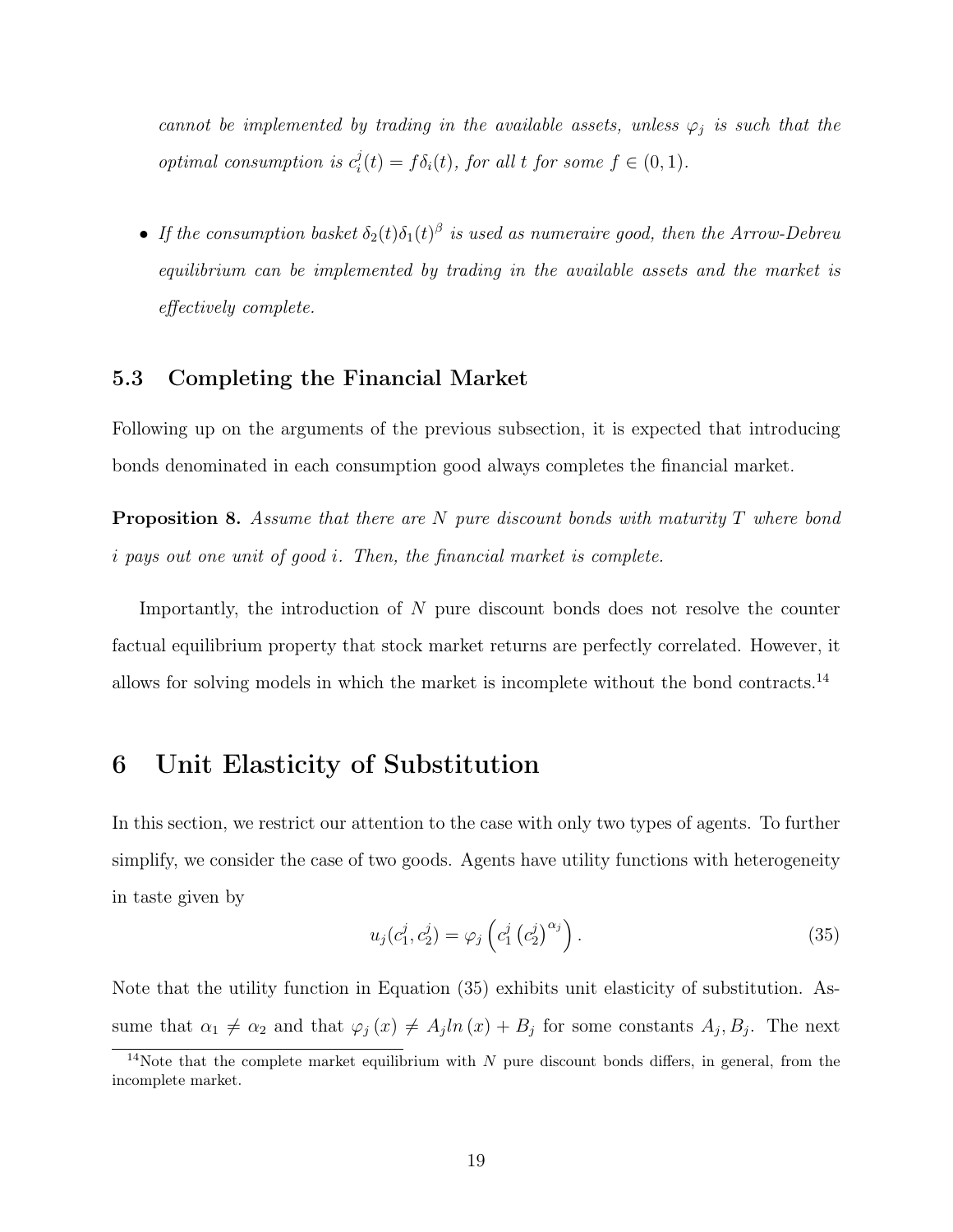proposition states that the market is complete and characterizes equilibrium portfolio policies.

#### **Proposition 9.** The optimal portfolio of agent 1 is given by

$$
\pi_1^1(t) = \frac{1 - B_2}{B_1 - B_2} S_1(t), \ \pi_2^1(t) = -\frac{B_2}{B_1 - B_2} S_2(t) \tag{36}
$$

with  $B_i = \frac{1}{(1+i)}$  $\frac{1}{(1+\alpha_i)}$ . Moreover, the market is complete.

Several insights emerge from the above proposition. First, even though the market is incomplete if only one of the two agents is present in the economy, the market is complete if both are present. Thus, a small degree of heterogeneity in taste, moves the economy from incomplete to complete. Second, the portfolio policies are constant over time. That is, even though the agents have heterogeneous tastes and may or may not have heterogeneous risk aversion, the optimal portfolio shares are never re-balanced except maybe at  $t = 0$ . Third, optimal portfolios are such that the agent takes a long position in the stock that is a claim to the good that he prefers and a short position in the other stock. Thus, there is a strong degree of portfolio "home" or "familiarity" bias in the sense that the agent will take long positions in the good that he prefers and a short position in the other good. The reason for this is that as the preferred good becomes relative scarce, the price of the good increases and so does the stock price being a claim to the good. Thus, having a long position in the stock that is a claim to the preferred good is a hedge. Finally, less heterogeneity in taste implies larger differences in the portfolios of the two agents. This last insight is a consequence of the fact that the stocks become more and more correlated as heterogeneity in taste becomes smaller.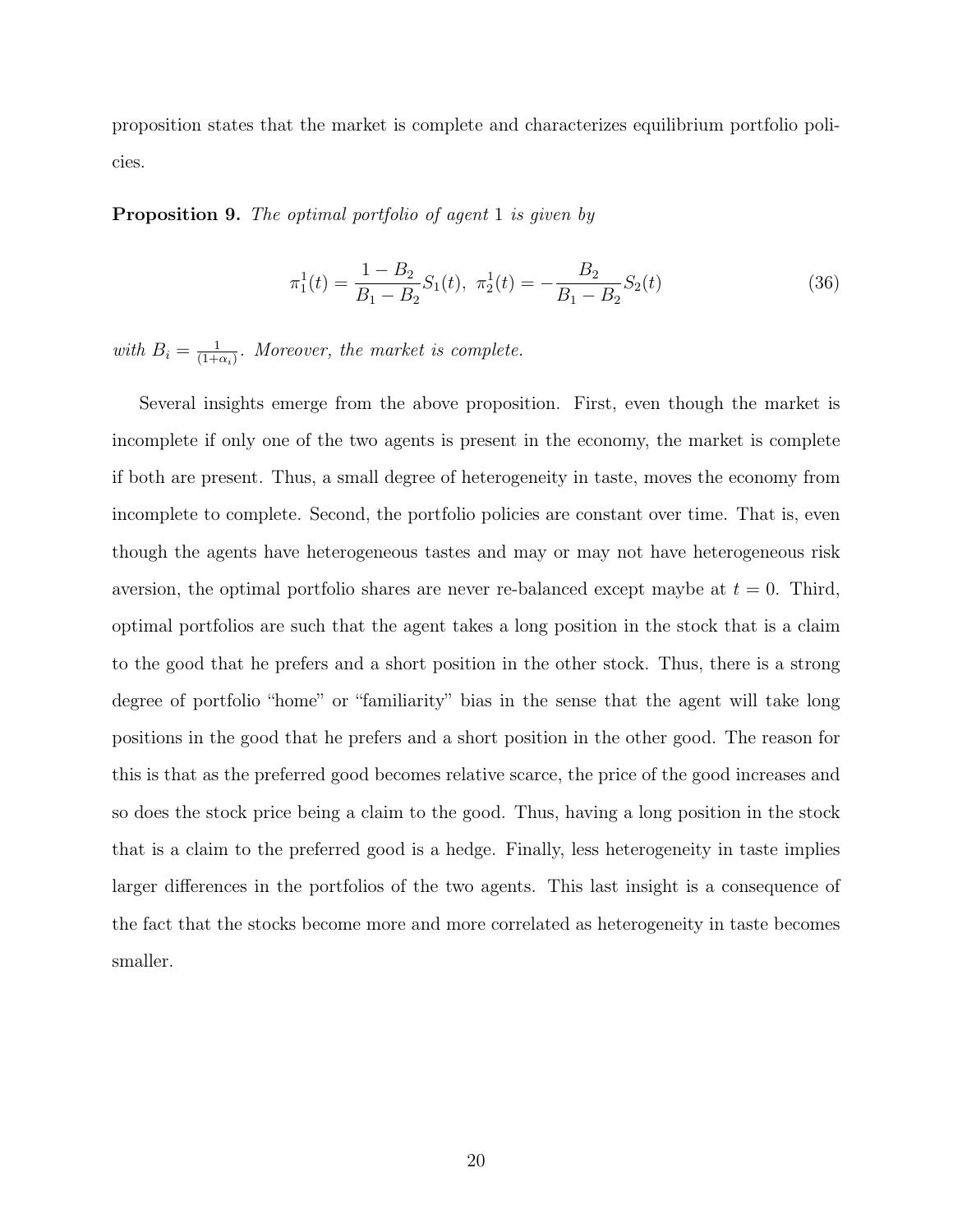## 7 Conclusion

In this paper, we investigated the determinants of financial market completeness in a continuous time Lucas (1978) model with multiple consumption goods and agents with heterogeneous preferences. We show that for a class of utility functions, including the Cobb-Douglas utility function, the market becomes endogenously incomplete. The endogenous incompleteness will in general prevent the agents from implementing the Pareto optimal allocations, and consequently the incompleteness has real effects. We derive a sufficient condition for market completeness that only depends on the properties of aggregate output and the utility function of the representative agent. The condition is easy to verify, even in cases in which the utility function of the representative agent is not known in closed form. The major advantage of our condition is that it only requires verification of an invertibility condition for one realization of the state variables at the terminal time. In contrast, to verify market completeness without such a condition would require the calculation of the stock price diffusion matrix and checking if the matrix is invertible for every possible realization of the sate variables at every point in time. Clearly, this is infeasible in cases without closed form solutions.

In an economy with multiple consumption goods, one has to make a stand on the numeraire good. The numeraire good will in turn determine how the risk free asset is defined. We illustrate that whether a market is complete or not, might depend on the specification of the risk free asset, and hence the numeraire. Put differently, the market might be complete under one specification of the numeraire good and incomplete under another. In addition, we illustrate that even in the case when the market is guaranteed to be endogenously incomplete, the choice of numeraire good might be crucial in terms of the real effect of incompleteness. In particular, depending on the choice of numeraire, the agents might or might not be able to implement the Pareto optimal allocations by trading in the available assets.

We believe our condition for market completeness might be useful in applied work in asset pricing theory. A large body of the literature in asset pricing theory is based on the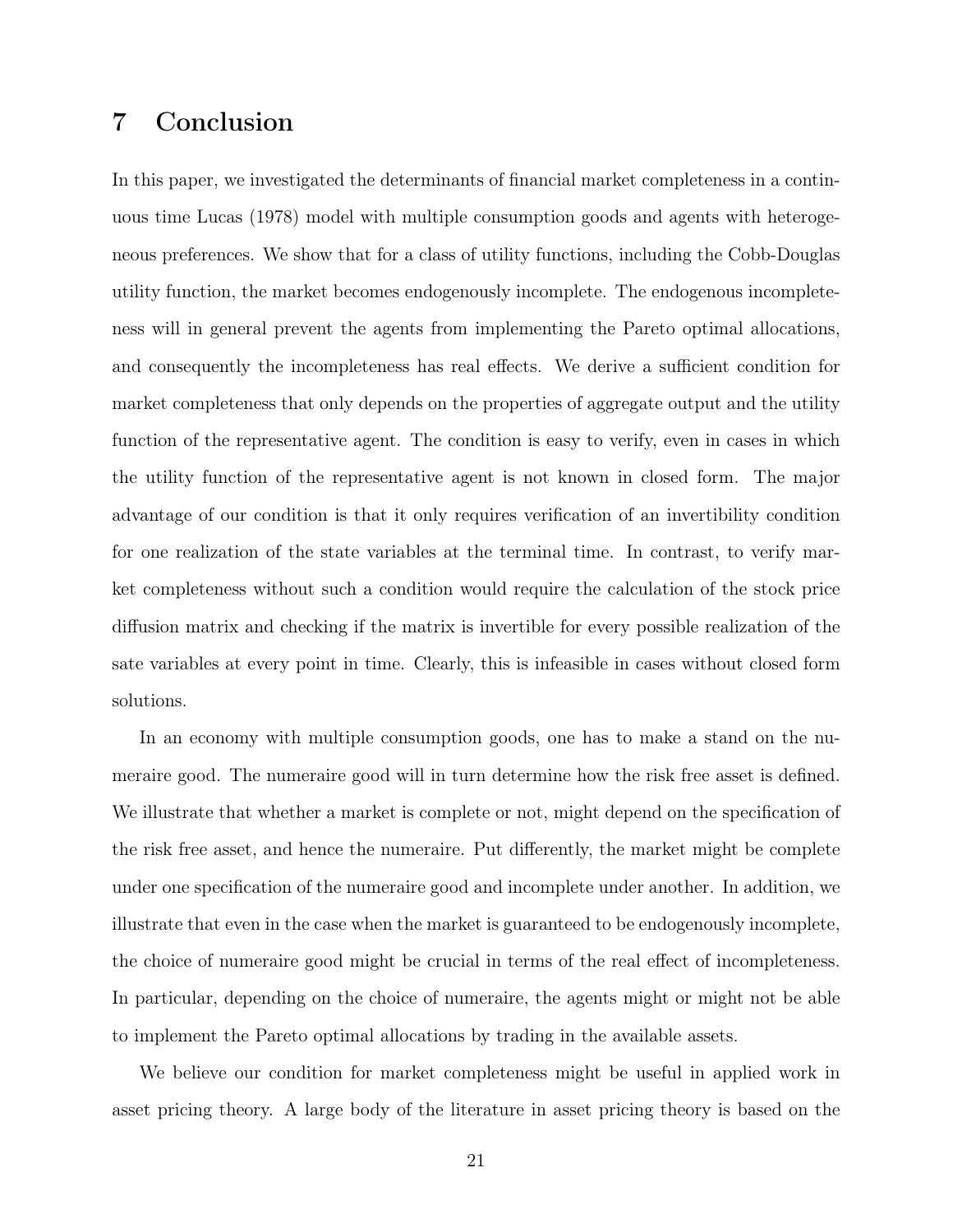Lucas tree economy. Recently, more papers consider economies with multiple consumption goods, even in settings outside international finance. In general, the properties of the stock price diffusion matrix might be hard to explore due to complexities of the models, and a simple condition for verifying market completeness will in such cases be useful. Serrat (2001) is an example for which our condition for market completeness would have been particularly useful.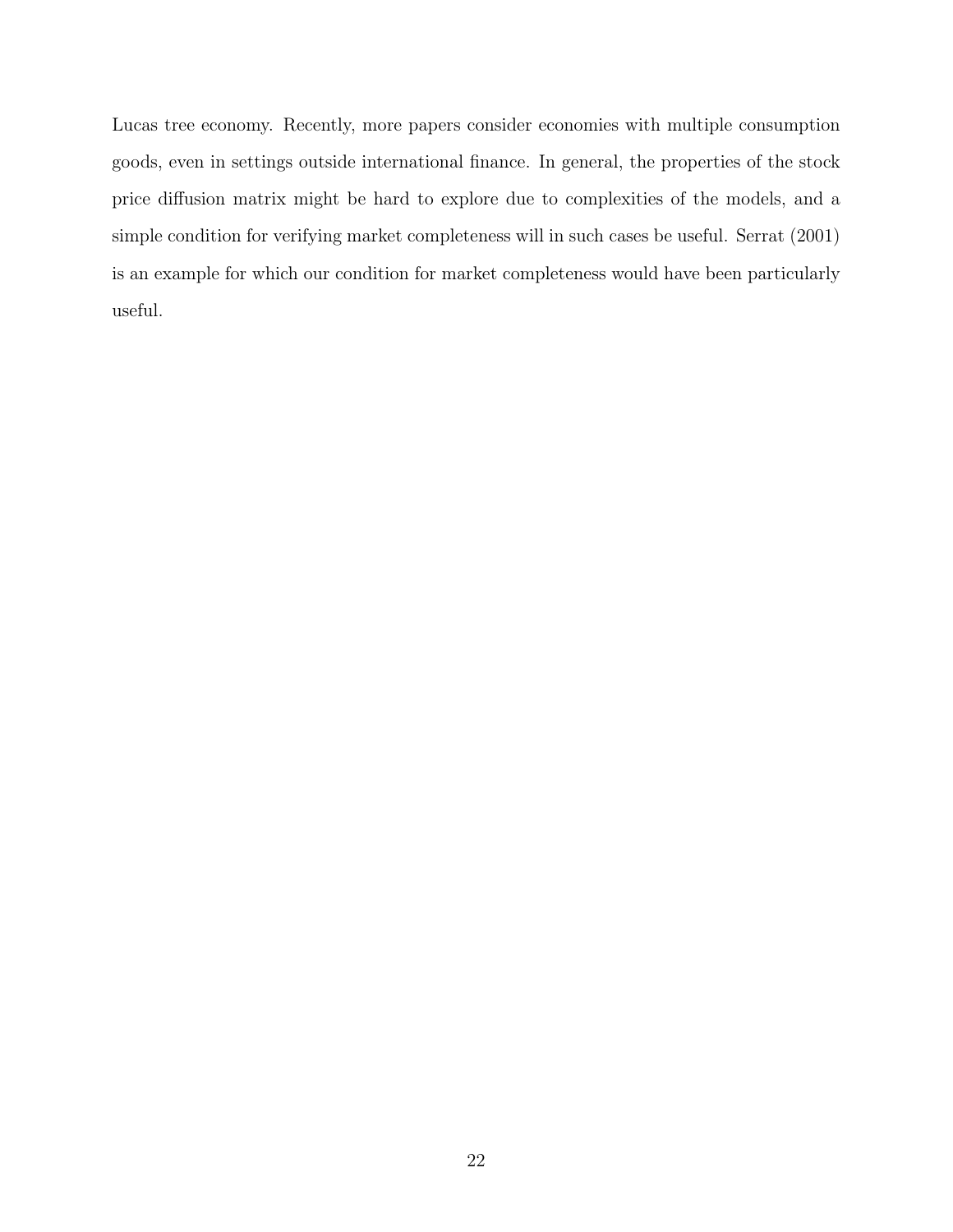## References

- Ait-Sahalia, Y., J. A. Parker, and M. Yogo, 2004, "Luxury Goods and the Equity Premium," Journal of Finance, 59, 2959–3004.
- Anderson, R. M., and R. C. Raimondo, 2008, "Equilibrium in Continuous-Time Financial Markets: Endogenously Dynamically Complete Markets," Econometrica, 76, 841–907.
- Bansal, R., and A. Yaron, 2004, "Risks for the Long Run: A Potential Resolution of Asset Pricing Puzzles," Journal of Finance, 59, 1481–1509.
- Baxter, M., U. J. Jermann, and R. G. King, 1998, "Nontraded Goods, Nontraded Factors, and International Non-Diversification," Journal of International Economics, 44, 211–229.
- Berrada, T., J. Hugonnier, and M. Rindisbacher, 2007, "Heterogeneous Preferences and Equilibrium Trading Volume," Journal of Financial Economics, 83, 719–750.
- Campbell, J. Y., and J. H. Cochrane, 1999, "By Force of Habit: A Consumption Based Explanation of Aggregate Stock Market Behavior," Journal of Political Economy, 107, 205–251.
- Cass, D., and A. Pavlova, 2004, "On Trees and Logs," Journal of Economic Theory, 116, 41–83.
- Chan, Y. L., and L. Kogan, 2002, "Catching Up with the Joneses: Heterogeneous Preferences and the Dynamics of Asset Prices," Journal of Political Economy, 110, 1255–1285.
- Cochrane, J. H., F. A. Longstaff, and P. Santa-Clara, 2008, "Two Trees," Review of Financial Studies, 21, 347–385.
- Cole, H. L., and M. Obstfeld, 1991, "Commodity Trade and International Risk Sharing," Journal of Monetary Economics, 28, 3–24.
- Cox, J. C., and C. Huang, 1989, "Optimal Consumption and Portfolio Policies when Asset Prices Follow a Diffusion Process," Journal of Economic Theory, 49, 33–83.
- Dana, R., and M. Pontier, 1992, "On Existence of an Arrow-Radner Equilibrium in the Case of Complete Markets. A Remark," Mathematics of Operations Research, 17, 148–163.
- Detemple, J. B., and S. Murthy, 1994, "Intertemporal Asset Pricing with Heterogeneous Beliefs," Journal of Economic Theory, 62, 294–320.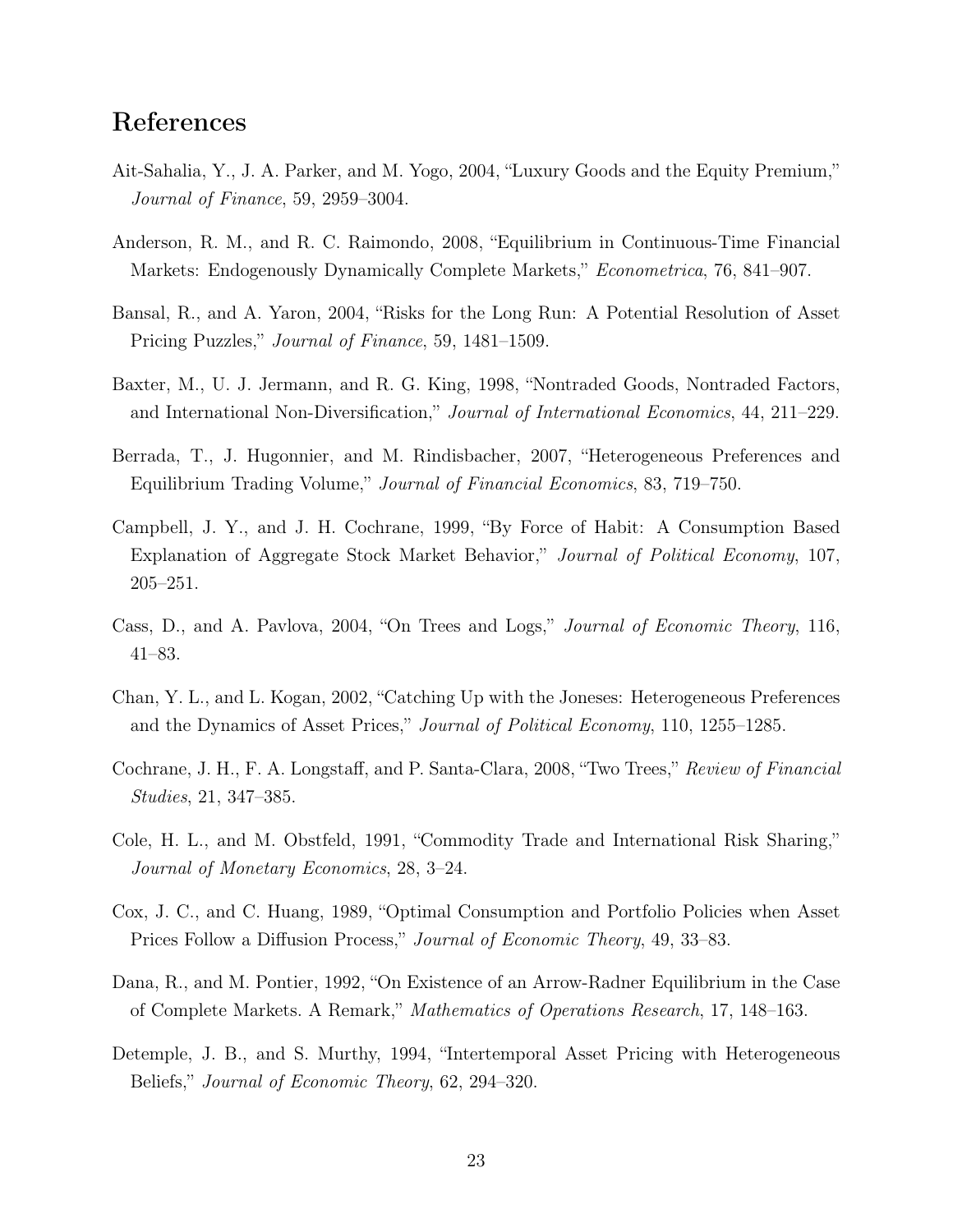- Duffie, D., and L. G. Epstein, 1992, "Asset Pricing with Stochastic Differential Utility," Review of Financial Studies, 5, 411–436.
- Duffie, D., and C. Huang, 1985, "Implementing Arrow-Debreu Equilibria by Continuous Trading of Few Long-lived Securities," Econometrica, 53, 1337–1356.
- Duffie, D., and W. Shafer, 1985, "Equilibrium in Incomplete Markets I: Basic Model of Generic Existence," Journal of Mathematical Economics, 14, 285–300.
- Duffie, D., and W. Shafer, 1986, "Equilibrium in Incomplete Markets II: Generic Existence in Stochastic Economies," Journal of Mathematical Economics, 15, 199–216.
- Duffie, D., and W. R. Zame, 1989, "The Consumption-Based Capital Asset Pricing Model," Econometrica, 57, 1279–1297.
- Epstein, L. G., and S. E. Zin, 1989, "Substitution, risk aversion, and the temporal behavior of consumption and asset returns: A theoretical framework," Econometrica, 57, 937–969.
- Epstein, L. G., and S. E. Zin, 1990, "First-order risk aversion and the equity premium puzzle," Journal of Monetary Economics, 26, 387–407.
- Epstein, L. G., and S. E. Zin, 1991, "Substitution, risk aversion, and the temporal behavior of consumption and asset returns: An empirical analysis," Journal of Political Economy, 99, 263–286.
- Gabaix, X., 2012, "Variable Rare Disasters: An Exactly Solved Framework for Ten Puzzles in Macro-Finance," Quarterly Journal of Economics, 127, 645–700.
- Hara, C., 2006, "Necessary and Sufficient Conditions for the Efficient Risk-Sharing Rules and the Representative Consumer's Utility Function," working paper.
- Huang, C., 1987, "An Intertemporal General Equilibrium Asset Pricing Model: The Case of Diffusion Information," Econometrica, 55, 117–142.
- Hugonnier, J., S. Malamud, and E. Trubowitz, 2010, "Endogenous Completeness of Diffusion Driven Equilibrium Markets," Econometrica, 80, 1249–1270.
- Karatzas, I., J. Lehoczky, and S. Shreve, 1990, "Existence and Uniqueness of Multi-agent Equilibrium in Stochastic, Dynamic Consumption/Investment Model," Mathematics of Operations Research, 15, 80–128.
- Kollmann, R., 2006, "A Dynamic General Equilibrium Model of International Portfolio Holdings: Comment," Econometrica, 74, 269–273.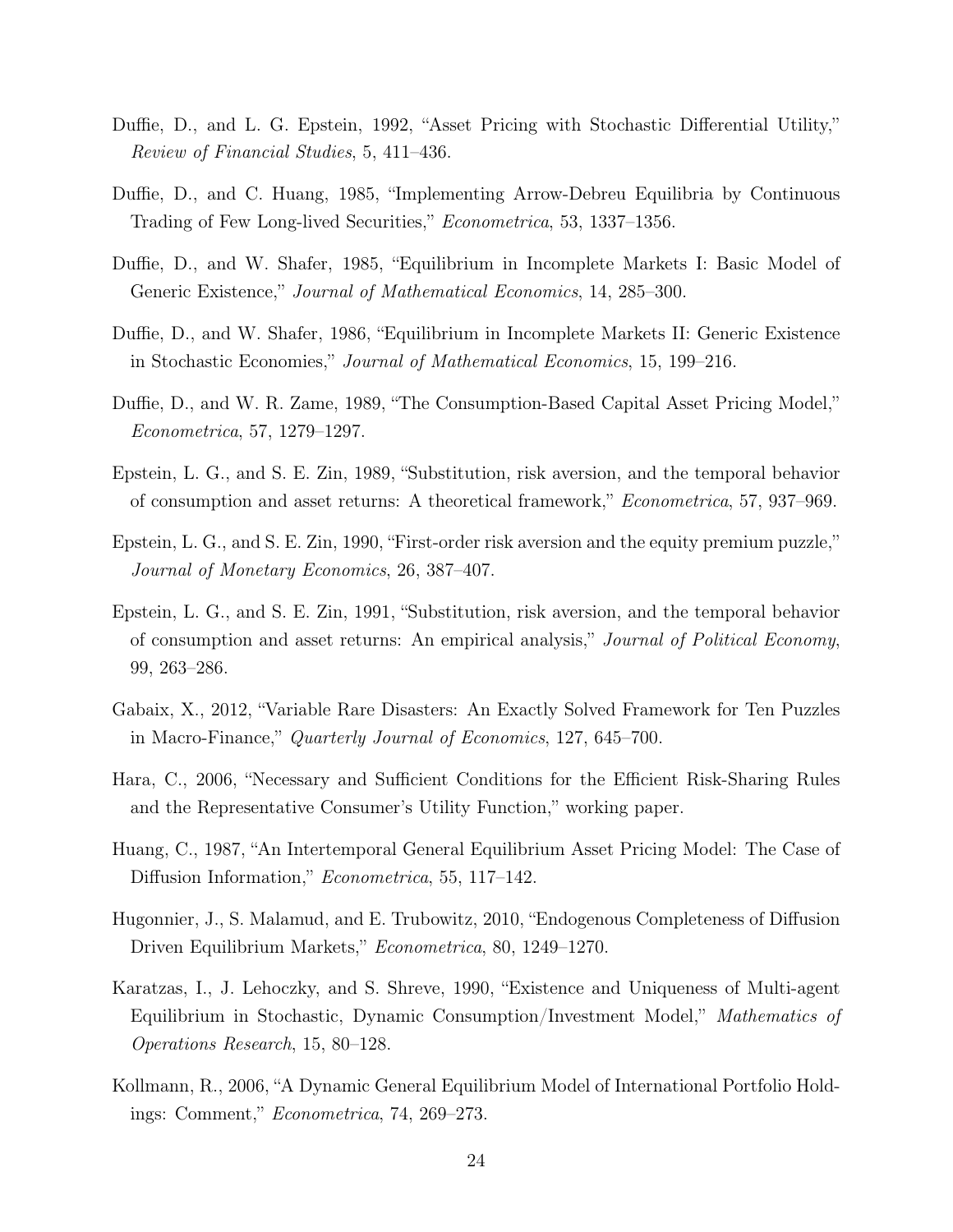- Kramkov, D., and S. Predoiu, 2011, "Integral Representation of Martingales And Endogenous Completeness of Financial Models," Working Paper.
- Krantz, S., and H. Parks, 2002, A Primer of Real Analytic Functions (Second Ed.), Boston, MA: Birkhäuser.
- Lakner, P., 1989, "Consumption/Investment and Equilibrium in the Presence of Several Commodities," Unpublished Ph.D. Thesis, Columbia University.
- Li, T., and M. L. Muzere, 2011, "Heterogeneity and Volatility Puzzles in International Finance," Journal of Financial and Quantitative Analysis, 45, 1485–1516.
- Lochstoer, L. A., 2009, "Expected Returns and the Business Cycle: Heterogeneous Goods and Time-Varying Risk Aversion," Review of Financial Studies, 22, 5251–5294.
- Lucas, R. E., 1978, "Asset prices in an exchange economy," Econometrica, 46, 1429–1445.
- Lucas, R. E., 1982, "Interest rates and currency prices in a two-country world," Journal of Monetary Economics, 10, 335–360.
- Magill, M., and W. Shafer, 1990, "Characterization of Generically Complete Real Asset Structures," Journal of Mathematical Economics, 19, 167–194.
- Mehra, R., and E. C. Prescott, 1985, "The Equity Premium A Puzzle," *Journal of Monetary* Economics, 15, 145–161.
- Pavlova, A., and R. Rigobon, 2007, "Asset Prices and Exchange Rates," Review of Financial Studies, 20, 1139–1180.
- Pavlova, A., and R. Rigobon, 2008, "The Role of Portfolio Constraints in the International Propagation of Shocks," Review of Economic Studies, 75, 1215–1256.
- Pavlova, A., and R. Rigobon, 2010, "An Asset-Pricing View of External Adjustment," Journal of International Economics, 80, 144–156.
- Pavlova, A., and R. Rigobon, 2011, "International Macro-Finance," Working Paper.
- Pavlova, A., and R. Rigobon, 2012, "Equilibrium Portfolios and External Adjustment under Incomplete Markets," Working Paper.
- Piazzesi, M., M. Schneider, and S. Tuzel, 2007, "Housing, consumption and asset pricing," Journal of Financial Economics, 83, 531–569.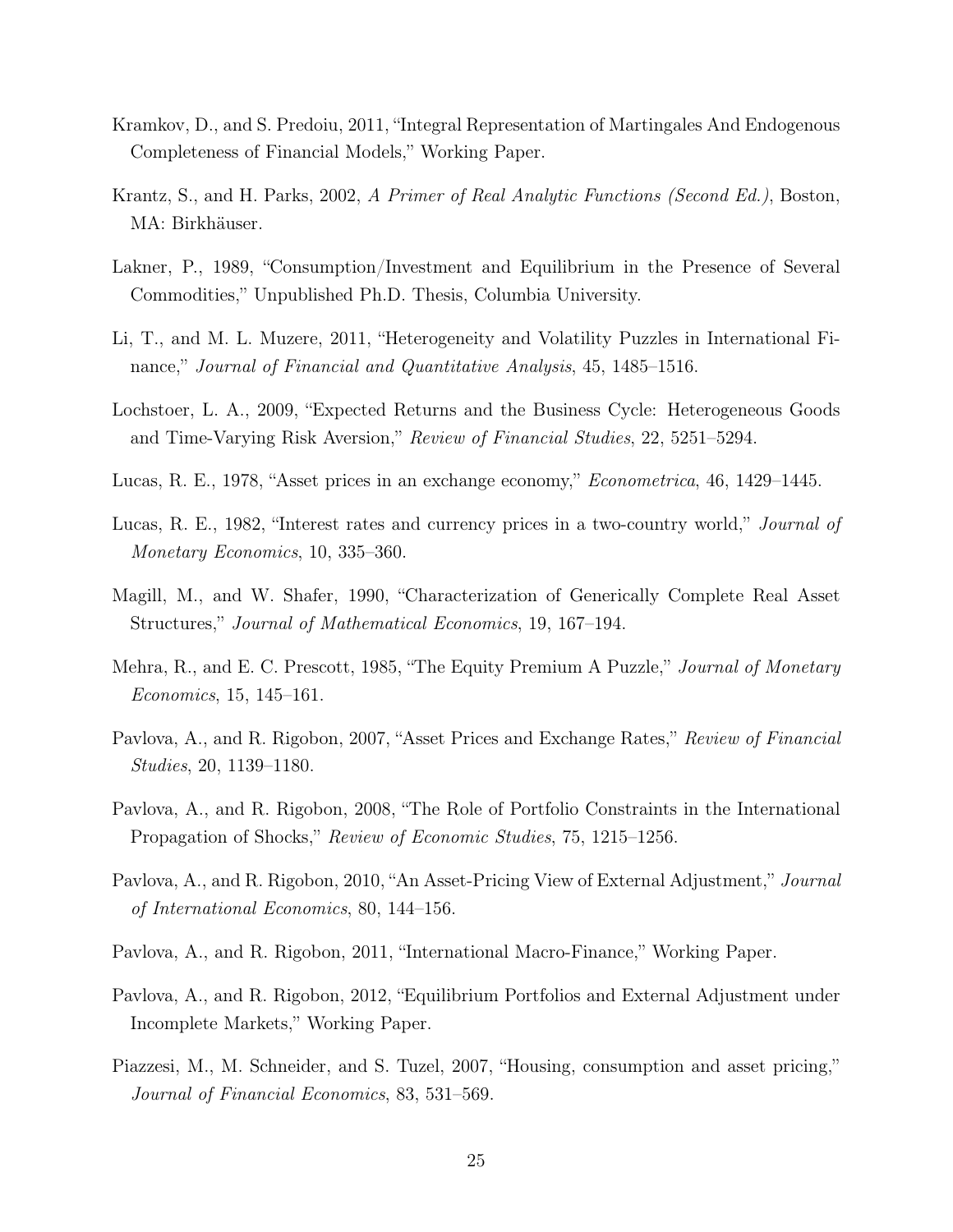- Riedel, F., and F. Herzberg, 2012, "Existence of Financial Equilibria in Continuous Time with Potentially Complete Markets," Working Paper.
- Serrat, A., 2001, "A Dynamic Equilibrium Model of International Portfolio Holdings," Econometrica, 69, 1467–1489.
- Wang, J., 1996, "The Term Structure of Interest Rates in a Pure Exchange Economy with Heterogeneous Investors," Journal of Financial Economics, 41, 75–110.
- Yogo, M., 2006, "A Consumption-Based Explanation of Expected Stock Returns," Journal of Finance, 61, 539–580.
- Zapatero, F., 1995, "Equilibrium Asset Prices and Exchange Rates," Journal of Economic Dynamics and Control, 19, 787–811.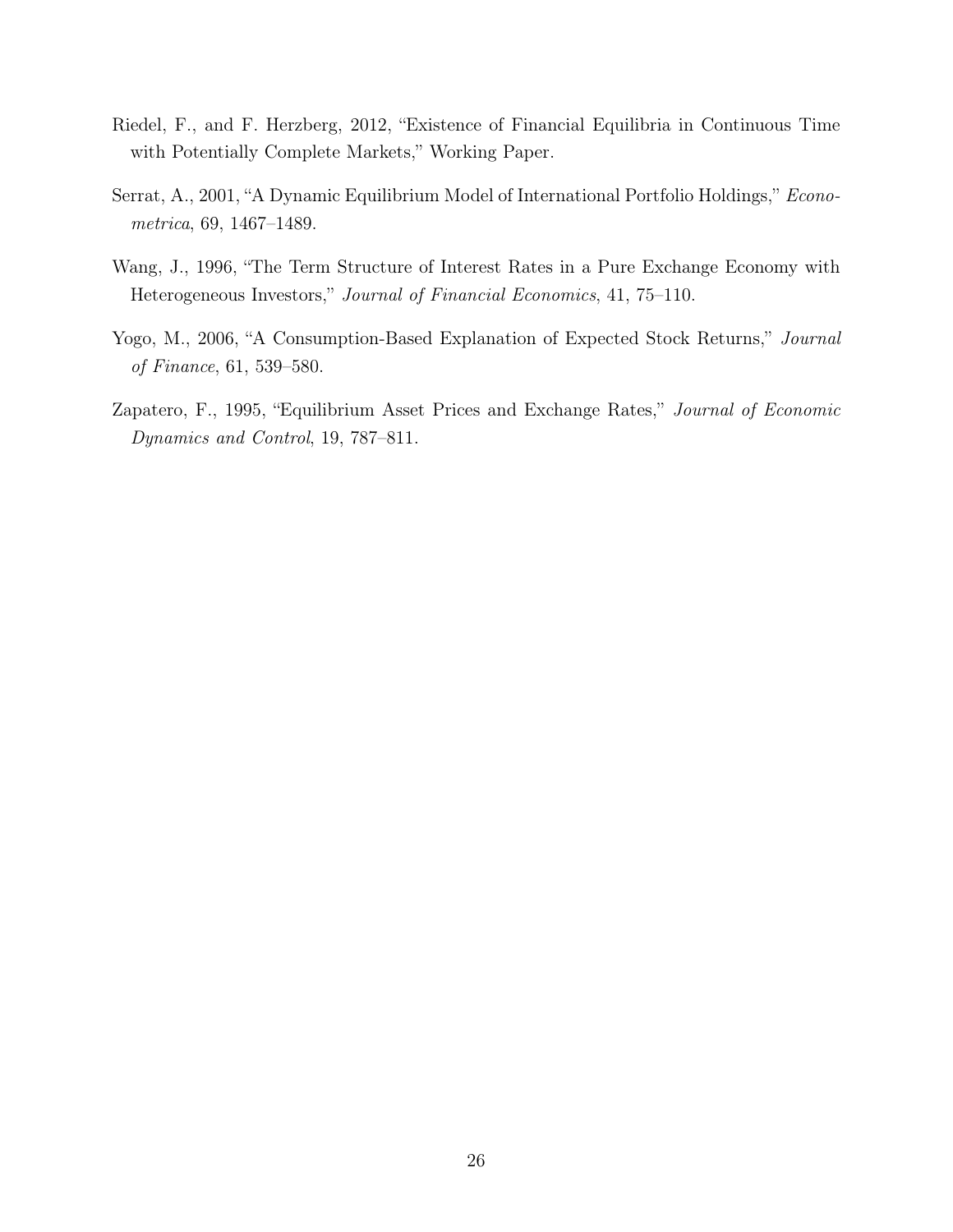# A Auxiliary Results

In this appendix, we introduce several auxiliary results used to prove the portfolio policies in Proposition 9. The individual preferences used have unit elasticity of substitution.

Assume that the utility of the representative agent is non-separable in  $\delta_1$  and  $\delta_2$ . This can be expressed as

$$
\frac{\partial^2 u(\delta(t);a)}{\partial \delta_1 \partial \delta_2} \neq 0. \tag{A.1}
$$

Let the optimal consumption profiles of agent 1 and agent 2 be given by

$$
c_1^1(t) = f_1^1(\delta_1(t), \delta_2(t)) \tag{A.2}
$$

$$
c_1^2(t) = \delta_1(t) - f_1^1(\delta_1(t), \delta_2(t)) \tag{A.3}
$$

$$
c_2^1(t) = f_2^1(\delta_1(t), \delta_2(t)) \tag{A.4}
$$

$$
c_2^2(t) = \delta_2(t) - f_2^1(\delta_1(t), \delta_2(t)) \tag{A.5}
$$

where  $f$  is a functional mapping of aggregate dividends onto optimal consumption.

The sharing rule above is separable if

$$
c_1^1(t) = f_1^1(\delta_1(t)), \ c_2^1(t) = f_2^1(\delta_2(t)), \tag{A.6}
$$

i.e., optimal consumption of the first agent of the first good (second good) is only a function of aggregate output of the first good (second good). From the FOCs, we see that

$$
\frac{\partial u(\delta(t);a)}{\partial \delta_1} = a_1 \frac{\partial u_1(c^1(t))}{\partial c_1^1}.
$$
\n(A.7)

Assume that the sharing rule is separable. We then obtain the following result (see Hara (2006))

**Proposition 10.** If the representative agent's utility function is non-separable and the sharing rules are separable, then

$$
f_1^1(\delta_1) = A\delta_1, \ f_2^1(\delta_2) = A\delta_2 \tag{A.8}
$$

for  $A \in R_{++}$ .

The next proposition shows that the utility function of the representative agent is nonseparable.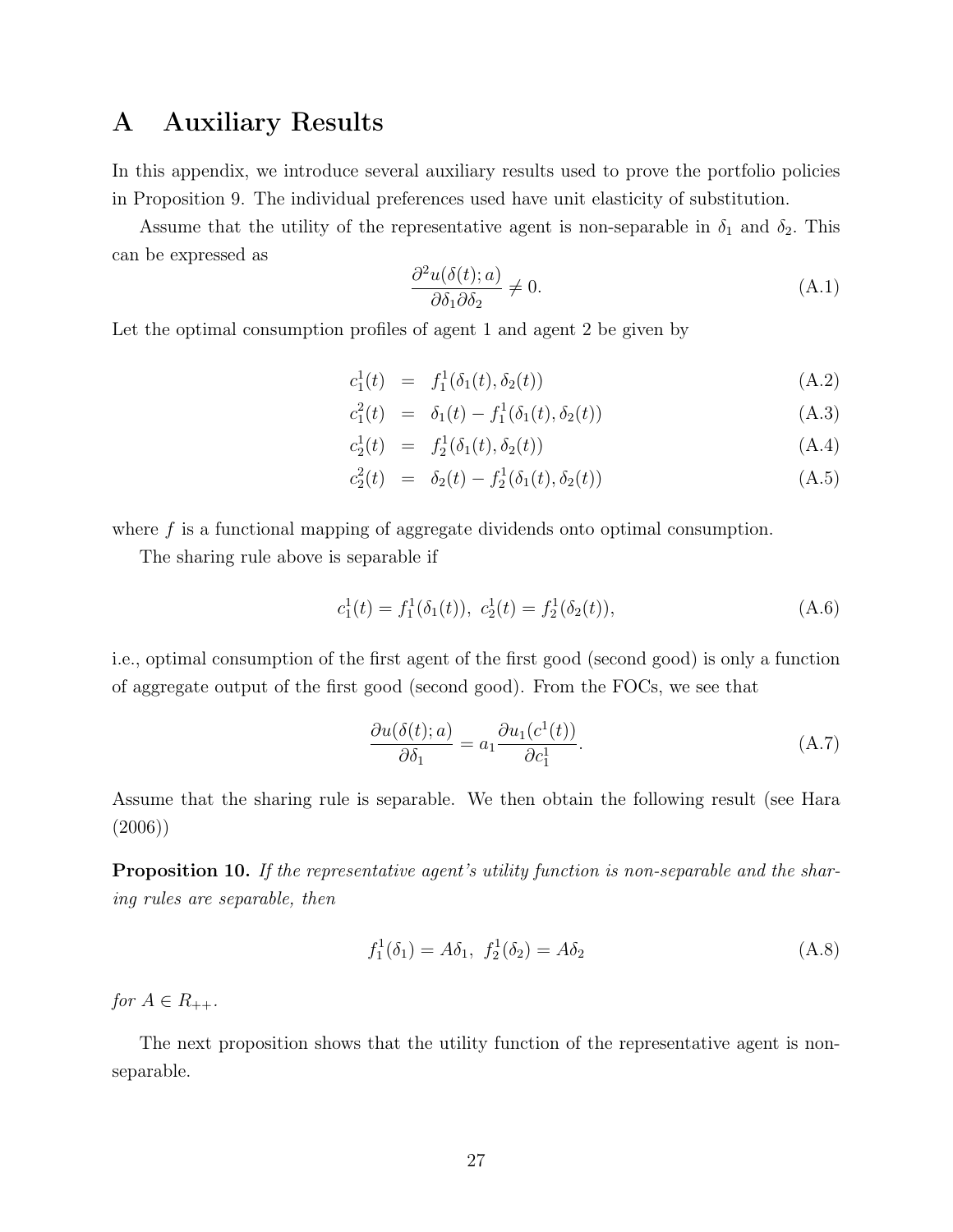**Proposition 11.** Consider the utility function in Equation (35) with  $\alpha_1 \neq \alpha_2$  and with  $\varphi_j(x) \neq \ln(x)$ ; then the utility function of the representative agent is non-separable in  $\delta_1$ and  $\delta_2$ .

The next proposition deals with linear sharing rules.

**Proposition 12.** If  $\alpha_1 \neq \alpha_2$  and if  $\varphi_j(x) \neq \ln(x)$ , then equilibrium cannot be implemented by linear sharing rules.

## B Proofs

*Proof.* Proposition 1: The result follows from standard aggregation in complete markets extended to a multiple good setting (see Huang (1987), Duffie and Zame (1989), Karatzas et al. (1990), Dana and Pontier (1992)) and Hugonnier et al. (2010). For completeness we will sketch parts of the proof. The details can be found in Anderson and Raimondo (2008), Huang (1987), Karatzas et al. (1990), Dana and Pontier (1992), and Hugonnier et al. (2010), with slight modification to accommodate for multiple consumption goods, and Lakner (1989) for the case of multiple commodities. First, consider agent  $j$ 's optimization problem in Equations (6) and (7) when prices are given and markets are complete. It can be shown that the dynamic optimization problem can be reduced to the static optimization problem (Cox and Huang (1989), Karatzas et al. (1990))

$$
\max_{C^j} E\left[\int_0^T e^{-\rho s} u_j(C^j(\tau)) d\tau\right] \quad \text{s.t.} \quad E\left[\int_0^T \xi(\tau) P(\tau)^\top C^j(\tau) d\tau\right] \le W^j(0). \tag{B.1}
$$

The utility gradient,  $\nabla u_j : (0, \infty)^N \to (0, \infty)^N$ , has an inverse  $I_j : (0, \infty)^N \to (0, \infty)^N$  that inherits the basic properties of  $\nabla u_j$ . We have that

$$
e^{-\rho t}u_j\left(I_j(e^{\rho t}\eta)\right) - \eta^{\top}I_j(e^{\rho t}\eta) = \max\left\{e^{-\rho t}u_j(C(t)) - \eta^{\top}C(t)\right\}
$$
(B.2)

holds for any non-negative  $\eta$ . It can then be shown that  $C^{j}(t) = I_{j}(y_{j}e^{\rho t}\Psi(t))$  solves the maximization problem in Equation (B.1), where  $\Psi(t) = \xi(t)P(t)$  and  $y_j$  is the solution to

$$
E\left[\int_0^T \xi(\tau) P(\tau)^\top I_j\left(y_j e^{\rho s} \Psi(\tau)\right) d\tau\right] = W^j(0). \tag{B.3}
$$

Since equilibrium is Pareto optimal, we can consider the following social planner problem

$$
u(\delta; a) = \max_{\sum_{j} C^j = \delta} \sum_{j} a_j u_j(C^j)
$$
(B.4)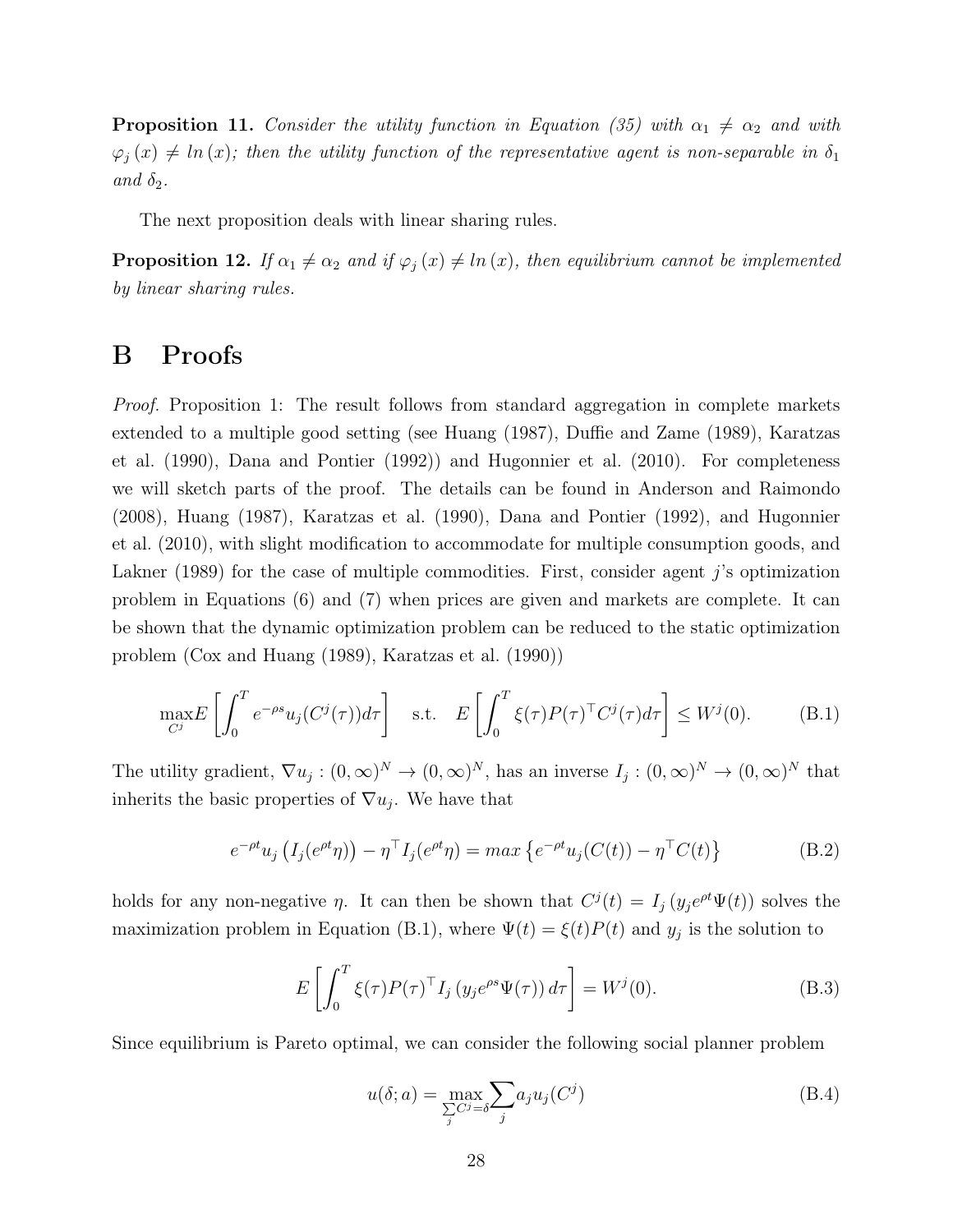where  $a \in (0,\infty)^J$  is the vector of utility weights. Next, it can be shown that the maximization in Equation (B.4) is achieved by

$$
C^{j}(t) = I_{j}\left(\frac{e^{\rho t}\Psi(t)}{a_{j}}\right)
$$
 (B.5)

where  $\Psi(t) = e^{-\rho t} \nabla u(\delta(t); a)$  and where the weights, a, are solutions to

$$
E\left[\int_0^T e^{-\rho s} \nabla u(\delta(\tau); a)^\top I_j\left(\frac{e^{\rho s} \nabla u(\delta(\tau); a)}{a_j}\right) d\tau\right] = W^j(a, 0). \tag{B.6}
$$

Comparing Equation (B.6) with Equation (B.2) we can identify  $a_j = \frac{1}{w}$  $\frac{1}{y_j}$ . Defining  $e(a)$  =  $E\left[\int_0^T e^{-\rho s} \nabla u(\delta(\tau);a)^\top I_j\left(\frac{e^{\rho s} \nabla u(\delta(\tau);a)}{a_j}\right)\right]$  $\left[ \int d\tau \right] - W^{j}(a,0)$  as the excess utility map, one can  $a_j$ show that  $e(a)$  has all the properties of a finite dimensional demand function (see Lemma C.1) in Hugonnier et al. (2010) with slight modification to accommodate for multiple consumption goods), and consequently there exists some strictly positive  $a^*$  such that  $e(a^*) = 0$ .  $\Box$ 

*Proof.* Lemma 1: In equilibrium, the commodity price vector  $P(t)$  is given by

$$
P(t) = \frac{\nabla u(\delta(t))}{\frac{\partial u(\delta(t))}{\partial \delta_l(t)}} = [MRS_{1,l}(t), ..., MRS_{N,l}(t)]^\top.
$$
 (B.7)

Applying Ito's lemma to  $P(t)$  yields the lemma.

Proof. Proposition 2: The lemma follows directly from applying Ito's lemma to the consumption process in units of the numeraire.  $\Box$ 

Proof. Theorem 1: Assume that there exists a solution to the following equation

$$
a_1 \frac{\partial u(\delta(t))}{\partial \delta_1} \delta_1(t) + a_2 \frac{\partial u(\delta(t))}{\partial \delta_2} \delta_2(t) + \dots + a_N \frac{\partial u(\delta(t))}{\partial \delta_N} \delta_N(t) = 0.
$$
 (B.8)

Integrate from  $0$  to  $T$  to get

$$
\int_0^T \left( a_1 \frac{\partial u \left( \delta(\tau) \right)}{\partial \delta_1} \delta_1(\tau) + a_2 \frac{\partial u \left( \delta(\tau) \right)}{\partial \delta_2} \delta_2(\tau) + \dots + a_N \frac{\partial u \left( \delta(\tau) \right)}{\partial \delta_N} \delta_N(\tau) \right) d\tau = 0. \tag{B.9}
$$

Take conditional expectation on both sides

$$
E_t \int_0^T \left( a_1 \frac{\partial u(\delta(\tau))}{\partial \delta_1} \delta_1(\tau) + a_2 \frac{\partial u(\delta(\tau))}{\partial \delta_2} \delta_2(\tau) + \dots + a_N \frac{\partial u(\delta(\tau))}{\partial \delta_N} \delta_N(\tau) \right) d\tau = 0. \quad (B.10)
$$

From dividing the above equation by  $\xi(t)$  and comparing it with the pricing formula in

 $\Box$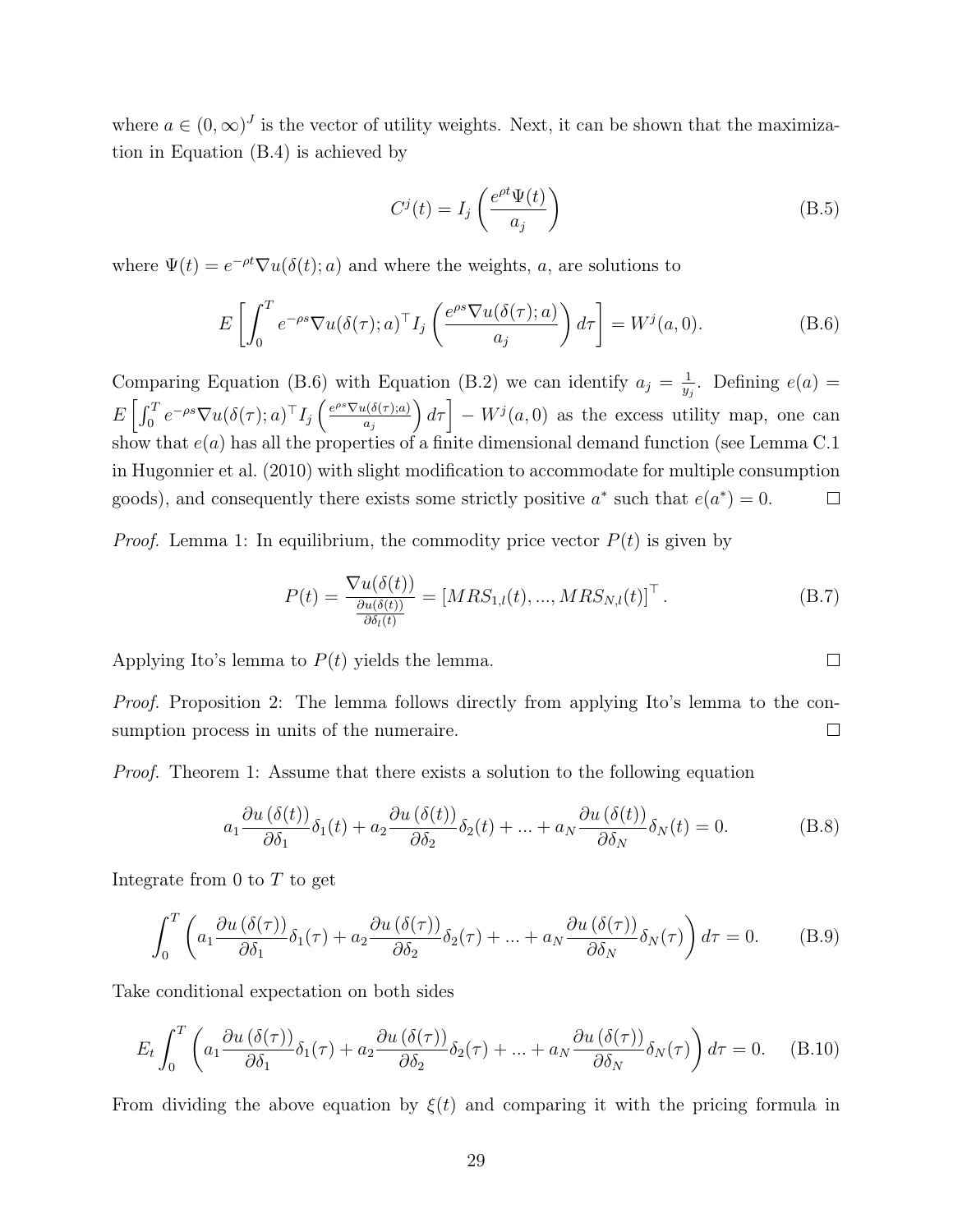Equation (13), we can infer that the following equation is satisfied

$$
a_1G_1(t) + a_2G_2(t) + \dots + a_NG_N(t) = 0
$$
\n(B.11)

for all  $t$ . Hence, the gain processes are linearly dependent and the financial market is incomplete. Finally, note that any utility function  $u \in U^{IC}$  satisfies the partial differential in Equation (B.8).  $\Box$ 

*Proof.* Proof of Proposition 3. Let  $\varphi_{ji}$  be the partial derivative of  $\varphi_j$  with respect to argument i. Consider the FOC from the central planner problem

$$
a_j \sum_{i=1}^{N-1} \varphi_{ji} c_{i+1}^j \beta_i \left( c_1^j \right)^{\beta_i - 1} = y_1 \tag{B.12}
$$

$$
a_j \varphi_{ji} (c_1^j)^{\beta_{i-1}} = y_i \quad i = 2,..,N. \tag{B.13}
$$

We can rewrite the above as

$$
c_1^j = \sum_{i=1}^{N-1} \frac{y_{i+1}}{y_1} \beta_i c_{i+1}^j.
$$
 (B.14)

Summing over Equation (B.14) for  $j = 1, ..., J$  and applying market clearing yields

$$
\delta_1 = \sum_{i=1}^{N-1} \frac{y_{i+1}}{y_1} \beta_i \delta_{i+1}.
$$
\n(B.15)

Finally, noting that  $\frac{y_{i+1}}{y_1} = \frac{p_{i+1}}{p_1}$  $\frac{i+1}{p_1}$  we have that the following equation must hold

$$
\sum_{i=1}^{N} \beta_i p_i \delta_i = 0,
$$
\n(B.16)

which implies that the market is incomplete.

*Proof.* Theorem 2: First we establish that the consumption prices  $\Psi(t) = \xi(t)P(t)$  are jointly real analytic in  $(t, x) \in (0, T) \times \mathcal{X}$ . This follows from Theorem 2.3.5 (analytic implicit function theorem) in Krantz and Parks (2002) (Theorem B.2 in Anderson and Raimondo (2008)). According to the analytic implicit function theorem (Theorem 2.3.5 in Krantz and Parks (2002)), the utility function of the representative agent is real analytic in  $(t, x) \in$  $(0, T) \times \mathcal{X}$ . The fact that the candidate price functions S are jointly real analytic in  $(t, x)$ follows from Proposition 2 in Hugonnier et al. (2010). Following Hugonnier et al. (2010) adapted to the multiple good setting, one can show that the diffusion matrix of the candidate

 $\Box$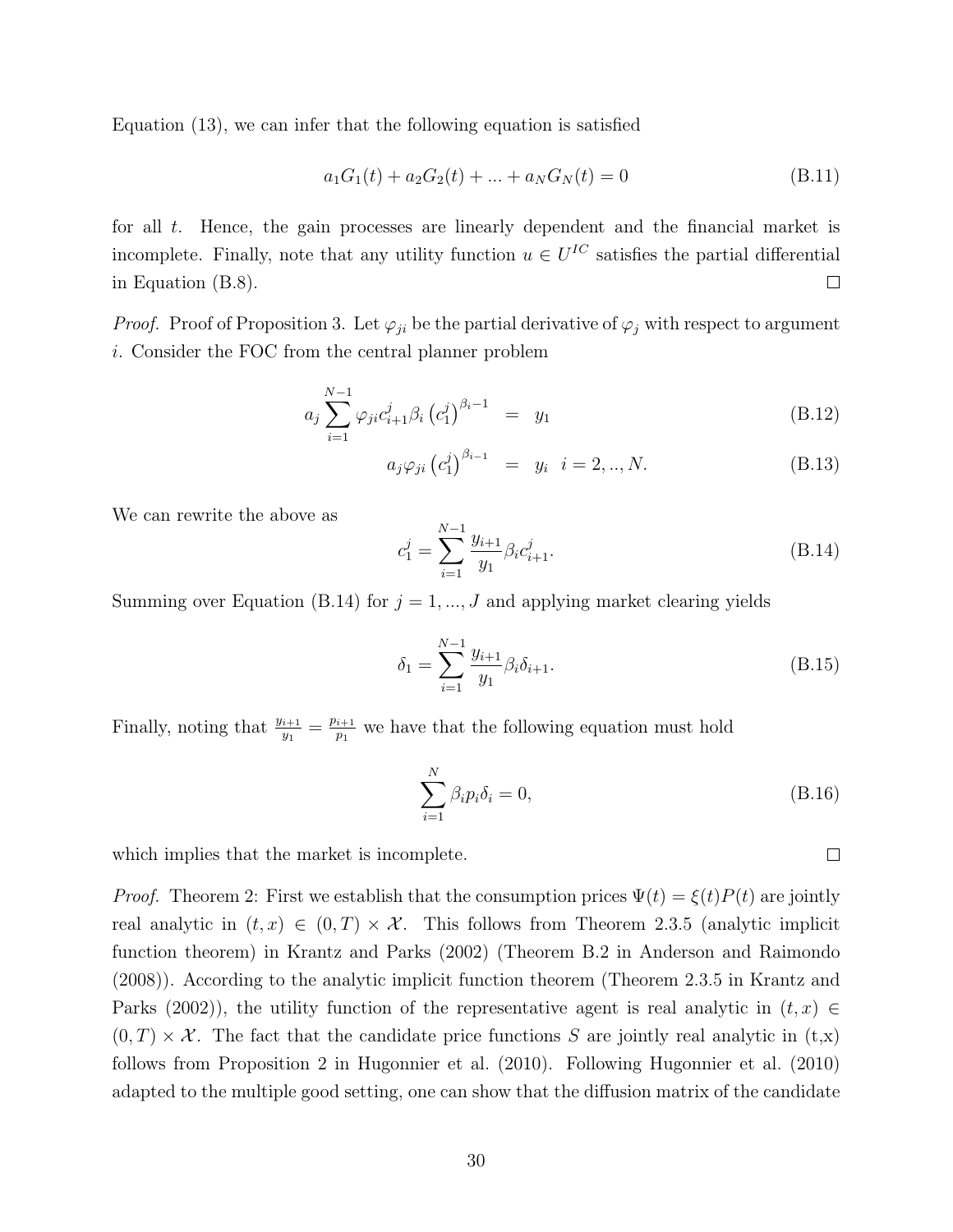stock prices is

$$
\sigma(t,x) = (T-t)\sigma_{\tilde{\delta}}(T,x) + o(T-t) = (T-t)\left(I + \varepsilon(T,x)\right)\lambda(T,x) + o(T-t). \tag{B.17}
$$

First note that as  $S(t, x)$  is jointly real analytic it follows that  $\sigma(t, x)$  is jointly real analytic. Equation (B.17) show that the stock price diffusion coefficients,  $\sigma(t, x)$ , are proportional to the diffusion coefficients of the dividends in unit of the numeraire in a neighorhood of the terminal time. Following Theorem 1 in Hugonnier et al. (2010) one can show that a sufficient condition for the market to be complete is that  $det((I + \varepsilon(T, x)) \lambda(T, x)) =$  $det(I + \varepsilon(T, x)) det(\lambda(T, x))$  is non-zero. As  $det(\lambda(T, x)) \neq 0$  by Assumption 3, it follow that  $det(I + \varepsilon(T, x)) \neq 0$  for at least one  $x \in \mathcal{X}$  is sufficient for market completeness.  $\Box$ 

Proof. Proposition 4: To prove 1., first note that when the utility function is separable, i.e.,  $u_j(C) = \sum_{i=1}^{N} u_{ji}(c_i)$ , then we have from the FOCs of the central planner problem

$$
a_j \frac{\partial u_{ji}(c_i^j)}{\partial c_i^j} = a_k \frac{\partial u_{ki}(c_i^k)}{\partial c_i^k},
$$
\n(B.18)

for  $j, k = 1, ..., J$ . From equation (B.18), we have that the optimal consumption of good i for agent  $j$  is only a function of the aggregate ouput of good  $i$ 

$$
c_i^j = f_i^j \left( \delta_i \right), \tag{B.19}
$$

and, consequently, the marginal utility of agent  $j$  with respect to good  $i$  in equilibrium is only a function of good i

$$
\frac{\partial u_{ji}\left(c_i^j\right)}{\partial c_i^j} = g_i^j\left(\delta_i\right). \tag{B.20}
$$

From equation  $(B.20)$ , we have the relative price of good i in terms of the numeraire good l is

$$
P_i = MRS_{i,l} = \frac{\frac{\partial u_{ji}(c_i^j)}{\partial c_i^j}}{\frac{\partial u_{jl}(c_l^j)}{\partial c_l^j}} = \frac{g_i^j(\delta_i)}{g_l^j(\delta_l)}.
$$
\n(B.21)

Next we have that

$$
\frac{\partial \log (MRS_{i,l})}{\partial \delta_k} = \frac{\partial \log (g_i^j(\delta_i))}{\partial \delta_k} - \frac{\partial \log (g_l^j(\delta_l))}{\partial \delta_k}.
$$
 (B.22)

Equation (B.22) is zero if either  $i = l$  or  $k \neq i, l$ . If  $k = i$ , it is  $\frac{\partial log(q_i^j(\delta_i))}{\partial \delta_i}$  $\frac{\partial \delta_i}{\partial \delta_i}$  and if  $k = l$  it is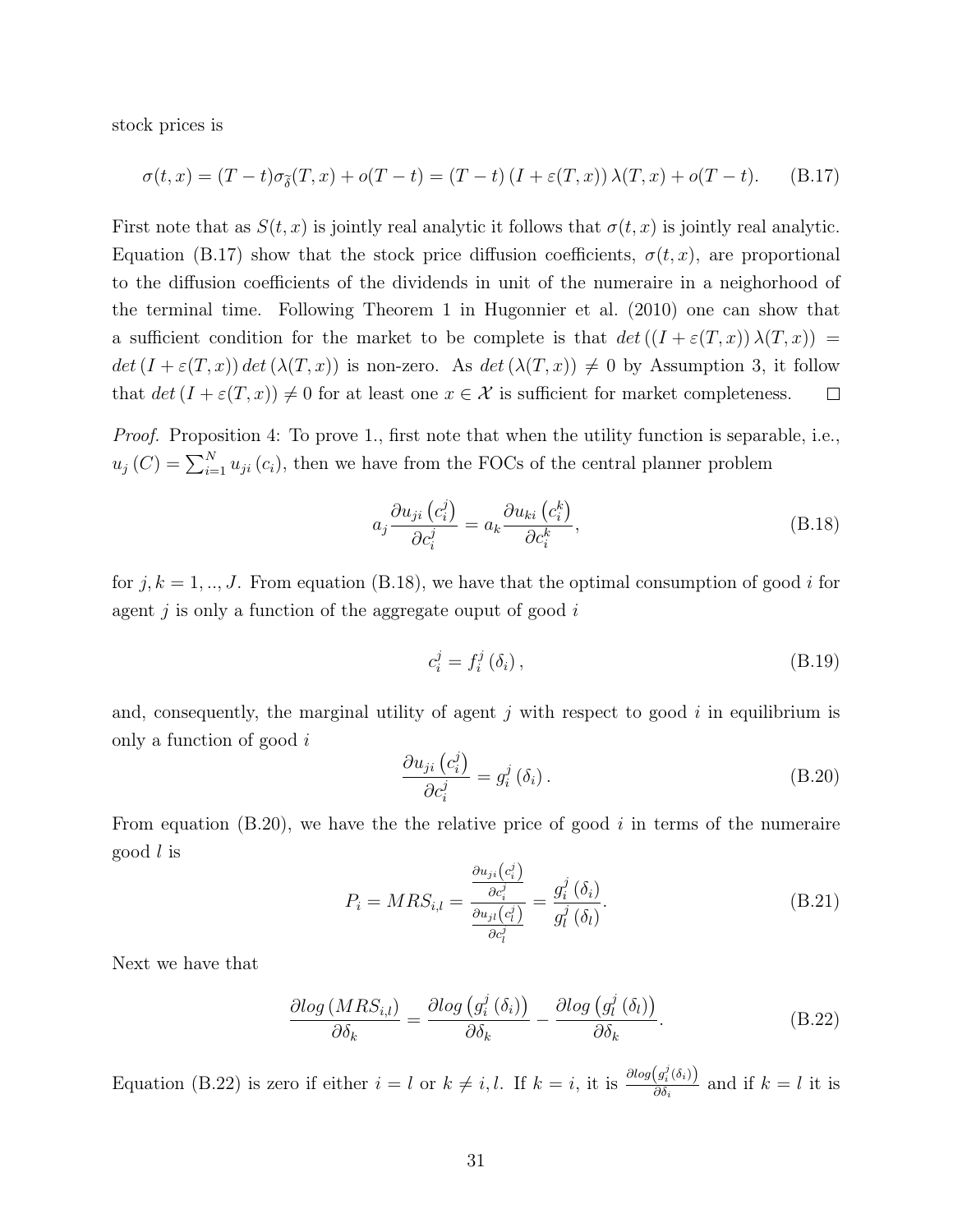$-\frac{\partial log(g_l^j(\delta_l))}{\partial \delta_l}$  $\frac{\partial g_l(v_l)}{\partial \delta_l}$ . Next we apply Theorem 2. The market is complete if we can find one x such that  $I + \epsilon(T, x)$  is invertible. Given the partial derivative in equation (B.22) we have that  $I + \epsilon(t, x)$  is lower triangular for all  $(t, x)$ , and thus the determinant is

$$
det (I + \epsilon(t, x)) = \prod_{i=2}^{N} (1 + \epsilon_{i,i}(t, x)).
$$
 (B.23)

From equation (B.23), we must have that for  $I + \epsilon(t, x)$  to be non-invertible,  $(1 + \epsilon_{i,i}(t, x))$ must be zero for at least one  $i = 2, ..., N$ . As  $(1 + \epsilon_{i,i}(t, x)) = 1 + \delta_i \frac{\partial \log(MRS_{i,i})}{\partial \delta_i}$  $\frac{\partial \delta_i}{\partial \delta_i}$ , one can show that this is zero only if  $MRS_{i,l} = \frac{v(\delta_l)}{AS_l}$  $\frac{\partial \langle \mathbf{a}_i \rangle}{\partial \mathbf{a}_i}$ . As the marginal utility of good *i* is only a function of  $\delta_i$ , we must have the the marginal utility with respect to good *i* is proportional to  $\frac{1}{A\delta_i}$  and, consequently, the utility function must be of the form  $A_{ji}log(c_i) + B_{ji}$ . As we have ruled out by assumption any such utility function, the market must be complete. This completes the proof of 1.

To prove 2., consider the FOCs of the central planner problem

$$
a_j \varphi_j' \left( \hat{C} \left( C^j \right) \right) \frac{\partial \hat{C} \left( C^j \right)}{\partial c_i^j} = y_i,
$$
\n(B.24)

for  $j = 1, ..., J$  and  $i = 1, ..., N$  and where  $y_i$  denotes the Lagrange multiplier. As  $\hat{C}$  is homogeneous of degree  $k, \frac{\partial \hat{C}(C^j)}{\partial \hat{J}}$  $\frac{\partial^{\alpha}}{\partial c_i^j}$  is homogeneous of degree  $k-1$ . Due to the homogeneity assumption and that the function  $\hat{C}$  is the same for every agent, we have that the fraction of aggregate output of good i consumed by agent j is the same for all  $i = 1, ..., N$ , thus the marginal rate of substition is

$$
MRS_{i,l} = \frac{\frac{\partial \hat{C}(C^{j})}{\partial c_{i}^{j}}}{\frac{\partial \hat{C}(C^{j})}{\partial c_{i}^{j}}} = \frac{\frac{\partial \hat{C}(f_{j}\delta)}{\partial c_{i}^{j}}}{\frac{\partial \hat{C}(f_{j}\delta)}{\partial c_{i}^{j}}}
$$

$$
= \frac{f_{j}^{k-1} \frac{\partial \hat{C}(\delta)}{\partial c_{i}^{j}}}{f_{j}^{k-1} \frac{\partial \hat{C}(\delta)}{\partial c_{i}^{j}}} = \frac{\frac{\partial \hat{C}(\delta)}{\partial c_{i}^{j}}}{\frac{\partial \hat{C}(\delta)}{\partial c_{i}^{j}}},
$$
(B.25)

where  $f_j = \frac{C_i^j}{\delta_i} = \frac{C_h^j}{\delta_h}$  for  $i, h = 1, ..., N$ . As  $u_j(C)$  is in  $U^{C,l}$  the market must be complete.  $\Box$ Proof. Proposition 5: This follows directly from noting that the PDE in Equation (B.8) does not depend on the choice of numeraire.  $\Box$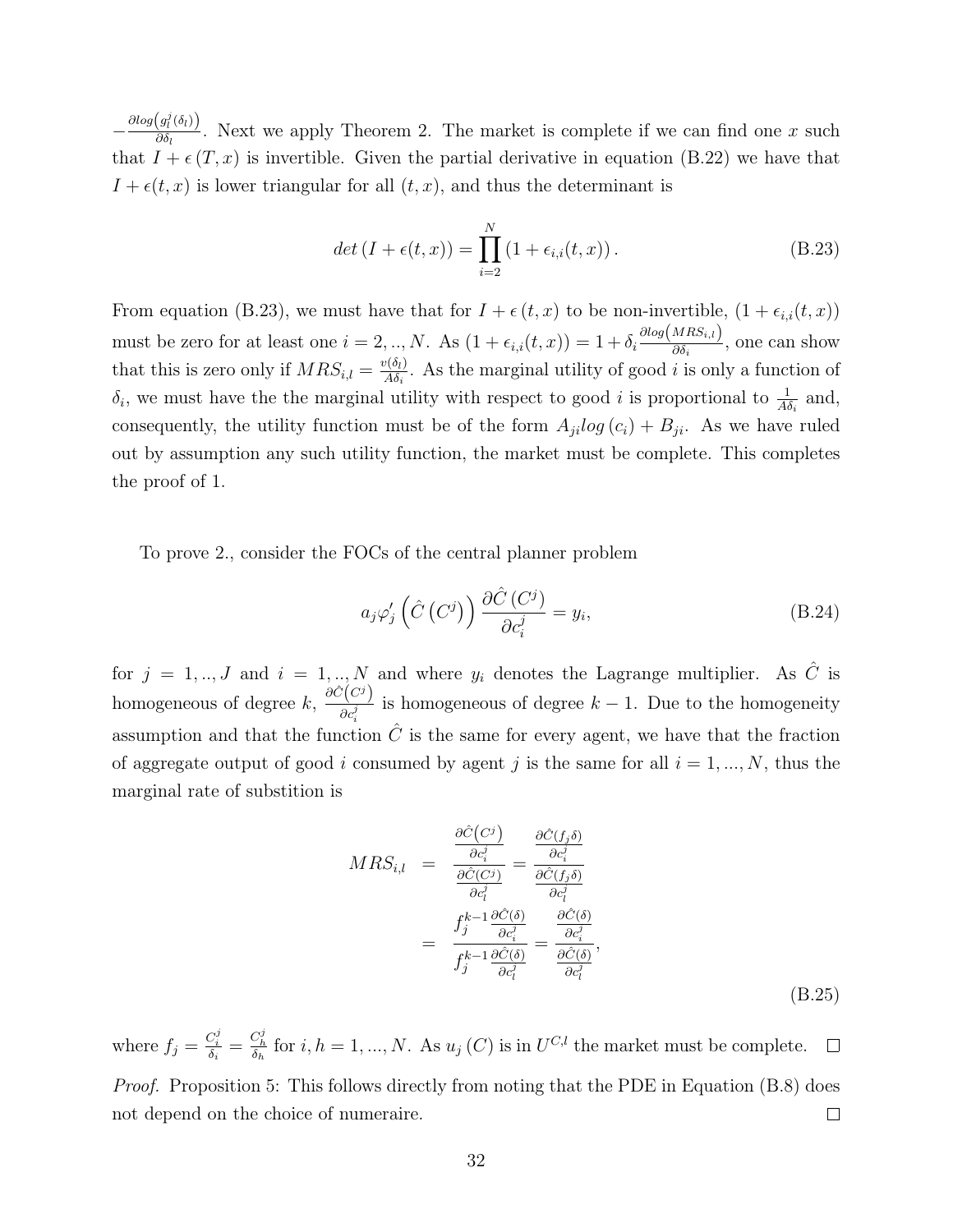Proof. Proposition 6: We first show that condition 1 implies condition 2. We then show that condition 2 implies condition 1. First, note that by definition  $MRS_{2,1} = \frac{1}{MR}$  $\frac{1}{MRS_{1,2}}$  holds. Now, assume that the utility function satisfies the PDE in Equation (B.8), which then implies

$$
a\frac{\partial u(\delta(t))}{\partial \delta_1}\delta_1(t) + \frac{\partial u(\delta(t))}{\partial \delta_2}\delta_2(t) = 0.
$$
 (B.26)

Rearranging the above yields

$$
MRS_{2,1}(t) = b\left(\frac{\delta_1(t)}{\delta_2(t)}\right). \tag{B.27}
$$

After taking the log of the MRS above, we obtain

$$
\ln MRS_{2,1}(t) = \ln b + \ln \delta_1(t) - \ln \delta_2(t). \tag{B.28}
$$

Applying Theorem 2 leads to

$$
\frac{\partial \ln MRS_{2,1}(t)}{\partial \delta_2} \delta_2(t) = -\frac{1}{\delta_2(t)} \delta_2(t) = -1.
$$
\n(B.29)

Now we perform the above steps once more for the case when good two serves as numeraire

$$
\ln MRS_{1,2}(t) = -\ln b + \ln \delta_2(t) - \ln \delta_1(t) \tag{B.30}
$$

$$
\frac{\partial \ln MRS_{1,2}(t)}{\partial \delta_1} \delta_1(t) = -\frac{1}{\delta_1(t)} \delta_1(t) = -1.
$$
\n(B.31)

This proves that condition 1 implies condition 2. Now assume that the utility function satisfy Theorem 2 under both numeraires. When good one serves as numeraire, we have

$$
\frac{\partial \ln MRS_{2,1}}{\partial \delta_2} = -\frac{1}{\delta_2}.\tag{B.32}
$$

Solving the above PDE yields

$$
\ln MRS_{2,1} = \ln f_1(\delta_1) - \ln \delta_2 \quad \text{and} \quad MRS_{2,1} = \frac{f_1(\delta_1)}{\delta_2}.
$$
 (B.33)

Next, consider the case when we choose the second good as numeraire. We then have

$$
\frac{\partial \ln MRS_{1,2}}{\partial \delta_1} = -\frac{1}{\delta_1}.\tag{B.34}
$$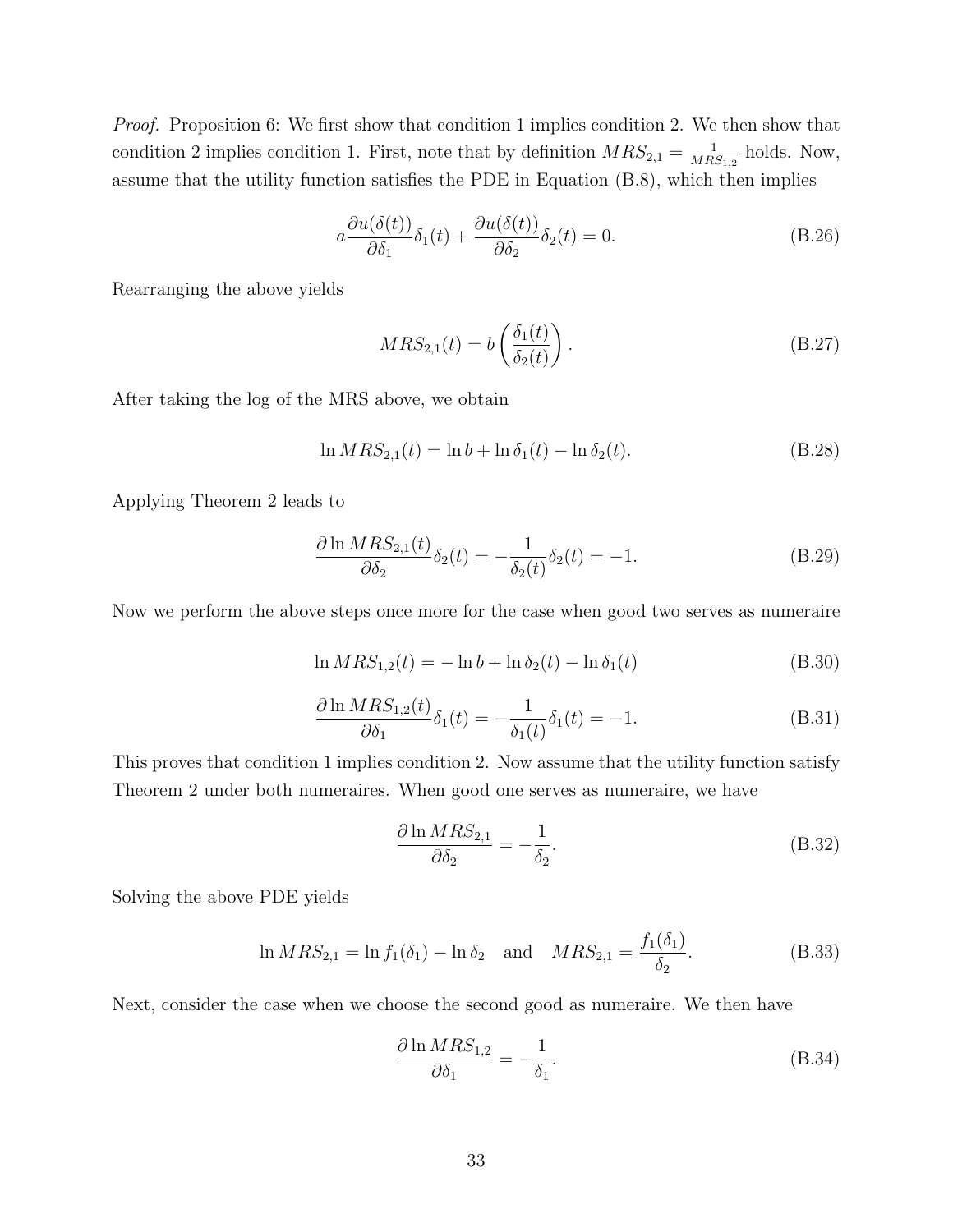Solving the above PDE results in

$$
\ln MRS_{1,2} = \ln f_2(\delta_2) - \ln \delta_1 \quad \text{and} \quad MRS_{1,2} = \frac{f_2(\delta_2)}{\delta_1}.
$$
 (B.35)

Using Equation (B.33) and Equation (B.35) implies that  $f_1(x) = bx$  and that  $f_2(x) = \frac{1}{b}x$ . Thus we have  $\lambda$   $\sim$   $\lambda$ 

$$
MRS_{2,1} = b\left(\frac{\delta_1(t)}{\delta_2(t)}\right). \tag{B.36}
$$

Rearranging yields,

$$
a \frac{\partial u(\delta(t))}{\partial \delta_1} \delta_1(t) + \frac{\partial u(\delta(t))}{\partial \delta_2} \delta_2(t) = 0
$$
 (B.37)

which is the PDE in Equation  $(B.8)$ . This concludes the proof.

Proof. Proof of Proposition 7. First we derive the optimal consumption allocations in the Arrow-Debreu equilibrium. Next, we calculate the dynamics of the stock prices and check whether the Arrow-Debreu consumption allocations can be implemented by trading in the available assets. The FOC of the central planner problem is

$$
a_j \varphi_j' \left( c_2^j \left( c_1^j \right)^{\beta} \right) c_2 \beta \left( c_1^j \right)^{\beta - 1} = y_1 \tag{B.38}
$$

$$
a_j \varphi_j' \left( c_2^j \left( c_1^j \right)^{\beta} \right) \left( c_1^j \right)^{\beta} = y_2 \tag{B.39}
$$

(B.40)

 $\Box$ 

for  $j = 1, 2$ . This implies that

$$
\frac{c_1^1}{c_2^1} = \frac{c_1^2}{c_2^2} = \frac{\delta_1}{\delta_2},\tag{B.41}
$$

where the last equality follow from the market clearing. Furthermore this means that optimal consumption allocations take the form

$$
c_i^1 = f\delta_1 \tag{B.42}
$$

$$
c_i^2 = (1 - f) \, \delta_1 \tag{B.43}
$$

Define  $e = \delta_2 \delta_1^{\beta}$  $\int_{1}^{\beta}$ . Then we have by Ito's lemma

$$
de(t) = e(t) \left( \mu_e dt + \sigma_e^{\top} dZ(t) \right), \tag{B.44}
$$

where  $\sigma_e = \sigma_2 + \beta \sigma_1$ . Inserting e into the FOC we get

$$
a_1 \varphi_1' \left( f^{1+\beta} e \right) f^{\beta} = a_2 \varphi_2' \left( (1-f)^{1+\beta} e \right) (1-f)^{\beta} . \tag{B.45}
$$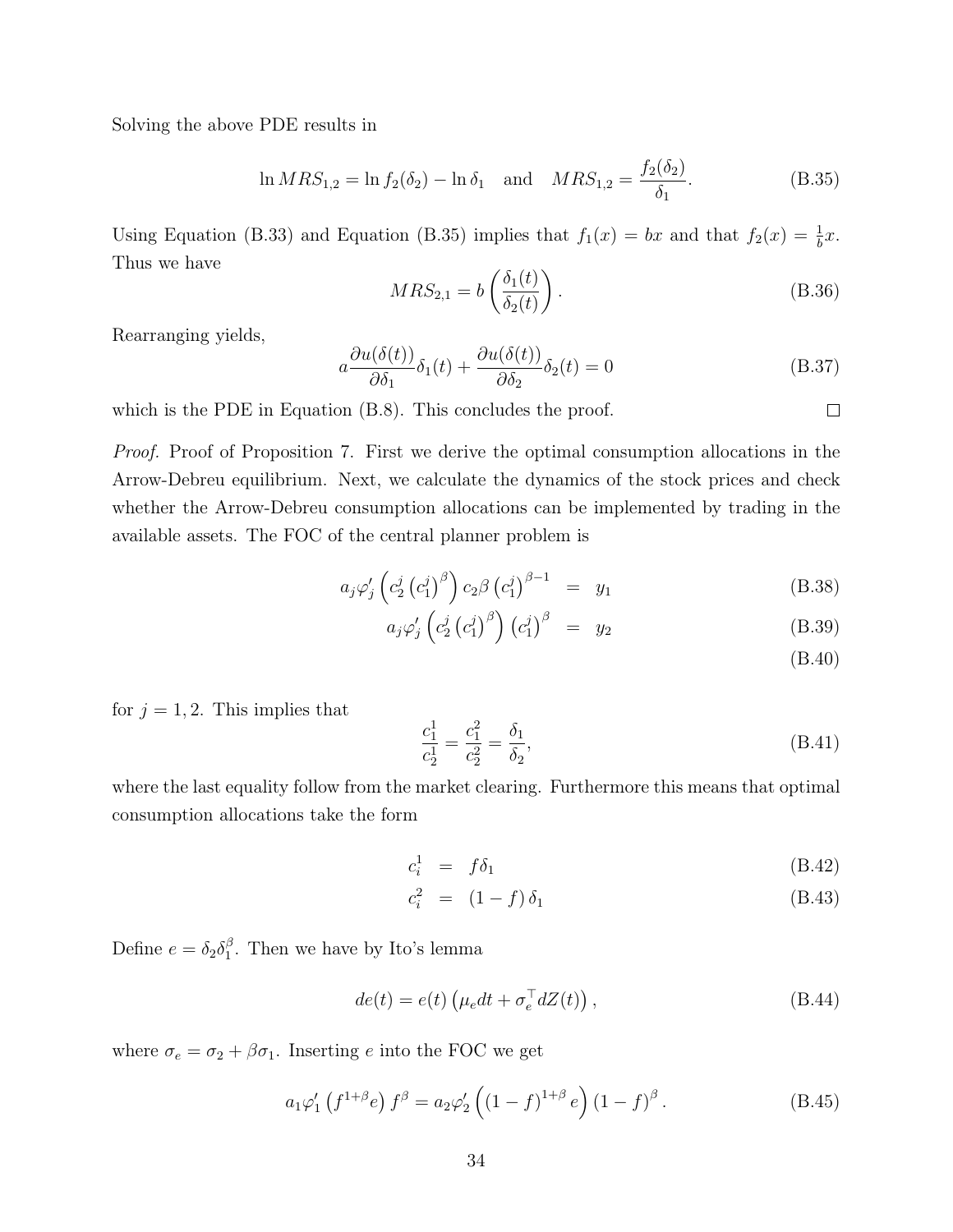Thus, by the implicition function theorem, the consumption share f will be a function of the consumption basket e. Next, consider the stock prices

$$
\xi(t)S_1(t) = E_t \left[ \int_t^T \xi(u)\delta_1(u)du \right]
$$
  
= 
$$
E_t \left[ \int_t^T \varphi'_1 \left( f(e(u))^{1+\beta}e(u) \right) f(e(u))^{\beta}e(u)du \right],
$$
 (B.46)

and  $\xi(t)S_2(t) = \frac{\xi(t)}{\beta}S_1(t)$ , and hence the market is incomplete. Now, assume that the first good is the numeraire good.<sup>15</sup> Then, then in equilibrium the state price density,  $\xi$ , is proportional to  $\varphi'_j\left(c_2^j\right)$  $_2^j\left( c_1^j\right.$  $\left( c_1^j\right)^\beta\right) c_2\beta\left( c_1^j\right)$  $\int_1^j \rho^{j-1}$ . Apply Ito's lemma on the left hand side of Equation (B.46) and Clark-Ocone Theorem of Malliavin Calculus on the right hand side of Equation (B.46) and then equate the diffusion coefficient on both side we get

$$
\sigma_S(t) = A_e(t)\sigma_e + (\beta - 1)\sigma_1 + \sigma_2 + B_S(t)\sigma_e, \tag{B.47}
$$

where  $A_e(t) = \frac{\partial}{\partial e} log \left( \varphi'_1 \left( f(e(u))^{1+\beta} e(u) \right) f(e(u))^{\beta} \right)$  and  $B_S(t) = \frac{E_t \left[ \int_t^T \frac{\partial}{\partial e} \left( \varphi'_1 \left( f(e(u))^{1+\beta} e(u) \right) f(e(u))^{\beta} e(u) \right) du \right]}{E_t \left[ \int_t^T \varphi'_1 \left( f(e(u))^{1+\beta} e(u) \right) f(e(u))^{\beta} e(u) du \right]}$  $\frac{[J_t - \partial_e(\forall 1 (J(c(u)) - c(u))J(c(u)) - c(u))du]}{E_t \Big[\int_t^T \varphi_1' \Big(f(e(u))^{1+\beta}e(u)\Big)f(e(u))^{\beta}e(u)du\Big]}.$ Next, consider the wealth of agent 1

$$
\xi(t)W_1(t) = E_t \left[ \int_t^T \xi(u) (c_1^1(u) + p(u)c_2^1(u)) du \right]
$$
  
=  $(1 + \beta) E_t \left[ \int_t^T \varphi'_1 (f(e(u))^{1+\beta} e(u)) f(e(u))^{1+\beta} e(u) du \right],$  (B.48)

Applying Ito's lemma on the left hand side and Clark Ocone Theorem of the right hand side we get

$$
\sigma_{W_1}(t) = A_e(t)\sigma_e + (\beta - 1)\sigma_1 + \sigma_2 + B_{W_1}(t)\sigma_e, \tag{B.49}
$$

where  $B_{W_1}(t) = \frac{E_t\left[\int_t^T \frac{\partial}{\partial e}(\varphi_1'(f(e(u)))^{1+\beta}e(u))f(e(u)))^{1+\beta}e(u)du\right]}{E_t\left[\int_t^T \varphi_1'(f(e(u)))^{1+\beta}e(u))f(e(u))^{1+\beta}e(u)du\right]}$  $\frac{\left[ \int_t^T \partial_e \left( \gamma_1(f(e(u))) - e(u) \right) f(e(u)) \right] e(u(u))}{\left[ \int_t^T \gamma_1'(f(e(u))^1 + \beta e(u)) f(e(u))^1 + \beta e(u) du \right]}$ . Note that as  $B_S$  and  $B_{W_1}$  are not identical, the optimal wealth will load onto a different linear combination of the two Brownian motions than the stock price, and hence it is not possible to implement the Arrow-Debreu equilibrium in the case if good one is the numeraire good.<sup>16</sup> Next, consider the case when e is the numeraire good. Then, in equilibrium the state price density,  $\xi$ , is proportional to  $\varphi'_j\left(c_2^j\right)$  $_2^j\left( c_1^j\right.$  $\left(\frac{j}{n}\right)^{\beta}$ . Defining  $\hat{A}_e(t) = \frac{\partial}{\partial e} log \left( \varphi_1' \left( f(e(u))^{1+\beta} e(u) \right) \right)$  and following a similar calcula-

<sup>&</sup>lt;sup>15</sup>The proof when the second good is the numeraire good follow similarly.

<sup>&</sup>lt;sup>16</sup>If  $f(e(t)) = f$  for all  $e(t)$ , then the Arrow-Debreu equilibrium would be implementable. However, we have ruled out any utility function that would lead to such a no-trade equilibrium.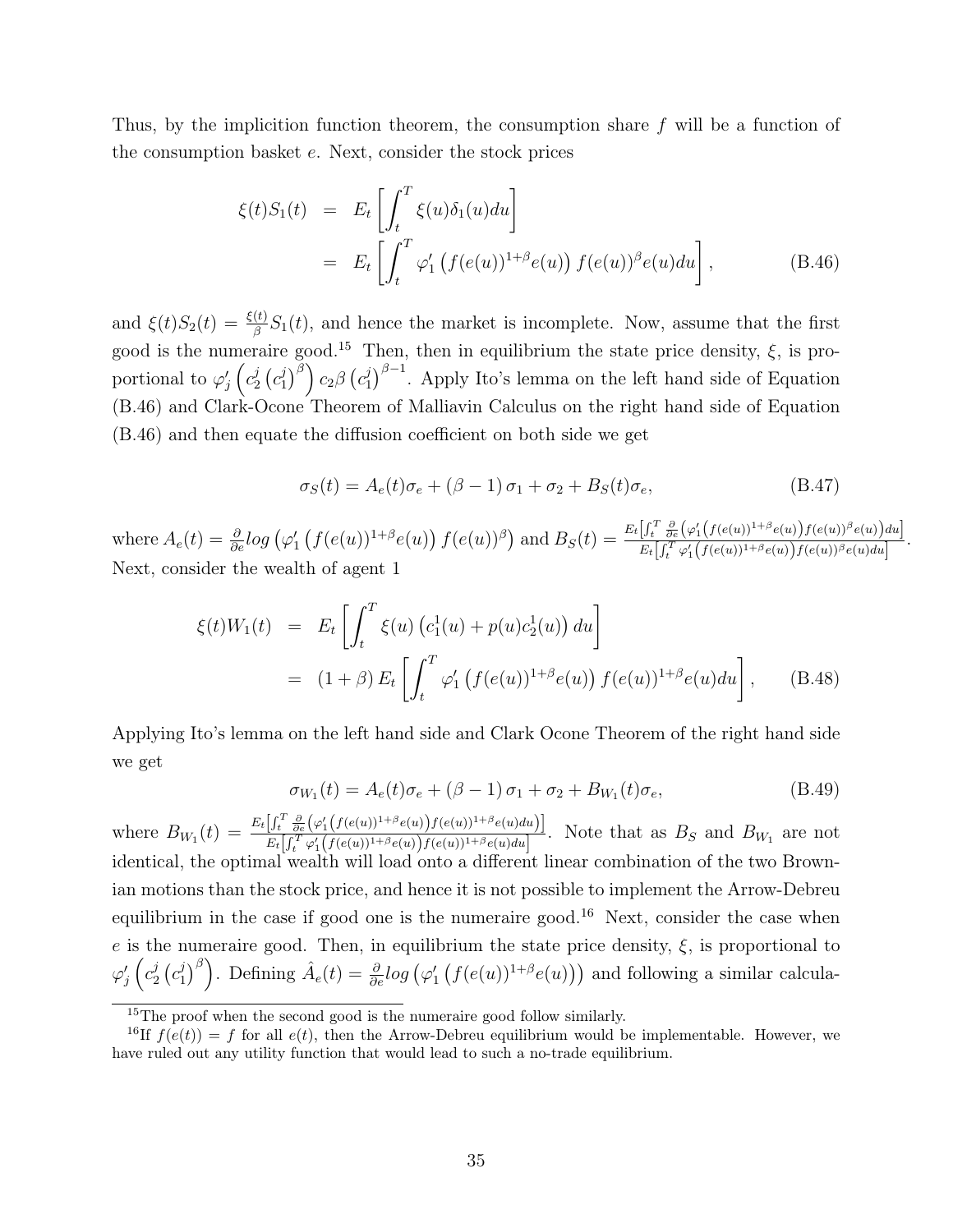tion we have that the stock price diffusion coefficients are

$$
\sigma_S(t) = \left(\hat{A}_e(t) + B_S(t)\right)\sigma_e, \tag{B.50}
$$

and the diffusion of the wealth of the first agent is

$$
\sigma_{W_1}(t) = \left(\hat{A}_e(t) + B_{W_1}(t)\right)\sigma_e, \tag{B.51}
$$

and thus effectivly the market is complete as the optimal wealth and the stock prices depend on the same linear combination of the two Brownian motions.  $\Box$ 

Proof. Proposition 8: To verify market completeness we need to consider the expanded diffusion matrix

$$
\Sigma(T) = \begin{bmatrix} \sigma_{\tilde{\delta}}(T) \\ \sigma_P(T) \end{bmatrix}.
$$
\n(B.52)

The market is complete if there exists one  $x \in \mathcal{X}$  such that  $rank(\Sigma(T)) = N$ . To prove that  $rank(\Sigma(T)) = N$ , subtract row  $N + i$  from row i to get

$$
\overline{\Sigma}(T) = \begin{bmatrix} \lambda \\ \sigma_P(T) \end{bmatrix} .
$$
 (B.53)

This expression has  $rank = N$  because of  $rank(\lambda) = N$ , which proves that a market with N bonds paying out in the N goods always completes the market.  $\Box$ 

Proof. Proposition 10: The FOCs imply the following

$$
\frac{\partial u(\delta(t);a)}{\partial \delta_1} = a_1 \frac{\partial u_1(c^1(t))}{\partial c_1^1}, \frac{\partial u(\delta(t);a)}{\partial \delta_2} = a_1 \frac{\partial u_1(c^1(t))}{\partial c_2^1}.
$$
 (B.54)

Differentiate the above with respect to  $\delta_2$  ( $\delta_1$ ) under the assumption of separable sharing rules thus

$$
\frac{\partial^2 u(\delta(t);a)}{\partial \delta_1 \partial \delta_2} = a_1 \frac{\partial u_1(c^1(t))}{\partial c_1^1 \partial c_2^1} \frac{d}{d\delta_1} f_1^1(\delta_1), \quad \frac{\partial^2 u(\delta(t);a)}{\partial \delta_2 \partial \delta_1} = a_1 \frac{\partial u_1(c^1(t))}{\partial c_2^1 \partial c_1^1} \frac{d}{d\delta_2} f_2^1(\delta_2). \tag{B.55}
$$

As  $\frac{\partial^2 u(\delta(t);a)}{\partial \delta_1 \partial \delta_2}$  $\frac{\partial^2 u(\delta(t);a)}{\partial \delta_1 \partial \delta_2} = \frac{\partial^2 u(\delta(t);a)}{\partial \delta_2 \partial \delta_1}$  $\frac{\partial^2 u(\delta(t);a)}{\partial \delta_2 \partial \delta_1} \neq 0$  and  $\frac{\partial u_1(c^1(t))}{\partial c_1^1 \partial c_2^1}$  $\frac{\partial u_1(c^1(t))}{\partial c_1^1 \partial c_2^1} = \frac{\partial u_1(c^1(t))}{\partial c_2^1 \partial c_1^1}$  $\frac{\partial u_1(c^+(t))}{\partial c_2^1 \partial c_1^1} \neq 0$ , which together with nonseparability of the representative agent's utility function implies that  $\frac{d}{d\delta_1} f_1^1(\delta_1) = \frac{d}{d\delta_2} f_2^1(\delta_2)$ . As this must hold for all  $\delta_1$  and  $\delta_2$ , we obtain the following result

$$
f_1^1(\delta_1) = A\delta_1, \ f_2^1(\delta_2) = A\delta_2. \tag{B.56}
$$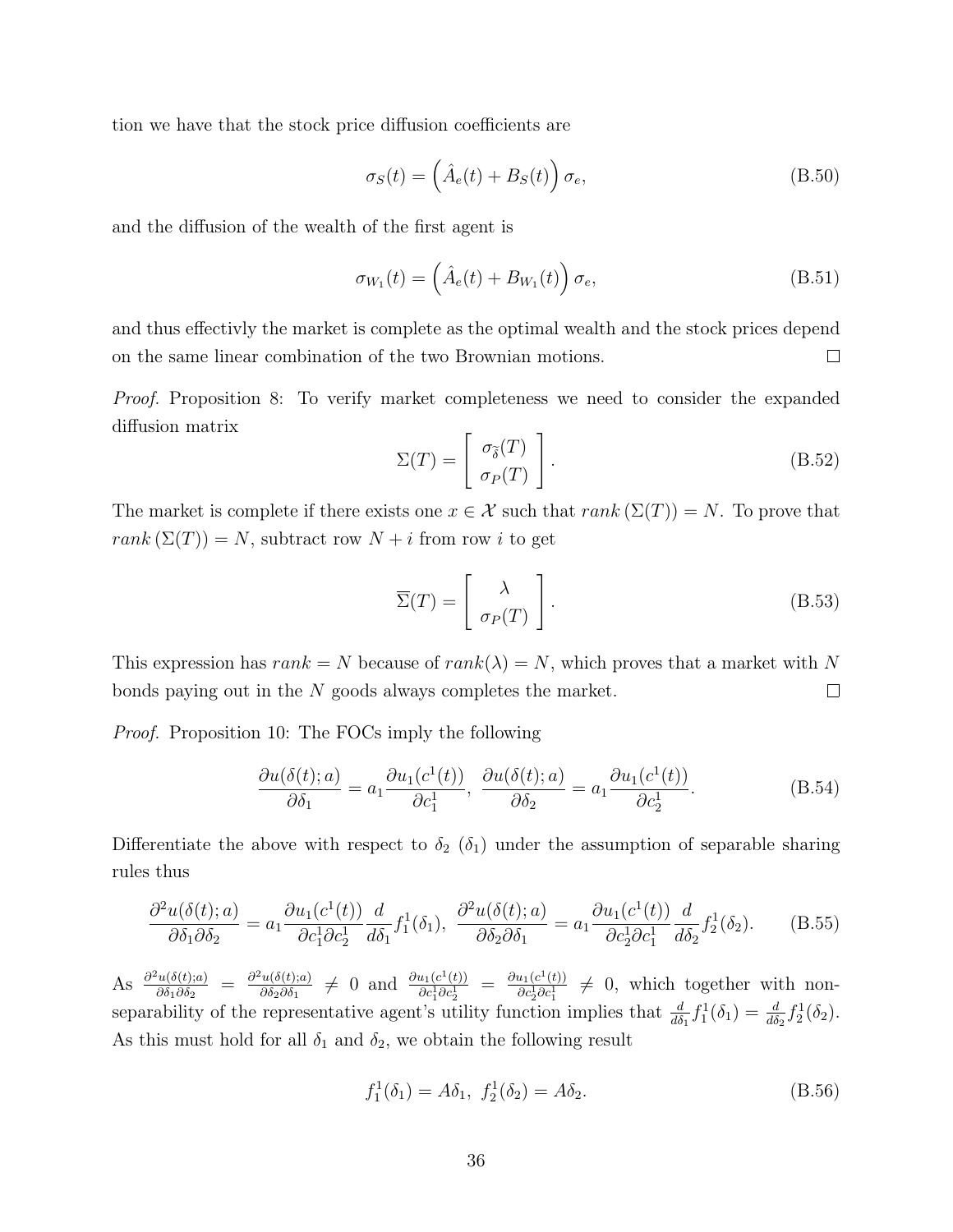This ends the proof.

Proof. Proposition 11: A necessary condition for the utility function of the representative agent to be separable is

$$
\frac{\partial u\left(\delta(t)\right)}{\partial \delta_1} = g(\delta_1(t))\tag{B.57}
$$

for some function  $g$ , i.e., the partial derivative with respect to the first good only depends on the first good. In equilibrium, the following relation holds

$$
\frac{\partial u\left(\delta(t)\right)}{\partial \delta_1} = a_1 \frac{\partial u_1\left(c^1(t)\right)}{\partial c_1^1}.
$$
\n(B.58)

Using the sharing rules and the utility function in Equation (35), we obtain

$$
\frac{\partial u(\delta(t))}{\partial \delta_1} = a_1 \varphi_1' \left( f_1^1(\delta_1(t), \delta_2(t)) f_2^1(\delta_1(t), \delta_2(t))^{\alpha_1} \right) f_2^1(\delta_1(t), \delta_2(t))^{\alpha_1}.
$$
 (B.59)

This above function depends only on  $\delta_1$  if  $\varphi_1$  is given by  $\varphi_1(x) = \ln(x)$ .  $\Box$ 

*Proof.* Proposition 12: Consider that sharing rules are linear; then the following holds

$$
a_1\varphi_1' \left( A\delta_1(t)(B\delta_2(t))^{\alpha_1} \right) \left( B\delta_2(t) \right)^{\alpha_1} = a_2\varphi_2' \left( (1-A)\delta_1(t)((1-B)\delta_2(t))^{\alpha_2} \right) \left( (1-B)\delta_2(t) \right)^{\alpha_2}
$$
\n(B.60)

for some positive constants  $A$  and  $B$ . Since dividends are less than perfectly correlated, the above cannot hold unless agents have log-linear preferences or homogeneous taste.  $\Box$ 

Proof. Proposition 9: The strategy of the proof is as follows

- 1. Prove that  $|corr_t(W^1(t), W^2(t))| < 1$ .
- 2. Prove that portfolio policies takes the form as in Proposition 9.
- 3. Prove that this implies that  $\left| corr_t\left(S_1(t),S_2(t)\right)\right| <1.$

To prove (1): From the FOC it follows that

$$
p_2(t) = \alpha_1 \left(\frac{c_1^1}{c_2^1}\right) \quad \text{and that} \quad \alpha_1 \left(\frac{c_1^1}{c_2^1}\right) = \alpha_2 \left(\frac{c_1^2}{c_2^2}\right). \tag{B.61}
$$

The wealth of agent 1 is given by

$$
W^{1}(t) = \frac{E_{t}\left[\int_{0}^{T} \left(\xi(\tau)c_{1}^{1}(\tau) + \xi(\tau)p_{2}(\tau)c_{2}^{1}(\tau)\right)d\tau\right]}{\xi(t)}.
$$
\n(B.62)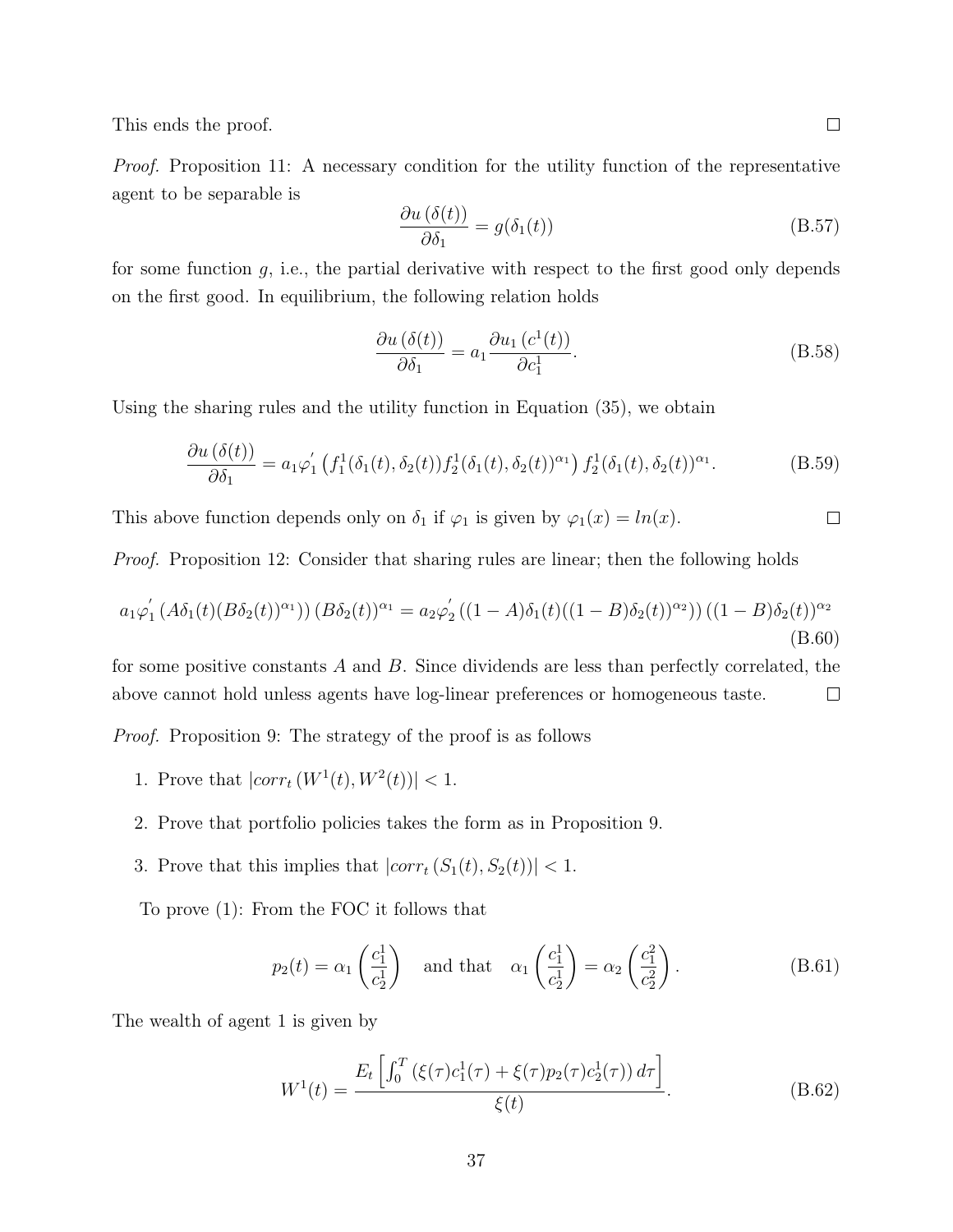Using Equation (B.61), we can rewrite wealth as

$$
W^{1}(t) = \frac{A_{1}E_{t}\left[\int_{0}^{T}\xi(\tau)c_{1}^{1}(\tau)d\tau\right]}{\xi(t)}
$$
(B.63)

with  $A_1 = (1 + \alpha_1)$ . Similarly, we can write the wealth of agent 2 as

$$
W^{2}(t) = \frac{A_{2}E_{t}\left[\int_{0}^{T}\xi(\tau)c_{1}^{2}(\tau)d\tau\right]}{\xi(t)}
$$
(B.64)

with  $A_2 = (1 + \alpha_2)$ . Next, we show that  $W^1$  and  $W^2$  are linearly independent. To this end, we use the Anderson and Raimondo (2008) technique. Let

$$
dc_1^1(t) = \phi_1(t)dt + \Sigma_1(t)^T dZ(t), \ dc_1^2(t) = \phi_2(t)dt + \Sigma_2(t)^T dZ(t)
$$
 (B.65)

and

$$
\Sigma(t) = \begin{bmatrix} \Sigma_1(t)^T \\ \Sigma_1(t)^T \end{bmatrix} = \begin{bmatrix} \Sigma_{11}(t) & \Sigma_{12}(t) \\ \Sigma_{21}(t) & \Sigma_{22}(t) \end{bmatrix}.
$$
 (B.66)

If there exists an  $x \in \mathcal{X}$  such that  $\det(\Sigma(T, x)) \neq 0$ , then  $W^1(t)$  and  $W^2(t)$  are linearly independent a.a.  $(t, x) \in (0, T) \times \mathcal{X}$ . Calculating  $\Sigma(t)$  by Ito's lemma, we have

$$
\Sigma(t) = J(c_1(t))I_{\delta(t)}\lambda
$$
\n(B.67)

where  $J(c_1(t))$  denotes the Jacobian of  $c_1(t) = (c_1^1(t), c_1^2(t))$  and is given by

$$
J(c_1(t)) = \begin{bmatrix} \frac{\partial c_1^1(t)}{\partial \delta_1} & \frac{\partial c_1^1(t)}{\partial \delta_2} \\ \frac{\partial c_1^2(t)}{\partial \delta_1} & \frac{\partial c_1^2(t)}{\partial \delta_2} \end{bmatrix}.
$$
 (B.68)

Note that  $\det(\Sigma(T)) = \det(J(c_1(T))) \det(I_{\delta(T)}) \det(\lambda)$ . By definition,  $\det(I_{\delta(T)}) \neq 0$  and det  $(\lambda) \neq 0$ , implying that det  $(\Sigma(T)) \neq 0$  if and only if det  $(J(c_1(T))) \neq 0$ . From the clearing of the commodity market, we obtain

$$
c_1^1(t) + c_1^2(t) = \delta_1(t). \tag{B.69}
$$

Taking the derivative with respect to  $\delta_2$ , we get

$$
\frac{\partial c_1^1(t)}{\partial \delta_2} = -\frac{\partial c_1^2(t)}{\partial \delta_2}.
$$
\n(B.70)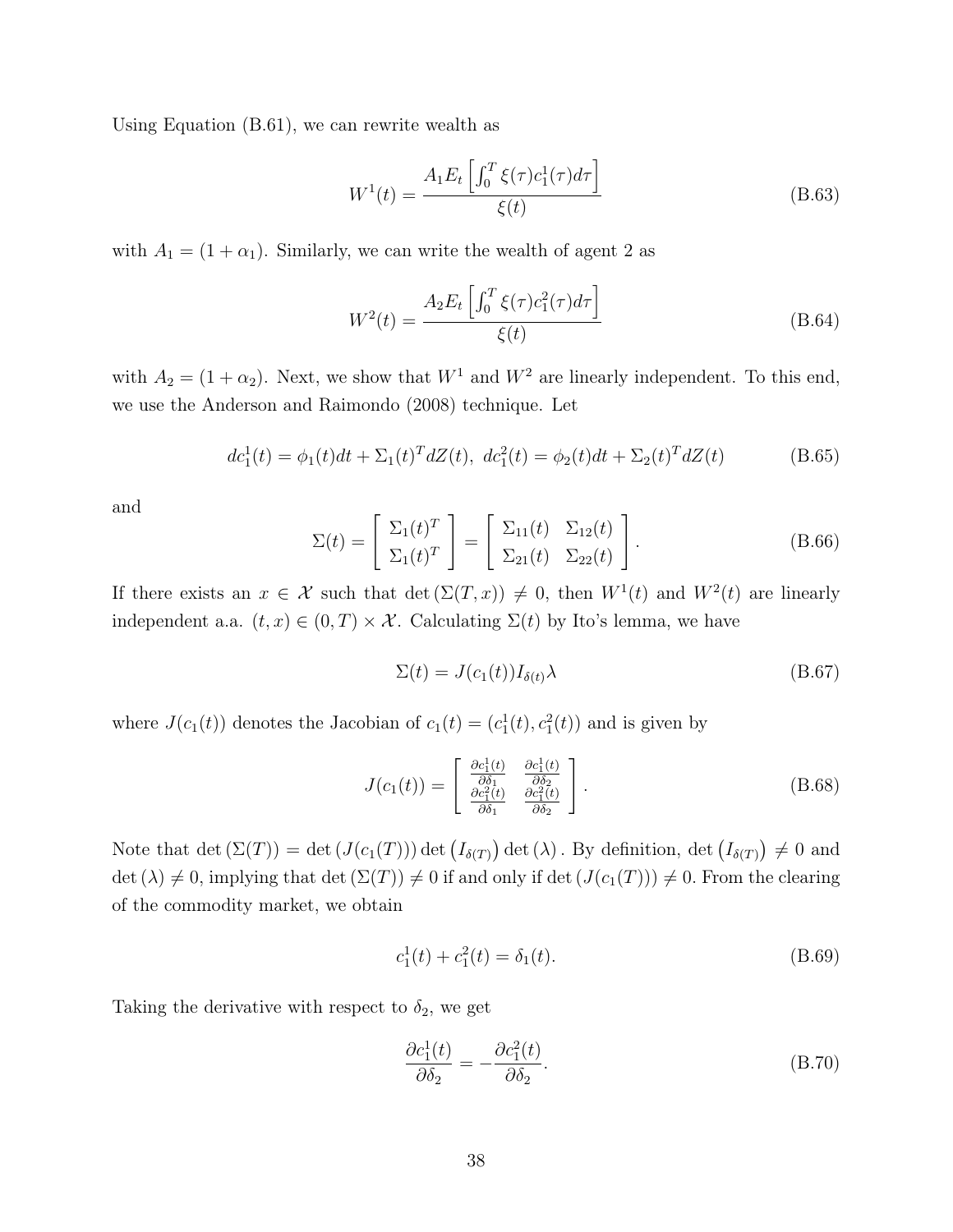We need to show that Equation (B.70) is not zero. To this end, note that by utilizing Proposition (12), we have established that the sharing rule is non-linear. Moreover, according to Proposition (11), we know that the utility function of the representative agent is nonseparable in  $\delta_1$  and  $\delta_2$ . By referencing Proposition (10), we know that separable sharing rules and non-separable utility functions are only consistent with linear sharing rules. As we do not have linear sharing rules, this implies that the sharing rule must be non-separable. Non-separable sharing rules guarantee that Equation (B.70) is non-zero and that

$$
\det\left(J(c_1(T))\right) = J_{11}J_{22} - J_{12}J_{21} \neq 0\tag{B.71}
$$

since  $J_{11}J_{22} < 0$  and  $J_{12}J_{21} > 0$  or  $J_{11}J_{22} > 0$  and  $J_{12}J_{21} < 0$  where  $J_{ij}$  denotes element  $(ij)$ of  $J(c_1(T))$ . This proves 1.

To prove (2): Combining Equation (B.63) with Equation(B.64) yields

$$
B_1W^1(t) + B_2W^2(t) = S_1(t)
$$
\n(B.72)

with  $B_j = 1/A_j$ . In equilibrium, total wealth must be equal to the value of the stock market, i.e.,

$$
W^{1}(t) + W^{2}(t) = S_{1}(t) + S_{2}(t).
$$
\n(B.73)

Using Equation (B.72) and Equation (B.73), we obtain

$$
\begin{bmatrix} B_1 & B_2 \ 1 & 1 \end{bmatrix} \begin{bmatrix} W^1(t) \\ W^2(t) \end{bmatrix} = \begin{bmatrix} S_1(t) \\ S_1(t) + S_2(t) \end{bmatrix}.
$$
 (B.74)

This has a unique solution if  $B_1 \neq B_2$ , which holds whenever  $\alpha_1 \neq \alpha_2$ . This proves 2.

To prove (3): Subtracting Equation (B.63) from Equation (B.64) leads to

$$
(1 - B_1) W1(t) + (1 - B_2) W2(t) = S_2(t).
$$
 (B.75)

We have now expressed stock prices as linear combinations of the wealth of agent 1 and agent 2 (see Equation (B.72) and Equation (B.75)). Let the wealth of the agents evolve accordingly to

$$
dW^{1}(t) = \mu_{W^{1}}(t)dt + \sigma_{W^{1}}(t)^{T}dZ(t), \quad dW^{2}(t) = \mu_{W^{2}}(t)dt + \sigma_{W^{2}}(t)^{T}dZ(t)
$$
(B.76)